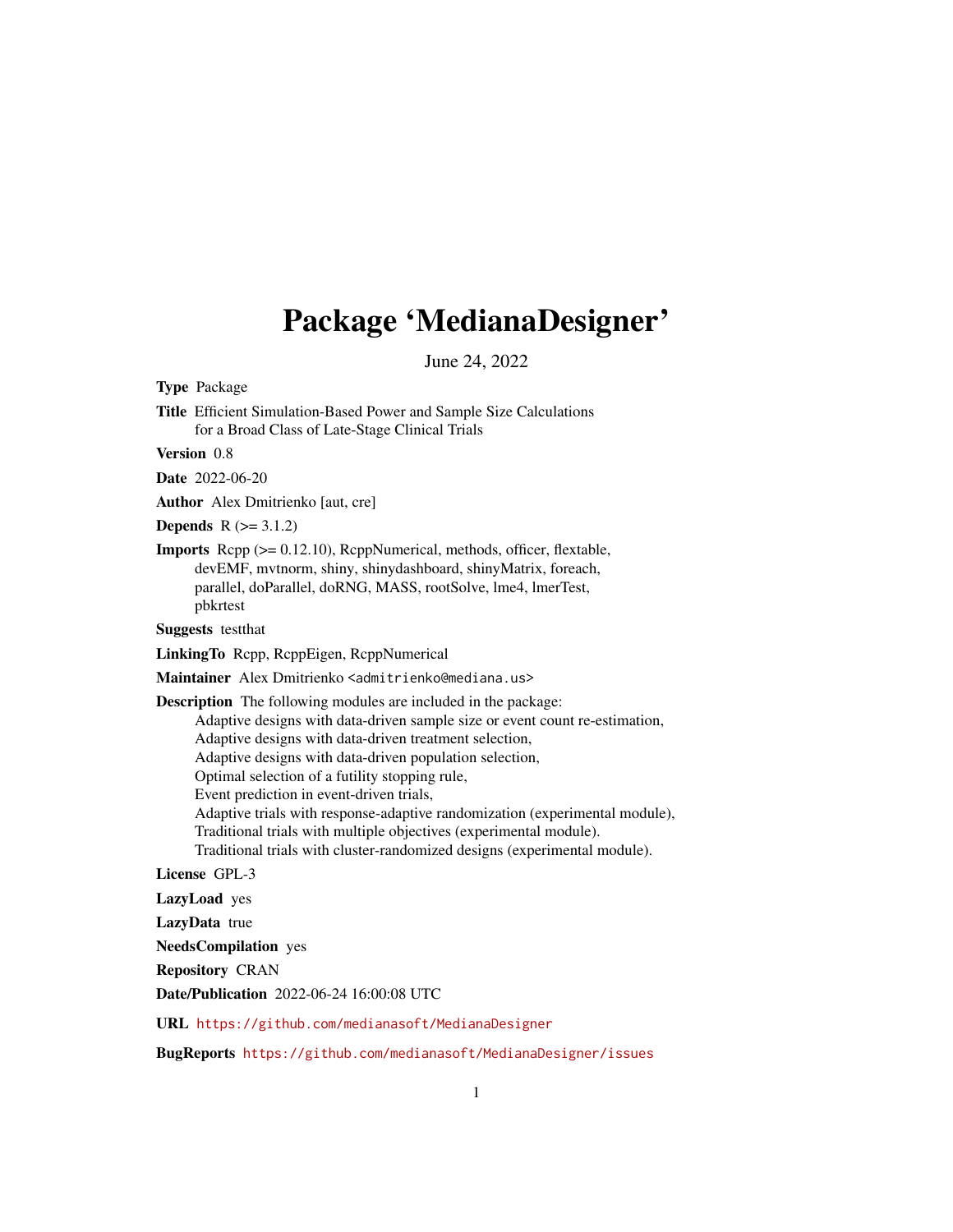# R topics documented:

| $\overline{\mathbf{3}}$ |
|-------------------------|
| 6                       |
| 9                       |
| 9                       |
| 12                      |
| 14                      |
| 16                      |
| 18                      |
| 19                      |
| 21                      |
| 24                      |
| 25                      |
| 27                      |
| 29                      |
| 31                      |
| 34                      |
| 34                      |
| 36                      |
| 38                      |
| 40                      |
| 43                      |
| 43                      |
| 46                      |
| 48                      |
| 49                      |
| 50                      |
| 51                      |
|                         |
| 53                      |
| 55                      |
| 56                      |
| 58                      |
| 59                      |
| 61                      |
| 62                      |
| 65                      |
| 66                      |
| 67                      |
| MultAdjExample3         |
|                         |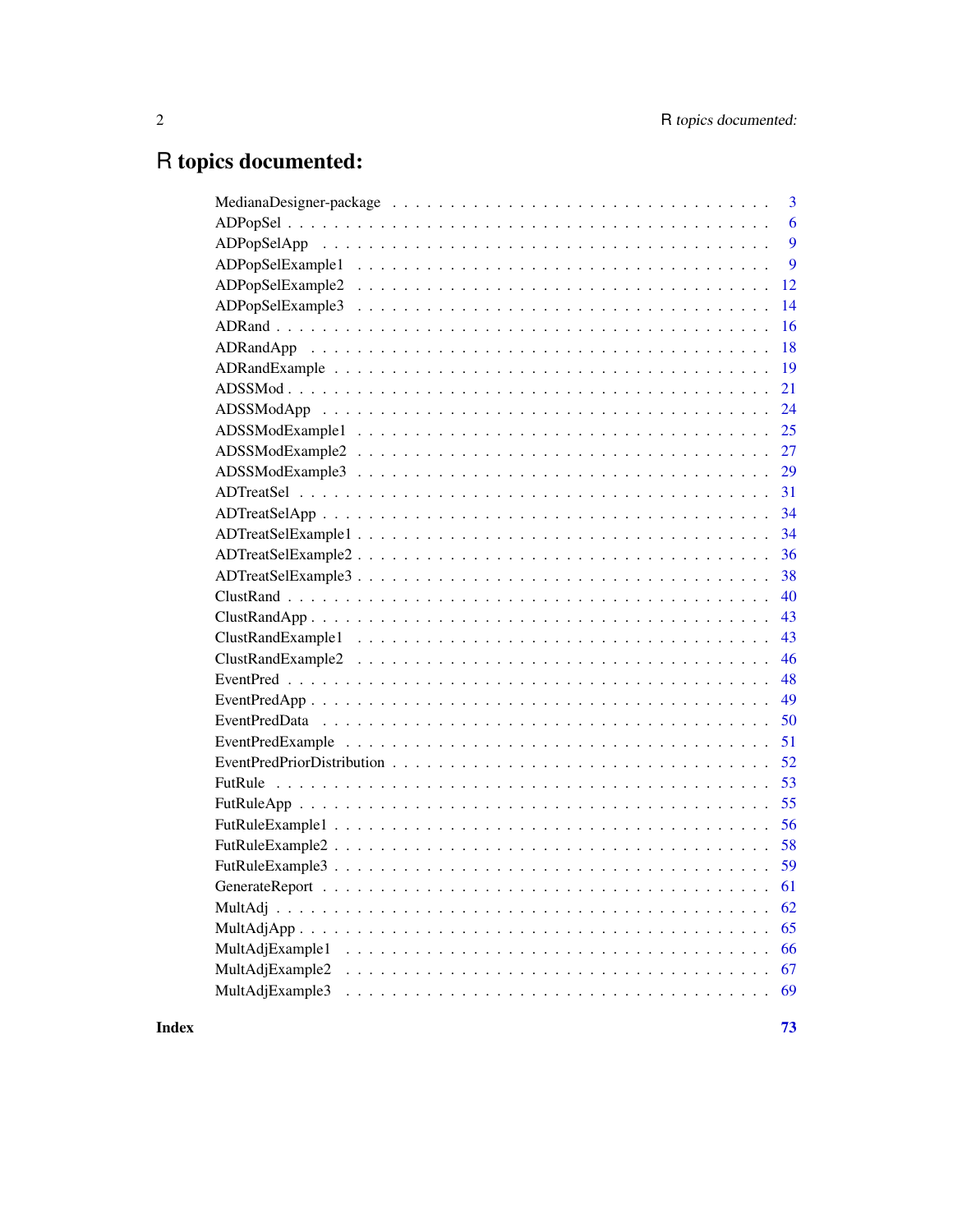<span id="page-2-0"></span>MedianaDesigner-package

*Efficient Simulation-Based Power and Sample Size Calculations for a Broad Class of Late-Stage Clinical Trials*

# Description

The MedianaDesigner package provides efficient simulation-based power and sample size calculations for a broad class of late-stage clinical trials, including Phase II trials, seamless Phase II/III trials and Phase III trials:

- Adaptive trials with data-driven sample size or event count re-estimation.
- Adaptive trials with data-driven treatment selection.
- Adaptive trials with data-driven population selection.
- Optimal selection of a futility stopping rule.
- Blinded event prediction in event-driven trials.
- Adaptive trials with response-adaptive randomization (experimental module).
- Traditional trials with multiple objectives (experimental module).
- Traditional trials with cluster-randomized designs (experimental module).

For more information on this package, visit <https://mediana.us/free-software/>. The technical manuals with a detailed description of the statistical methodology implemented in each module are available at <https://medianasoft.github.io/MedianaDesigner>. Additional information and multiple case studies can be found in the online manual at [https://medianasoft.github.](https://medianasoft.github.io/MedianaDesigner) [io/MedianaDesigner](https://medianasoft.github.io/MedianaDesigner).

#### Details

| Package: | MedianaDesigner |
|----------|-----------------|
| Type:    | Package         |
| Version: | 0.8             |
| Date:    | 2022-06-20      |
| License: | $GPI - 3$       |

Key functions included in the package:

- [ADSSMod](#page-20-1): Simulation-based design of adaptive trials with data-driven sample size or event count re-estimation.
- [ADSSModApp](#page-23-1): Graphical user interface for designing adaptive trials with data-driven sample size or event count re-estimation.
- [ADTreatSel](#page-30-1): Simulation-based design of adaptive trials with data-driven treatment selection.
- [ADTreatSelApp](#page-33-1): Graphical user interface for designing adaptive trials with data-driven treatment selection.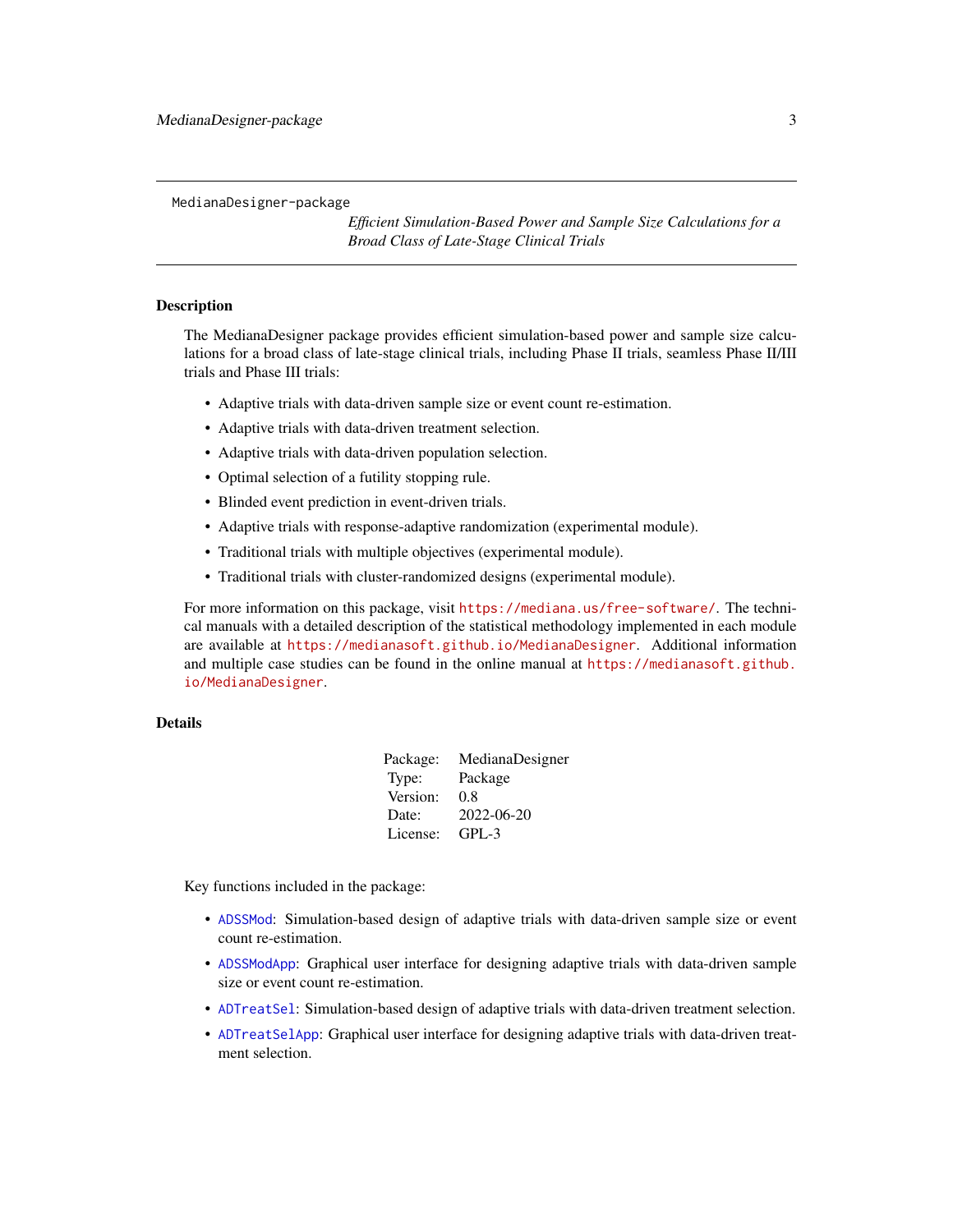- [ADPopSel](#page-5-1): Simulation-based design of adaptive trials with data-driven population selection.
- [ADPopSelApp](#page-8-1): Graphical user interface for designing adaptive trials with data-driven population selection.
- [FutRule](#page-52-1): Simulation-based selection of an optimal futility stopping rule at an interim analysis.
- [FutRuleApp](#page-54-1): Graphical user interface for an optimal selection of a futility stopping rule.
- [EventPred](#page-47-1): Blinded simulation-based event prediction in trials with an event-driven design.
- [EventPredPriorDistribution](#page-51-1): Calculation of the parameters of prior gamma distributions.
- [EventPredApp](#page-48-1): Graphical user interface for event prediction.
- [ADRand](#page-15-1): Simulation-based design of adaptive trials with response-adaptive randomization.
- [ADRandApp](#page-17-1): Graphical user interface for designing adaptive trials with response-adaptive randomization.
- [MultAdj](#page-61-1): Simulation-based design of traditional trials with multiple objectives.
- [MultAdjApp](#page-64-1): Graphical user interface for power calculations in traditional trials with multiple objectives.
- [ClustRand:](#page-39-1) Simulation-based design of cluster-randomized trials.
- [ClustRandApp:](#page-42-1) Graphical user interface for power calculations in cluster-randomized trials.
- [GenerateReport](#page-60-1): Simulation report for any module.

The package comes with one example data set:

• [EventPredData](#page-49-1): Example data set to illustrate event prediction in event-driven trials.

Multiple case studies are included in this vignette to illustrate the use of this package for designing clinical trials with data-driven design elements:

- [ADSSModExample1:](#page-24-1) Simulation-based design of an adaptive trial with sample size re-estimation (normally distributed endpoint).
- [ADSSModExample2:](#page-26-1) Simulation-based design of an adaptive trial with sample size re-estimation (binary endpoint).
- [ADSSModExample3:](#page-28-1) Simulation-based design of an adaptive trial with event count re-estimation (time-to-event endpoint).
- [ADTreatSelExample1:](#page-33-2) Simulation-based design of an adaptive trial with treatment selection (normally distributed endpoint).
- [ADTreatSelExample2:](#page-35-1) Simulation-based design of an adaptive trials with treatment selection (binary endpoint).
- [ADTreatSelExample3:](#page-37-1) Simulation-based design of an adaptive trials with treatment selection (time-to-event endpoint).
- [ADPopSelExample1:](#page-8-2) Simulation-based design of an adaptive trial with population selection (normally distributed endpoint).
- [ADPopSelExample2:](#page-11-1) Simulation-based design of an adaptive trials with population selection (binary endpoint).
- [ADPopSelExample3:](#page-13-1) Simulation-based design of an adaptive trials with population selection (time-to-event endpoint).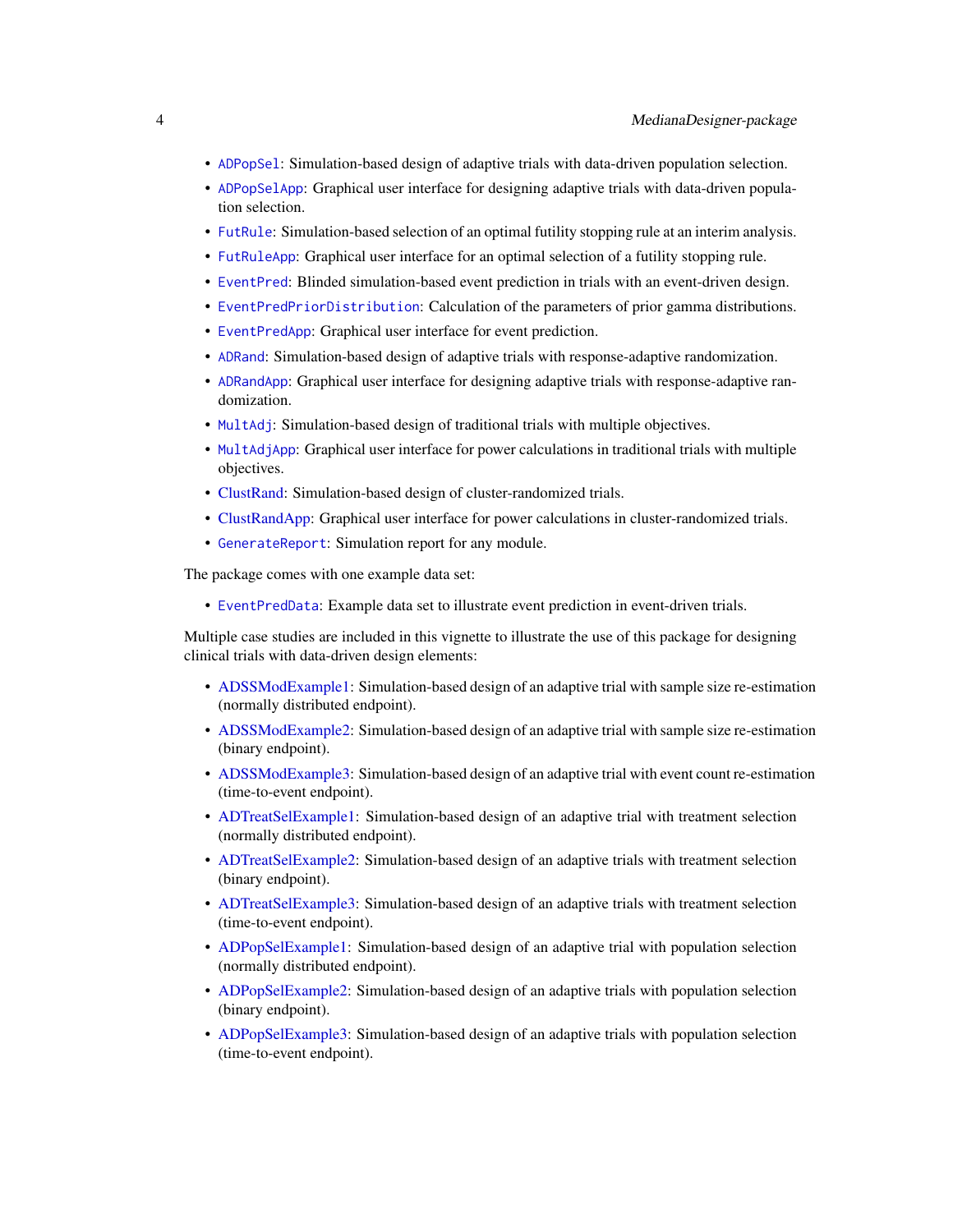- [FutRuleExample1:](#page-55-1) Simulation-based selection of an optimal futility stopping rule (normally distributed endpoint).
- [FutRuleExample2:](#page-57-1) Simulation-based selection of an optimal futility stopping rule (binary endpoint).
- [FutRuleExample3:](#page-58-1) Simulation-based selection of an optimal futility stopping rule (time-toevent endpoint).
- [EventPredExample:](#page-50-1) Simulation-based event prediction in trials with an event-driven design (time-to-event endpoint).
- [ADRandExample:](#page-18-1) Simulation-based design of an adaptive dose-finding trial with responseadaptive randomization (normally distributed endpoint).
- [MultAdjExample1:](#page-65-1) Simulation-based power calculations in Phase III trials with multiple dose-placebo comparisons.
- [MultAdjExample2:](#page-66-1) Simulation-based power calculations in Phase III trials with multiple endpoints.
- [MultAdjExample3:](#page-68-1) Simulation-based power calculations in Phase III trials with multiple endpoints and multiple dose-placebo comparisons.
- [ClustRandExample1:](#page-42-2) Simulation-based design of a cluster-randomized trial (normally distributed endpoint).
- [ClustRandExample2:](#page-45-1) Simulation-based design of a cluster-randomized trial (binary endpoint).

#### Author(s)

Mediana (www.mediana.us). We would like to thank multiple individuals, including Thomas Brechenmacher (IQVIA), Douglas McNair (Gates Foundation) and Thomas Peppard (Certara), for their feedback that helped us improve the package and add new features.

### References

Ahn, C., Heo, M., Zhang, S. (2015). *Sample Size Calculations for Clustered and Longitudinal Outcomes in Clinical Research*. Chapman and Hall/CRC.

Alosh, M., Bretz, F., Huque, M. (2014). Advanced multiplicity adjustment methods in clinical trials. *Statistics in Medicine*. 33, 693-713.

Bagiella, E., Heitjan, D.F. (2001). Predicting analysis times in randomized clinical trials. *Statistics in Medicine*. 20, 2055-2063.

Chuang-Stein, C., Kirby, S., French, J., Kowalski, K., Marshall, S., Smith, M. K. (2011). A quantitative approach for making go/no-go decisions in drug development. *Drug Information Journal*. 45, 187-202.

Dmitrienko, A., Bretz, F., Westfall, P.H., et al. (2009). Multiple testing methodology. *Multiple testing problems in pharmaceutical statistics*. Dmitrienko, A., Tamhane, A.C., Bretz, F. (editors). New York: Chapman and Hall/CRC Press.

Dmitrienko, A., Tamhane, A.C. (2011). Mixtures of multiple testing procedures for gatekeeping applications in clinical trials. *Statistics in Medicine*. 30, 1473-1488.

Dmitrienko, A., D'Agostino, R. Sr. (2013). Traditional multiplicity adjustment methods in clinical trials. *Statistics in Medicine*. 32, 5172-5218.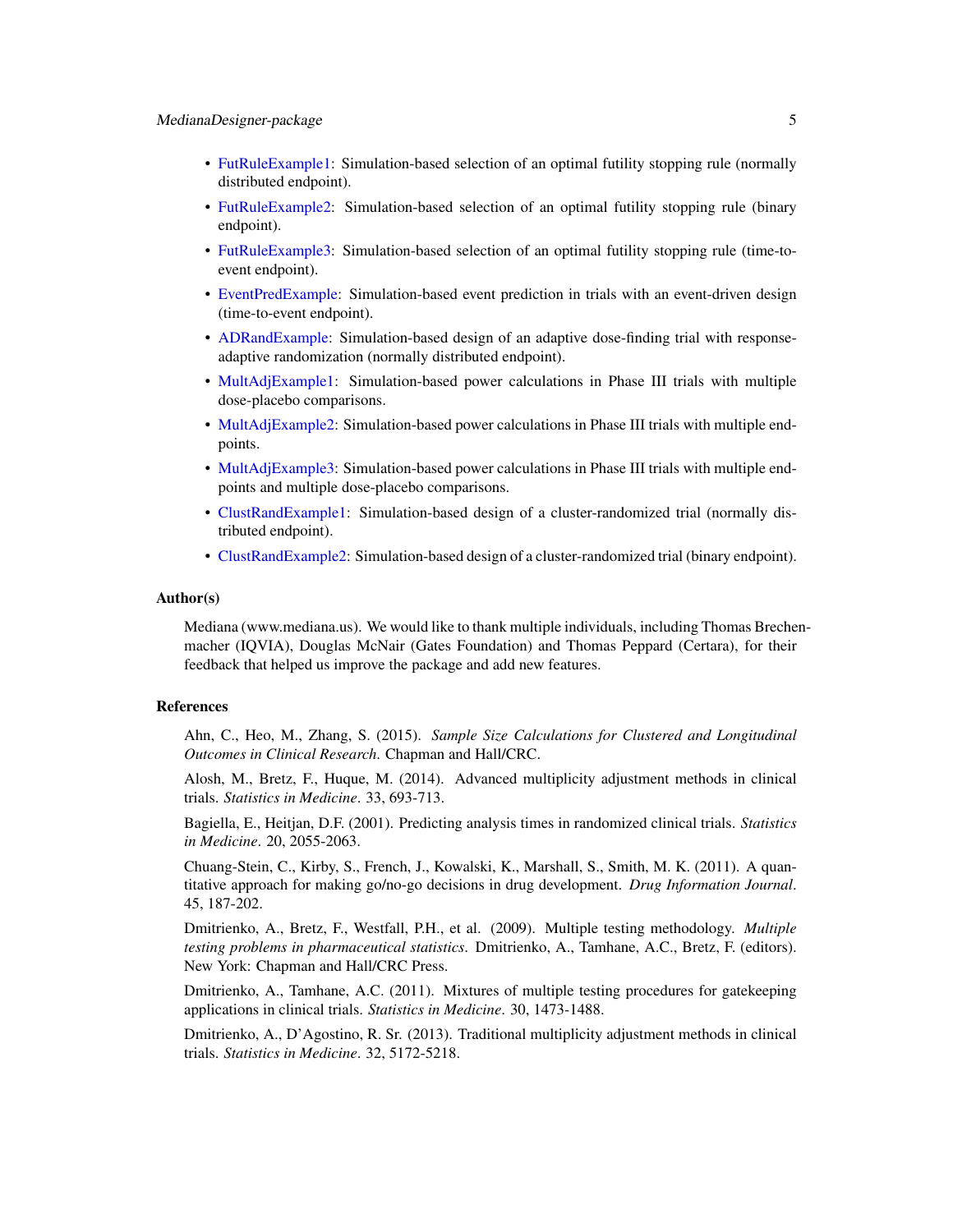<span id="page-5-0"></span>Dmitrienko, A., Kordzakhia, G., Brechenmacher, T. (2016). Mixture-based gatekeeping procedures for multiplicity problems with multiple sequences of hypotheses. *Journal of Biopharmaceutical Statistics*. 26, 758-780.

Dmitrienko, A., Paux, G. (2017). Subgroup analysis in clinical trials. *Clinical Trial Optimization Using R*. Dmitrienko, A., Pulkstenis, E. (editors). Chapman and Hall/CRC Press, New York.

Dmitrienko, A., D'Agostino, R.B. (2018). Multiplicity considerations in clinical trials. *New England Journal of Medicine*. 378, 2115-2122.

Hayes, R.J., Moulton, L.H. (2009). emphCluster Randomised Trials: A Practical Approach. Chapman and Hall/CRC.

Herson, J. (1979). Predictive probability early termination plans for Phase II clinical trials. *Biometrics*. 35, 775-783.

Kordzakhia, G., Brechenmacher, T., Ishida, E., Dmitrienko, A., Zheng, W.W., Lie, D.F. (2018). An enhanced mixture method for constructing gatekeeping procedures in clinical trials. *Journal of Biopharmaceutical Statistics*. 28, 113-128.

Millen, B., Dmitrienko, A., Ruberg, S., Shen, L. (2012). A statistical framework for decision making in confirmatory multi-population tailoring clinical trials. *Drug Information Journal*. 46, 647-656.

Wang, D., Cui, L., Zhang, L., Yang, B. (2014). An ROC approach to evaluate interim go/nogo decision-making quality with application to futility stopping in the clinical trial designs. *New Developments in Statistical Modeling, Inference and Application*. Jin, Z., Liu, M., Luo, X. (editors). Springer, New York. 121-147.

Wassmer, G., Brannath, W. (2016). *Group Sequential and Confirmatory Adaptive Designs in Clinical Trials*. New York: Springer.

<span id="page-5-1"></span>ADPopSel *Simulation-based design of adaptive trials with data-driven population selection*

# **Description**

This function performs a simulation-based evaluation of operating characteristics for adaptive trials with data-driven population selection. A two-arm Phase III clinical trial with two pre-defined patient populations (overall population and subpopulation of biomarker-positive patients) and two interim analyses is assumed. The first interim analysis supports early stopping for futility in the overall population and the second interim analysis identifies the most promising patient population or populations. For examples of the function call, see [ADPopSelExample1,](#page-8-2) [ADPopSelExample2](#page-11-1) or [ADPopSelExample3.](#page-13-1)

#### Usage

ADPopSel(parameters)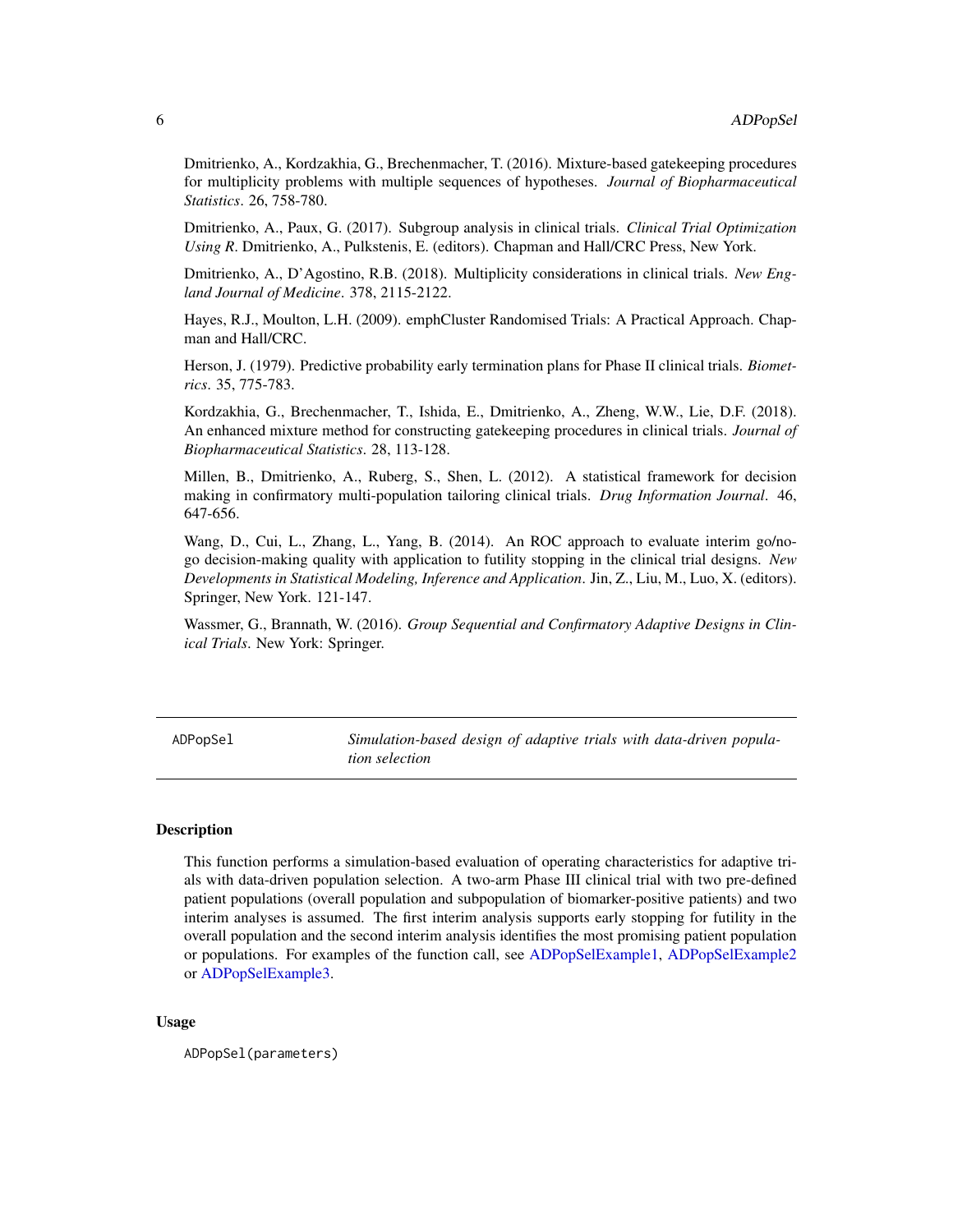#### ADPopSel 7

#### Arguments

parameters List of the trial design and other parameters. The required elements are defined below:

- endpoint\_type: Character value defining the primary endpoint's type. Possible values:
	- "Normal": Normally distributed endpoint.
	- "Binary": Binary endpoint.
	- "Time-to-event": Time-to-event endpoint.
- direction: Character value defining the direction of favorable outcome. Possible values: "Higher" (a higher value of the endpoint indicates a more favorable outcome) and "Lower" (a lower value of the endpoint indicates a more favorable outcome).
- sample\_size: Integer vector with two elements defining the number of enrolled patients in the two trial arms (control and experimental treatment). Each element must be positive.
- control\_mean: Numeric value defining the mean of the primary endpoint in the control arm. This parameter is required only with normally distributed endpoints (endpoint\_type="Normal").
- control\_sd: Numeric value defining the standard deviation of the primary endpoint in the control arm. This value must be positive. This parameter is required only with normally distributed endpoints.
- treatment\_mean: Numeric value defining the mean of the primary endpoint in the experimental treatment arm. This parameter is required only with normally distributed endpoints.
- treatment\_sd: Numeric value defining the standard deviation of the primary endpoint in the experimental treatment arm. This value must be positive. This parameter is required only with normally distributed endpoints.
- control\_rate: Numeric value defining the proportion or response rate for the primary endpoint in the control arm. This value must be between 0 and 1. This parameter is required only with binary endpoints (endpoint\_type="Binary").
- treatment\_rate: Numeric value defining the proportion or response rate for the primary endpoint in the experimental treatment arm. This value must be between 0 and 1. This parameter is required only with binary endpoints.
- control\_time: Numeric value defining the median time, e.g., the median survival time, for the exponentially distributed primary endpoint in the control arm. This value must be positive. This parameter is required only with time-to-event endpoints (endpoint\_type="Time-to-event").
- treatment\_time: Numeric value defining the median time, e.g., the median survival time, for the exponentially distributed primary endpoint in the experimental treatment arm. This value must be positive. This parameter is required only with time-to-event endpoints.
- info\_frac: Numeric vector with three elements defining the information fractions at the first interim analysis, at the second interim analysis and at the final analysis. The first and second elements must be between 0 and 1, and the third element must be 1.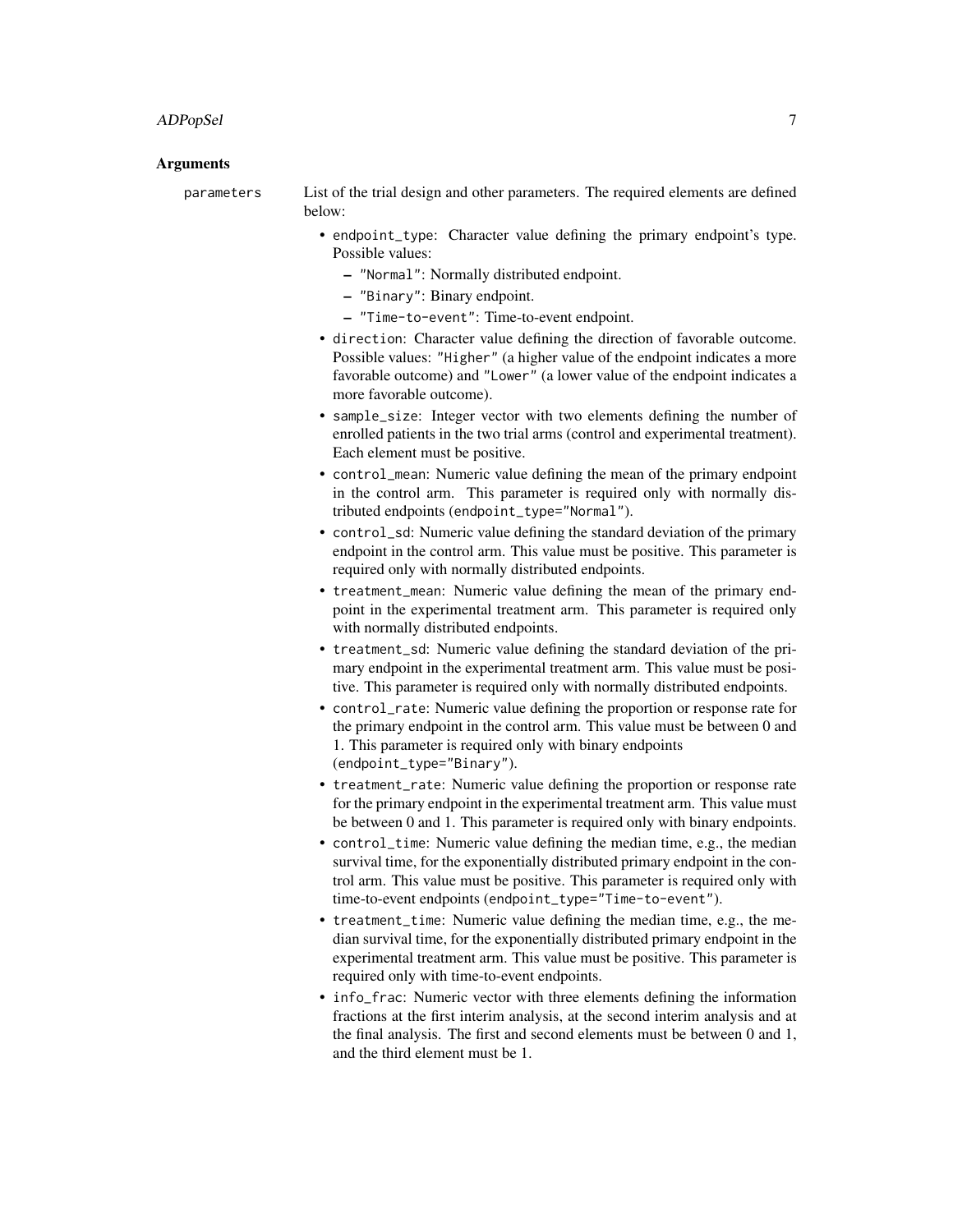- event\_count: Numeric value defining the total number of events at the final analysis. This value must be positive. This parameter is required only with time-to-event endpoints.
- futility\_threshold: Numeric value defining the futility threshold for conditional power at the first interim analysis. This value must be positive.
- influence: Numeric value defining the influence threshold for selecting the most promising population or populations at the second interim analysis. This value must be positive.
- interaction: Numeric value defining the interaction threshold for selecting the most promising population or populations at the second interim analysis. This value must be greater than 1.
- dropout\_rate: Numeric value defining the patient dropout rate. With normally distributed endpoints and binary endpoints, a uniform patient dropout process is assumed and thus this parameter defines the fraction of patients that will be excluded from the interim and final analyses. With time-toevent endpoints, the time to patient dropout is assumed to follow an exponential distribution and this parameter defines the annual dropout rate. This value must be between 0 and 1.
- enrollment\_period: Numeric value defining the length of the patient enrollment period. This value must be positive. This parameter is required only with time-to-event endpoints.
- enrollment\_parameter: Numeric value defining the median enrollment time. The patient enrollment process is assumed to be governed by a truncated exponential distribution and this parameter defines the time point by which 50% of the patients are enrolled into the trial. This value must be between 0 and the length of the patient enrollment period. This parameter is required only with time-to-event endpoints..
- alpha: Numeric value defining the overall one-sided Type I error rate. The default value is 0.025.
- random\_seed: Integer value defining the random number generator seed. The default value is 49283.
- nsims: Integer value defining the number of simulation runs.
- ncores: Integer value defining the number of cores for parallel calculations. The number of cores cannot exceed the maximum available number of cores. The default value is 1.

### Value

The function returns an object of class 'ADPopSelResults'. This object is a list with the following components:

| parameters  | List containing the user-specified parameters.                            |
|-------------|---------------------------------------------------------------------------|
| sim_results | Data frame containing key descriptive statistics for each simulation run. |
| sim_summary | List containing the key operating characteristics of the adaptive design. |

A detailed summary of the simulation results can be created using the [GenerateReport](#page-60-1) function.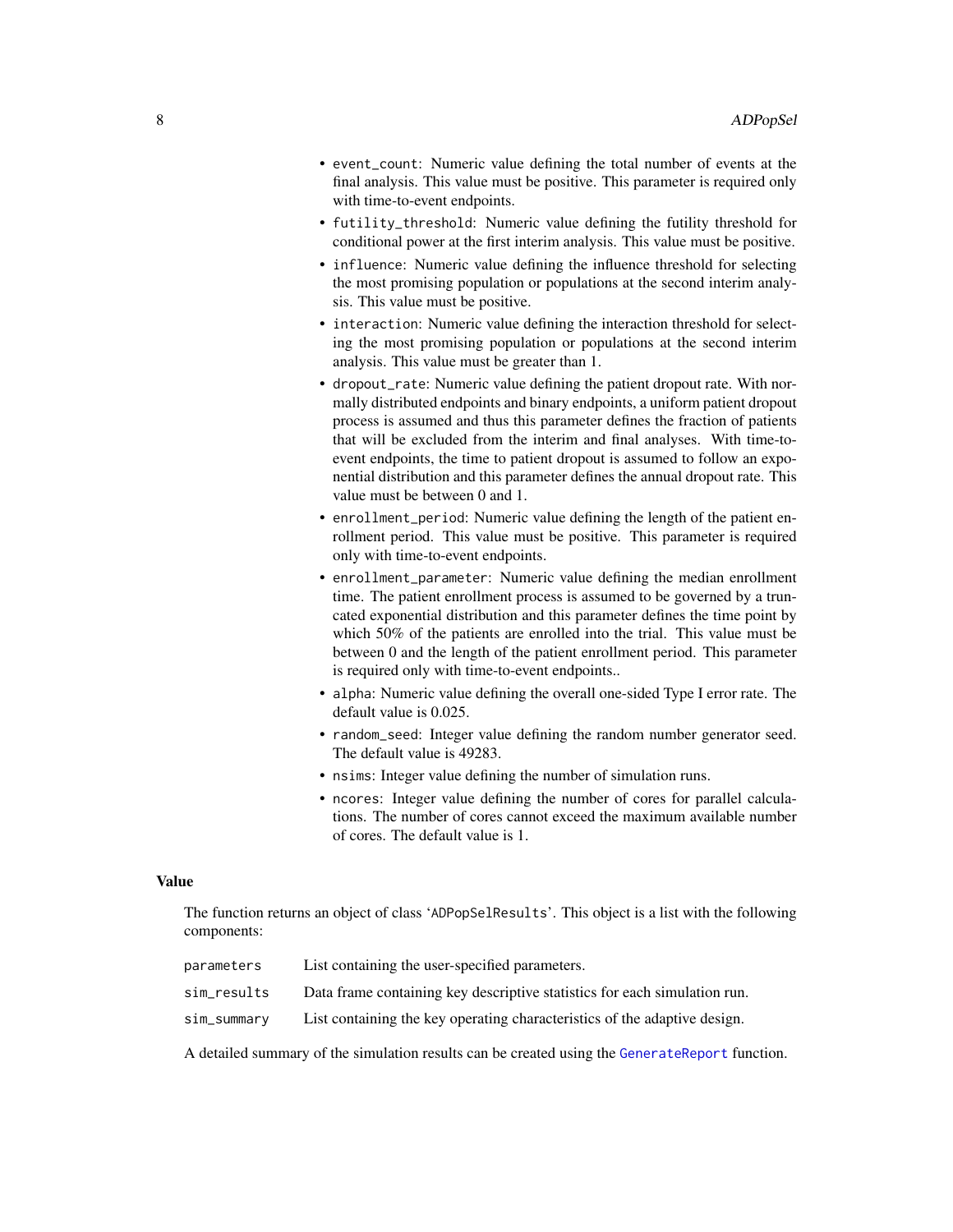# <span id="page-8-0"></span>ADPopSelApp 9

#### See Also

[ADPopSelApp](#page-8-1)

<span id="page-8-1"></span>ADPopSelApp *Graphical user interface to design an adaptive trial with data-driven population selection*

# Description

This function creates a web application with a Shiny-based graphical user interface to facilitate the process of designing Phase III adaptive trials with two interim analysis to enable a futility assessment and data-driven selection of the most promising patient population or populations. The application supports the same functionality as the [ADPopSel](#page-5-1) function. For an example of the function call, see [ADPopSelExample1.](#page-8-2)

#### Usage

ADPopSelApp()

#### Arguments

No arguments

#### Value

No return value, called for side effects

#### See Also

[ADPopSel](#page-5-1)

<span id="page-8-2"></span>ADPopSelExample1 *Simulation-based design of an adaptive trial with population selection (normally distributed endpoint)*

#### Description

Consider a seamless Phase II/Phase III or Phase III trial with a normally distributed primary efficacy endpoint (a larger value of this endpoint indicates a more favorable outcome). The efficacy and safety profiles of a single dose or regimen of an experimental treatment will be evaluated versus a control in two patient populations, namely, the overall population of patients and a pre-defined subset of patients with a biomarker-positive status. An adaptive design with two interim analyses will be used in the trial (the first interim analysis may correspond to the end of the Phase II portion of the trial) to support the following decision rules: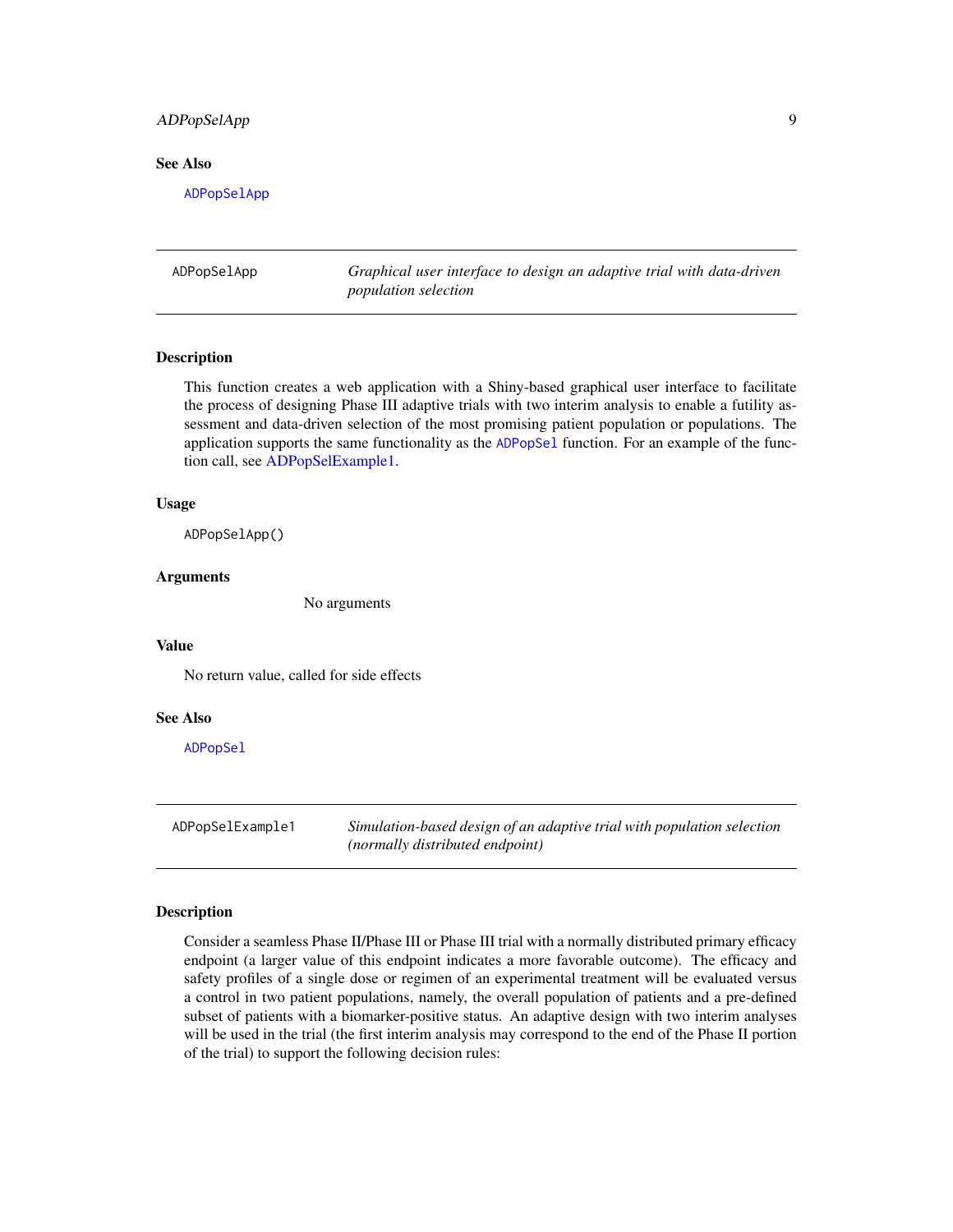- Futility stopping rule will be applied at the first interim analysis (IA1). The trial will be terminated for futility if the predicted probability of success (conditional power) in the overall population is too low
- Population selection rule will be applied at the second interim analysis (IA2). The most promising population or populations will be selected for the final analysis (FA).

The following design parameters will be assumed:

- A balanced design with 220 enrolled patients per arm will be utilized in this trial.
- The prevalence of biomarker-positive patients in the overall population is expected to be 50%.
- The patient dropout rate at the end of the treatment period is equal to 10%.
- The information fractions at IA1 and IA2 are set to 40% and 60%, i.e., the first and second interim looks will be taken after 40% and 60% of the patients complete the treatment period or drop out of the trial before completing the treatment period.

In addition, the following decision rules will be considered at the two interim analyses:

- The futility threshold at IA1 is set to 20%.
- The influence and interaction thresholds used in the population selection rule are set to 0.1 and 1.3. The conditions based on these thresholds are applied sequentially to determine if the final analysis should be performed in the overall population only, in the biomarker-positive population only or simultaneously in both populations.

The treatment effect assumptions need to be specified within the biomarker-positive population as well as the complementary population (biomarker-negative population). A common effect will be assumed in the control arm, i.e., the mean and standard deviation of the primary efficacy endpoint will be 0 and 1, respectively, in the biomarker-positive and biomarker-negative populations. A stronger treatment effect will be assumed in the biomarker-positive subset compared to the complementary subset, i.e., the mean of 0.4 in biomarker-positive patients and the mean 0.25 in biomarkernegative patients with a common standard deviation of 1.

Key operating characteristics of the proposed adaptive design with population selection will be evaluated using the [ADPopSel](#page-5-1) function based on 10,000 simulation runs. To invoke this function, a list of all design and decision rule parameters (parameters) needs to be created as shown below. A comprehensive simulation report for this adaptive design can be generated by calling the [GenerateReport](#page-60-1) function and a graphical user interface can be launched using the [ADPopSelApp](#page-8-1) function.

#### Arguments

No arguments

# Value

No return value

#### See Also

[ADPopSel](#page-5-1), [ADPopSelExample2](#page-11-1), [ADPopSelExample3](#page-13-1)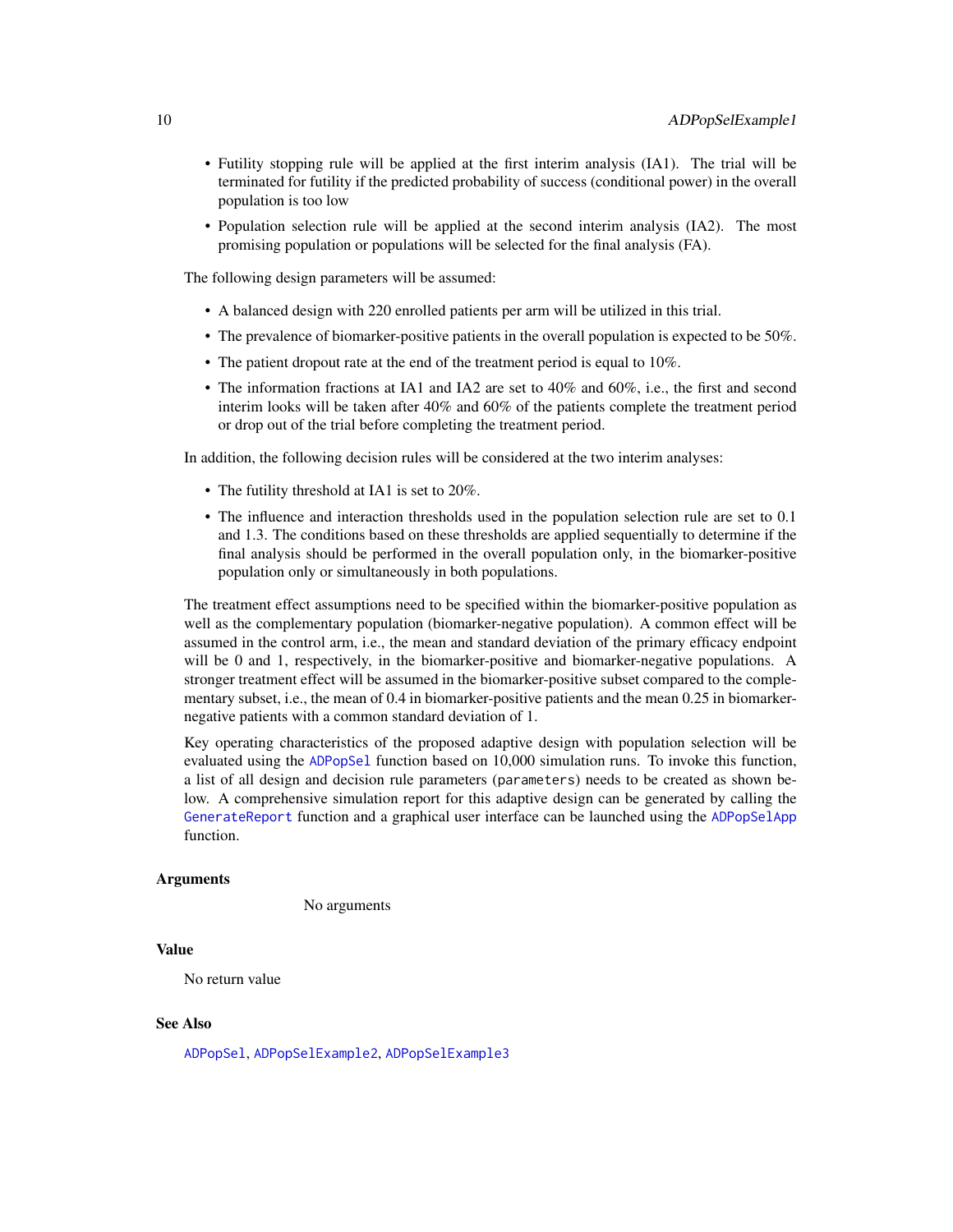# ADPopSelExample1 11

#### Examples

```
# List of all parameters
parameters = list()
# Endpoint type
parameters$endpoint_type = "Normal"
# Direction of favorable outcome
parameters$direction = "Higher"
# Number of enrolled patients (control, treatment)
parameters$sample_size = c(220, 220)
# Prevalence of biomarker-positive patients in the overall population
parameters$prevalence = 0.5
# Patient dropout rate
parameters$dropout_rate = 0.1
# Mean and SD in the control arm (biomarker-negative, biomarker-positive)
parameters$control_mean = c(\theta, \theta)parameters$control_sd = c(1, 1)# Mean and SD in the treatment arm (biomarker-negative, biomarker-positive)
parameters$treatment_mean = c(0.25, 0.4)
parameters$treatment_sd = c(1, 1)
# Information fractions at IA1, IA2, FA
parameters$info_frac = c(0.4, 0.6, 1)# Futility threshold for conditional power at IA1
parameters$futility_threshold = 0.2
# Influence threshold at IA2
parameters$influence = 0.1
# Interaction threshold at IA2
parameters$interaction = 1.3
# One-sided alpha level
parameters$alpha = 0.025
# Number of simulations, you should prefer more
parameters$nsims = 100
# Run simulations to compute operating characteristics
results = ADPopSel(parameters)
# Generate a simulation report (remove tempfile)
GenerateReport(results,
              tempfile("ADPopSel Normally distributed endpoint.docx", fileext=".docx"))
```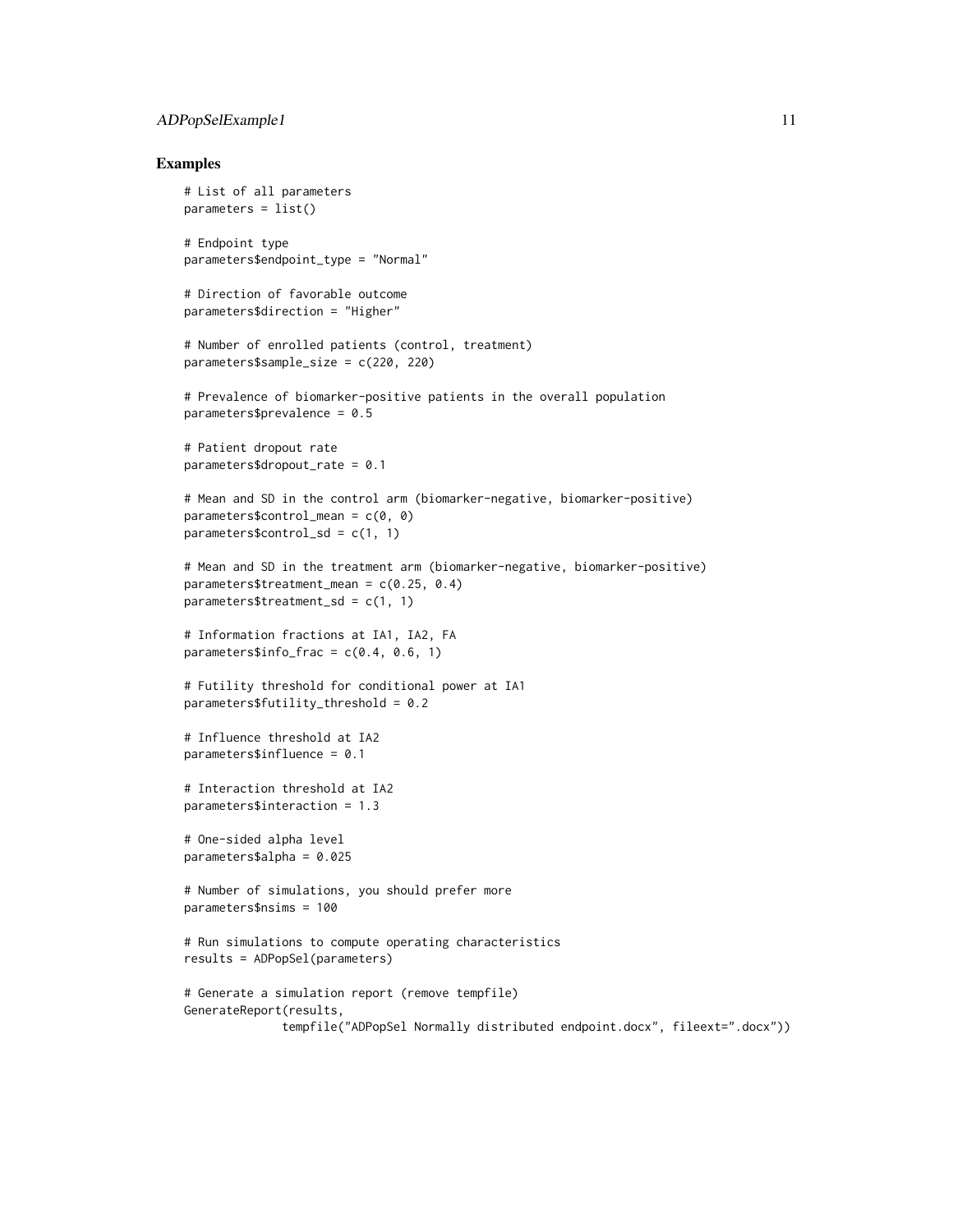<span id="page-11-1"></span><span id="page-11-0"></span>ADPopSelExample2 *Simulation-based design of an adaptive trial with population selection (binary endpoint)*

#### Description

Consider a seamless Phase II/Phase III or Phase III trial with a binary primary efficacy endpoint with a higher proportion indicating a more favorable outcome. The efficacy and safety profiles of a single dose or regimen of an experimental treatment will be evaluated versus a control in two patient populations (overall population and biomarker-positive population). An adaptive design with two interim analyses will be used in the trial (the first interim analysis may correspond to the end of the Phase II portion of the trial) to support the following decision rules:

- Futility stopping rule will be applied at the first interim analysis (IA1). The trial will be terminated for futility if the predicted probability of success (conditional power) in the overall population is too low
- Population selection rule will be applied at the second interim analysis (IA2). The most promising population or populations will be selected for the final analysis (FA).

The following design parameters will be assumed:

- A balanced design with 120 enrolled patients per arm will be utilized in this trial.
- The prevalence of biomarker-positive patients in the overall population is expected to be 40%.
- The patient dropout rate at the end of the treatment period is equal to 15%.
- The information fractions at IA1 and IA2 are set to 40% and 60%, i.e., the first and second interim looks will be taken after 40% and 60% of the patients complete the treatment period or drop out of the trial before completing the treatment period.

In addition, the following decision rules will be considered at the two interim analyses:

- The futility threshold at IA1 is set to 20%.
- The influence and interaction thresholds used in the population selection rule are set to 0.1 and 1.3. The conditions based on these thresholds are applied sequentially to determine if the final analysis should be performed in the overall population only, in the biomarker-positive population only or simultaneously in both populations.

The treatment effect assumptions are specified within the biomarker-positive and biomarker-negative populations. A common effect will be assumed in the control arm, i.e., the response rate of 10% regardless of the biomarker status, and a strong differential treatment effect will be considered. Specifically, a fairly weak response rate of 25% will be assumed in patients with a biomarkernegative status and a much stronger effect with a response rate of  $40\%$  in patients with a biomarkerpositive status.

Key operating characteristics of the proposed adaptive design with population selection will be evaluated using the [ADPopSel](#page-5-1) function based on 10,000 simulation runs. To invoke this function, a list of all design and decision rule parameters (parameters) needs to be created as shown below. A comprehensive simulation report for this adaptive design can be generated by calling the [GenerateReport](#page-60-1) function and a graphical user interface can be launched using the [ADPopSelApp](#page-8-1) function.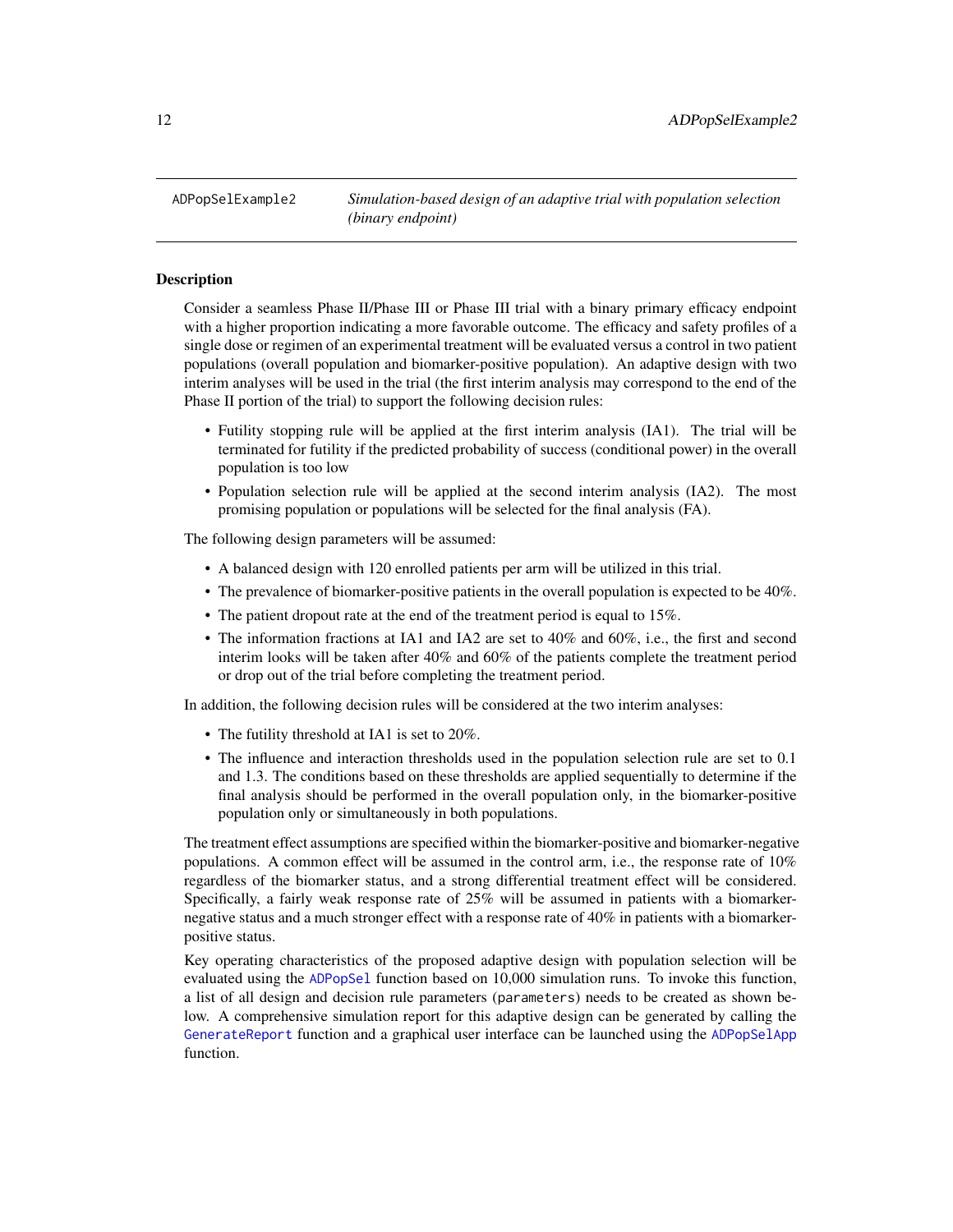# ADPopSelExample2 13

#### **Arguments**

No arguments

#### Value

No return value

# See Also

[ADPopSel](#page-5-1), [ADPopSelExample1](#page-8-2), [ADPopSelExample3](#page-13-1)

# Examples

```
# List of all parameters
parameters = list()# Endpoint type
parameters$endpoint_type = "Binary"
# Direction of favorable outcome
parameters$direction = "Higher"
# Number of enrolled patients (control, treatment)
parameters$sample_size = c(120, 120)
# Prevalence of biomarker-positive patients in the overall population
parameters$prevalence = 0.4
# Patient dropout rate
parameters$dropout_rate = 0.15
# Response rate in the control arm (biomarker-negative, biomarker-positive)
parameters$control_rate = c(0.1, 0.1)# Response rate in the treatment arm (biomarker-negative, biomarker-positive)
parameters$treatment_rate = c(0.25, 0.4)# Information fractions at IA1, IA2, FA
parameters$info_frac = c(0.4, 0.6, 1)# Futility threshold for conditional power at IA1
parameters$futility_threshold = 0.2
# Influence threshold at IA2
parameters$influence = 0.1
# Interaction threshold at IA2
parameters$interaction = 1.3
# One-sided alpha level
```

```
parameters$alpha = 0.025
```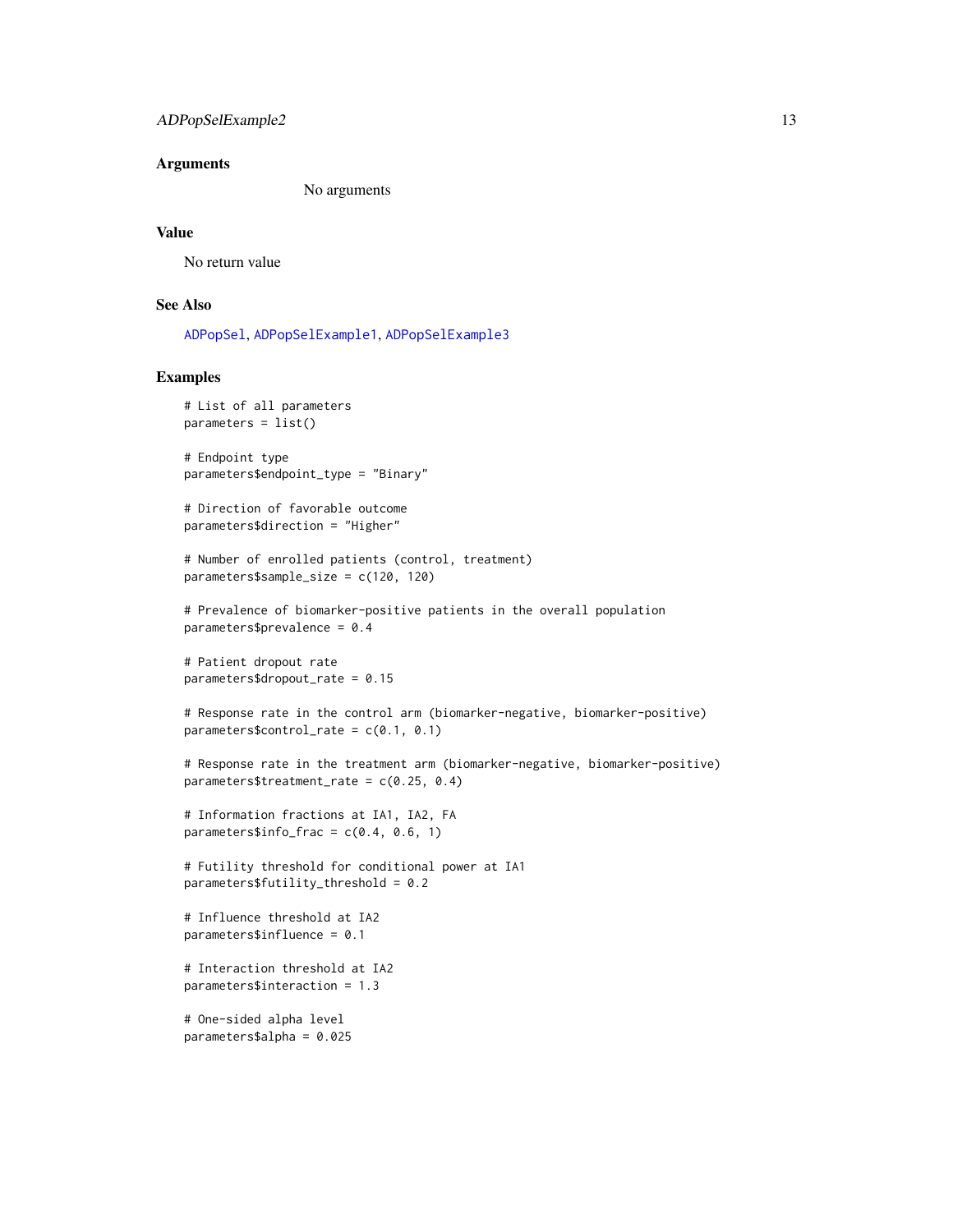```
# Number of simulations, you should prefer more
parameters$nsims = 100
# Run simulations to compute key characteristics
results = ADPopSel(parameters)
# Generate a simulation report (remove tempfile)
GenerateReport(results,
              tempfile("ADPopSel Binary endpoint.docx", fileext=".docx"))
```
<span id="page-13-1"></span>ADPopSelExample3 *Simulation-based design of an adaptive trial with population selection (time-to-event endpoint)*

#### **Description**

Consider a seamless Phase II/Phase III or Phase III trial with a binary primary efficacy endpoint. The efficacy and safety profiles of a single dose or regimen of an experimental treatment will be evaluated versus a control in two patient populations (overall population and biomarker-positive population). An adaptive design with two interim analyses will be used in the trial (the first interim analysis may correspond to the end of the Phase II portion of the trial) to support the following decision rules:

- Futility stopping rule will be applied at the first interim analysis (IA1). The trial will be terminated for futility if the predicted probability of success (conditional power) in the overall population is too low
- Population selection rule will be applied at the second interim analysis (IA2). The most promising population or populations will be selected for the final analysis (FA).

The following design parameters will be assumed:

- A balanced design with 230 enrolled patients per arm will be utilized in this trial.
- The prevalence of biomarker-positive patients in the overall population is expected to be 40%.
- The target number of events in the overall population at FA is set to 300. In addition, the target number of events needs to be defined in the biomarker-positive population in case this population is chosen for the final assessment, this value is equal to 150.
- The annual patient dropout rate is equal to 5% (the time to patient dropout is assumed to follow an exponential distribution).
- The length of the patient enrollment period is 12 months and the median enrollment time is expected to be 8 months.
- The information fractions at IA1 and IA2 are set to 40% and 60%, i.e., the first and second interim looks will be taken after 40% and 60% of the patients complete the treatment period or drop out of the trial before completing the treatment period.

In addition, the following decision rules will be considered at the two interim analyses:

• The futility threshold at IA1 is set to 10%.

<span id="page-13-0"></span>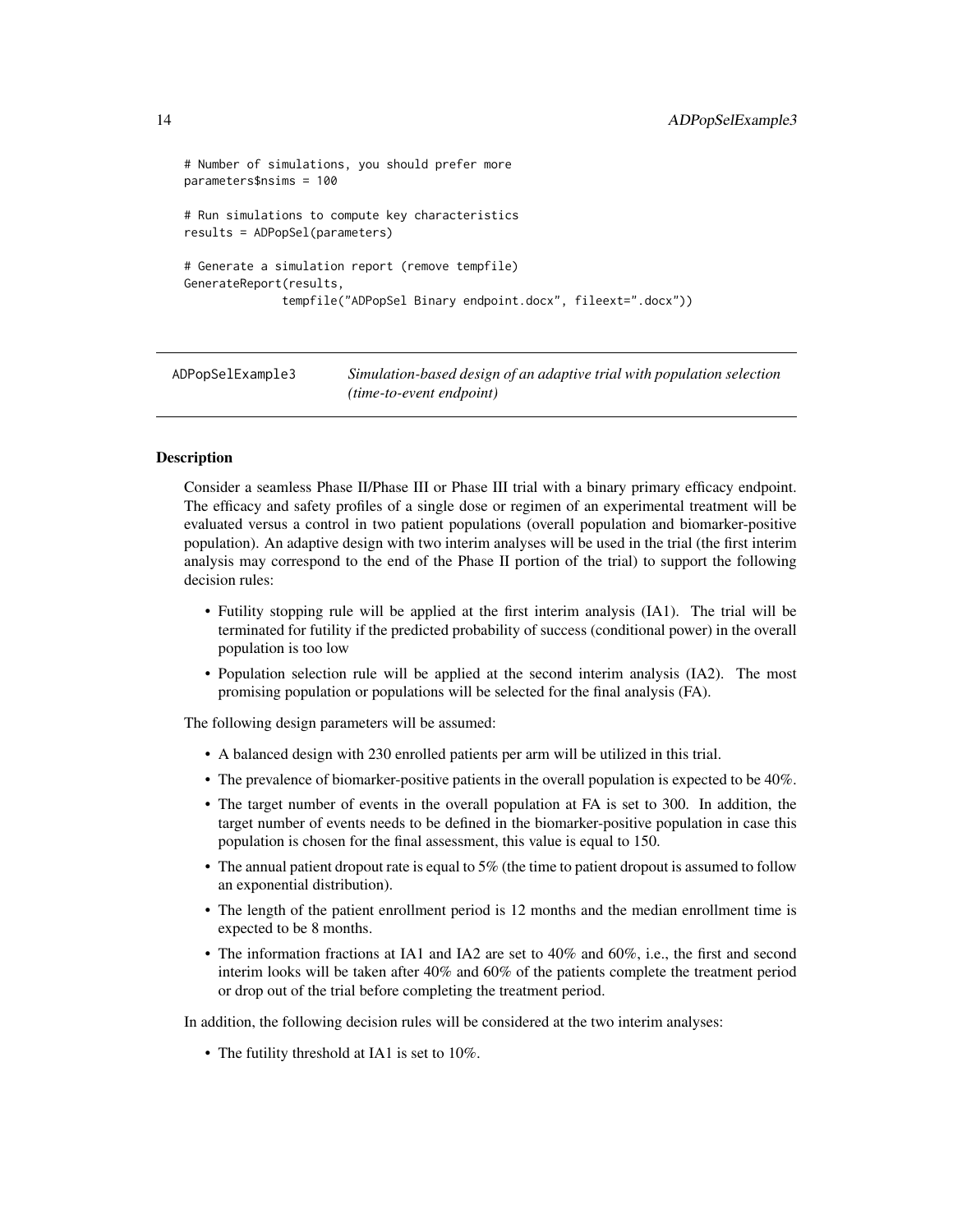• The influence and interaction thresholds used in the population selection rule are set to 0.1 and 1.3. The conditions based on these thresholds are applied sequentially to determine if the final analysis should be performed in the overall population only, in the biomarker-positive population only or simultaneously in both populations.

The treatment effect assumptions are specified within the biomarker-positive and biomarker-negative populations. A common effect will be assumed in the control arm, i.e., the median time of 7.5 months regardless of the biomarker status. The median time of 9.5 months in the treated patients with a biomarker-negative status indicates a weaker treatment effect (hazard ratio of 0.79) whereas the median time of 11 months in the treated patients with a biomarker-positive status corresponds to a much stronger treatment effect (hazard ratio of 0.68).

Key operating characteristics of the proposed adaptive design with population selection will be evaluated using the [ADPopSel](#page-5-1) function based on 10,000 simulation runs. To invoke this function, a list of all design and decision rule parameters (parameters) needs to be created as shown below. A comprehensive simulation report for this adaptive design can be generated by calling the [GenerateReport](#page-60-1) function and a graphical user interface can be launched using the [ADPopSelApp](#page-8-1) function.

### Arguments

No arguments

### Value

No return value

#### See Also

[ADPopSel](#page-5-1), [ADPopSelExample1](#page-8-2), [ADPopSelExample2](#page-11-1)

#### Examples

```
# List of all parameters
parameters = list()
```
# Endpoint type parameters\$endpoint\_type = "Time-to-event"

```
# Direction of favorable outcome
parameters$direction = "Higher"
```

```
# Number of enrolled patients (control, treatment)
parameters$sample_size = c(230, 230)
```

```
# Prevalence of biomarker-positive patients in the overall population
parameters$prevalence = 0.4
```

```
# Annual patient dropout rate
parameters$dropout_rate = 0.05
```
# Median times in the control arm (biomarker-negative, biomarker-positive)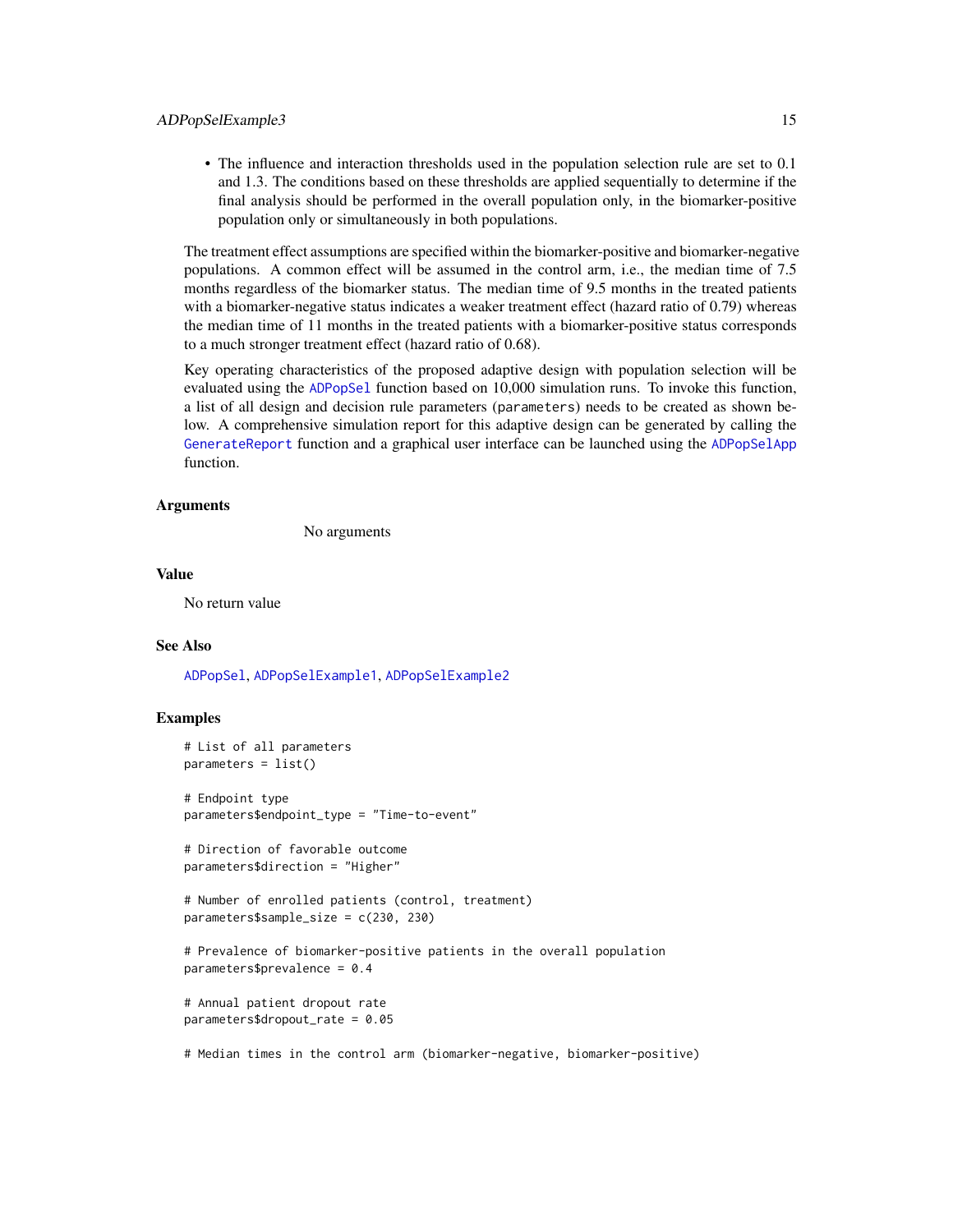```
parameters$control_time = c(7.5, 7.5)# Median times in the treatment arm (biomarker-negative, biomarker-positive)
parameters$treatment_time = c(9.5, 11)
# Information fractions at IA1, IA2, FA
parameters$info-frac = c(0.4, 0.6, 1)# Target event count at FA (overall, biomarker-positive)
parameters$event_count = c(300, 150)
# Futility threshold for conditional power at IA1
parameters$futility_threshold = 0.1
# Influence threshold at IA2
parameters$influence = 0.1
# Interaction threshold at IA2
parameters$interaction = 1.3
# Enrollment period
parameters$enrollment_period = 12
# Median enrollment time
parameters$enrollment_parameter = 8
# One-sided alpha level
parameters$alpha = 0.025
# Number of simulations, you should prefer more
parameters$nsims = 100
# Run simulations to compute operating characteristics
results = ADPopSel(parameters)
# Generate a simulation report (remove tempfile)
GenerateReport(results,
              tempfile("ADPopSel Time-to-event endpoint.docx", fileext=".docx"))
```
<span id="page-15-1"></span>ADRand *Simulation-based design of adaptive trials with response-adaptive randomization*

#### Description

This function performs a simulation-based evaluation of operating characteristics for multi-stage adaptive Phase II trials that employ response-adaptive randomization. Patients are assigned to receive placebo or one of several doses of the experimental treatment. The efficacy data at the end of each stage are used to update the randomization scheme for the next stage with the ultimate goal of assigning most patients to the most effective doses. For an example of the function call, see [ADRandExample.](#page-18-1)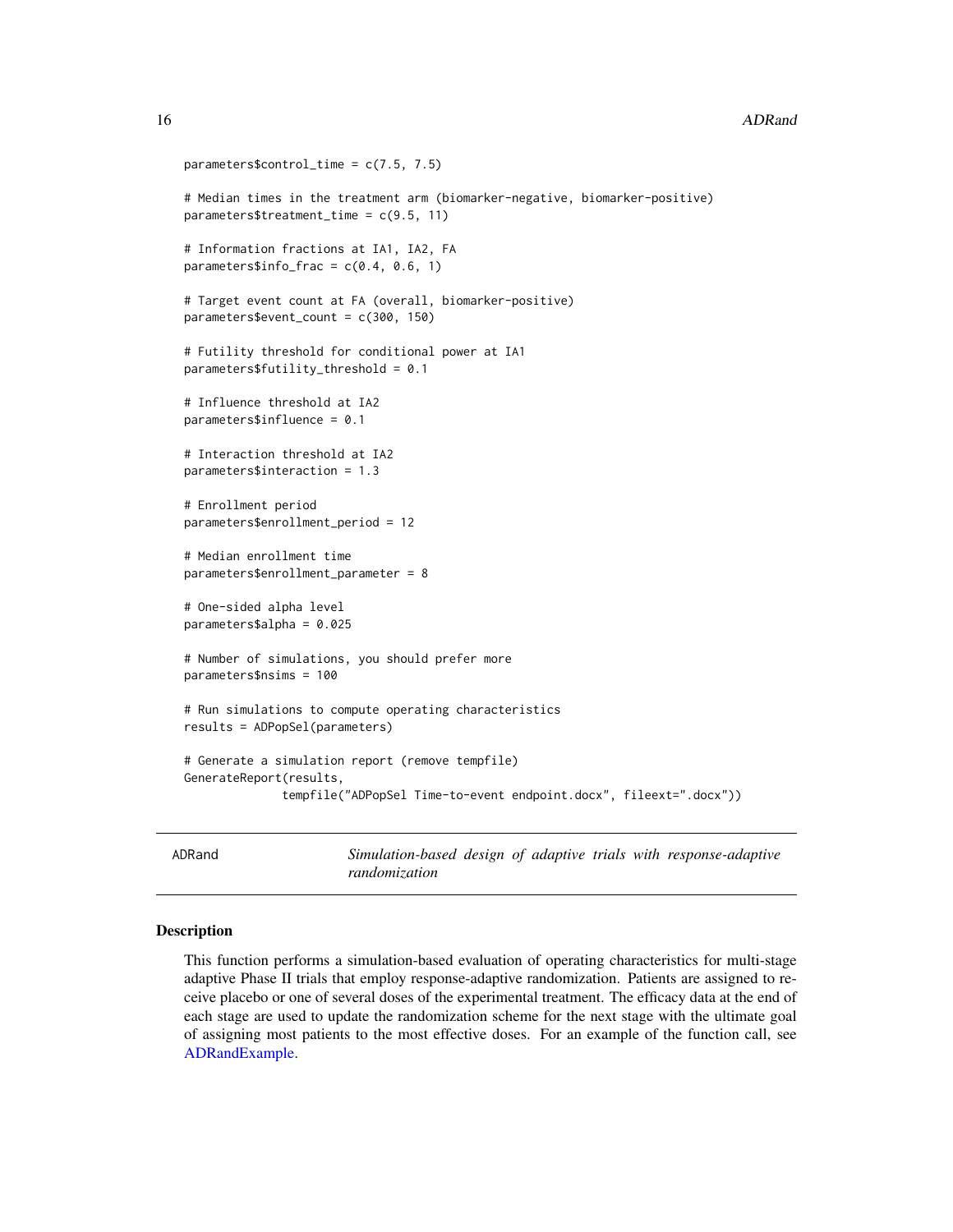#### ADRand 17

# Usage

ADRand(parameters)

#### Arguments

parameters List of the trial design and other parameters. The required elements are defined below:

- endpoint\_type: Character value defining the primary endpoint's type. Possible values:
	- "Normal": Normally distributed endpoint.
- direction: Character value defining the direction of favorable outcome. Possible values: "Higher" (a higher value of the endpoint indicates a more favorable outcome) and "Lower" (a lower value of the endpoint indicates a more favorable outcome).
- dose\_levels: Integer vector defining the dose levels in the trial (0 corresponds to the placebo group). Each element must be non-negative.
- stage\_sample\_size: Integer vector defining the total number of patients enrolled in each stage. Each element must be positive.
- control\_mean: Numeric value defining the mean of the primary endpoint in the placebo arm.
- control\_sd: Numeric value defining the standard deviation of the primary endpoint in the placebo arm. This value must be positive.
- treatment\_mean: Numeric vector defining the mean of the primary endpoint in each dosing arm.
- treatment\_sd: Numeric vector defining the standard deviation of the primary endpoint in each dosing arm.
- treatment\_period: Numeric value defining the length of the treatment period in the trial.
- ratio\_placebo: Numeric value defining the fixed randomization ratio in the placebo arm. This value must be between 0 and 1.
- balance: Numeric value defining the degree of balance for adaptive randomization. This value must be between 0 and 3.
- delta: Numeric value defining the threshold for a clinically meaningful improvement over placebo.
- exponential\_model\_parameter: Numeric value defining the non-linear parameter (delta) for the exponential dose-response model used in the MCP-Mod method. This value must be positive.
- emax\_model\_parameter: Numeric value defining the non-linear parameter (ED50) for the Emax dose-response model used in the MCPMod method. This value must be positive.
- logistic\_model\_parameters: Numeric vector with two elements defining the non-linear parameters (ED50 and delta) for the logistic dose-response model used in the MCPMod method. The values must be positive.
- enrollment\_period: Numeric value defining the length of the patient enrollment period. This value must be positive.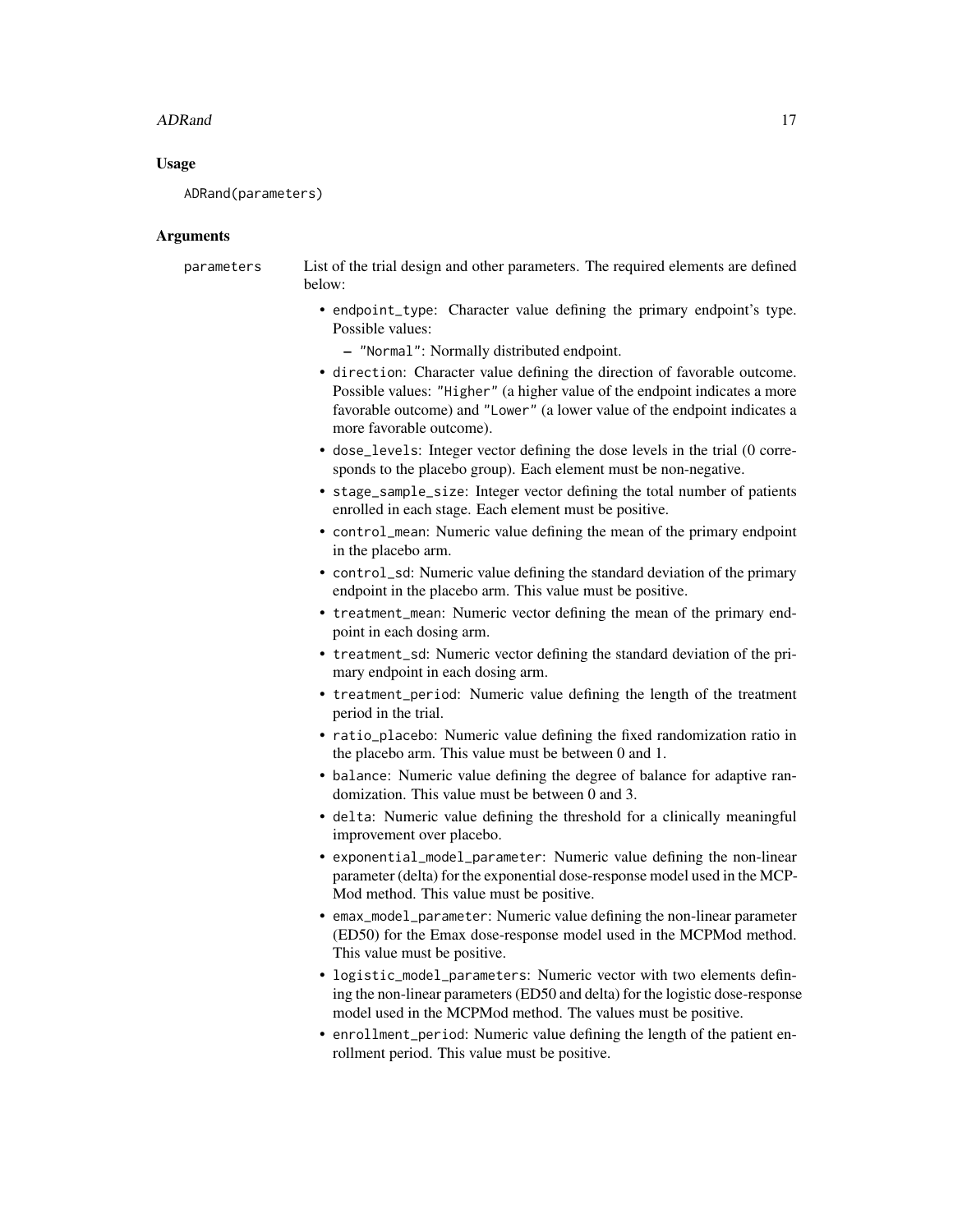<span id="page-17-0"></span>

| • enrollment_parameter: Numeric value defining the median enrollment<br>time. The patient enrollment process is assumed to be governed by a trun-<br>cated exponential distribution and this parameter defines the time point by<br>which 50% of the patients are enrolled into the trial. This value must be<br>between 0 and the length of the patient enrollment period. |
|-----------------------------------------------------------------------------------------------------------------------------------------------------------------------------------------------------------------------------------------------------------------------------------------------------------------------------------------------------------------------------|
| • dropout_rate: Numeric value defining the patient dropout rate. A uniform<br>patient dropout process is assumed and thus this parameter defines the frac-<br>tion of patients that will be excluded from the interim and final analyses.<br>This value must be between 0 and 1.                                                                                            |
| • alpha: Numeric value defining the overall one-sided Type I error rate. The<br>default value is 0.025.                                                                                                                                                                                                                                                                     |
| • random_seed: Integer value defining the random number generator seed.<br>The default value is 49283.                                                                                                                                                                                                                                                                      |
| • nsims: Integer value defining the number of simulation runs.                                                                                                                                                                                                                                                                                                              |
| • ncores: Integer value defining the number of cores for parallel calcula-                                                                                                                                                                                                                                                                                                  |

tions. The number of cores cannot exceed the maximum available number of cores. The default value is 1.

#### Value

The function returns an object of class 'ADRandResults'. This object is a list with the following components:

| parameters  | List containing the user-specified parameters.                                                     |
|-------------|----------------------------------------------------------------------------------------------------|
| sim_results | List with multiple data frames containing key descriptive statistics for each sim-<br>ulation run. |

A detailed summary of the simulation results can be created using the [GenerateReport](#page-60-1) function.

# See Also

[ADRandApp](#page-17-1)

<span id="page-17-1"></span>ADRandApp *Graphical user interface to design an adaptive trial with data-driven population selection*

# Description

This function creates a web application with a Shiny-based graphical user interface to facilitate the process of designing dose-finding Phase II trials with response-adaptive randomization. The application supports the same functionality as the [ADRand](#page-15-1) function. For an example of the function call, see [ADRandExample.](#page-18-1)

#### Usage

ADRandApp()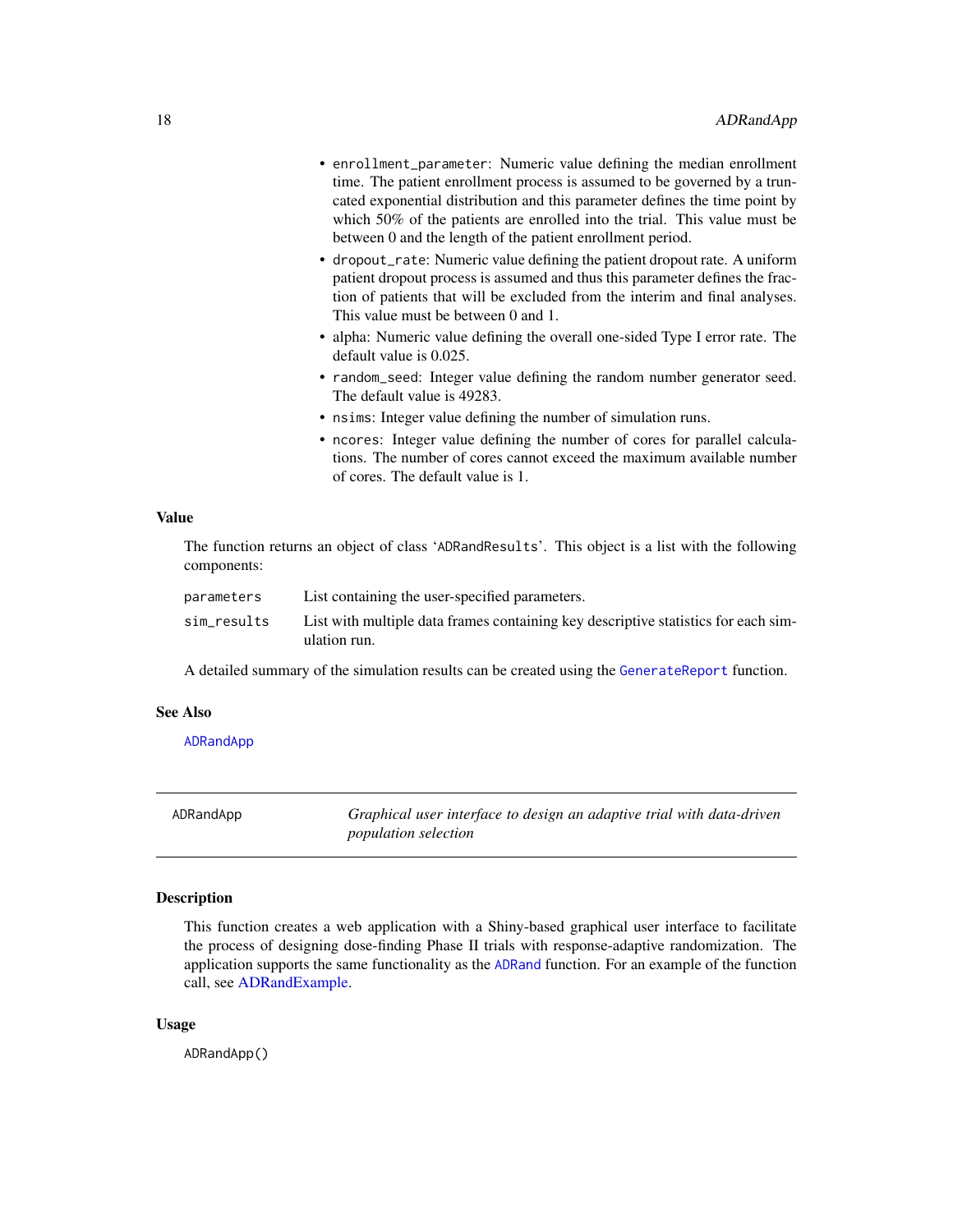# <span id="page-18-0"></span>ADRandExample 19

#### Arguments

No arguments

# Value

No return value, called for side effects

# See Also

[ADRand](#page-15-1)

<span id="page-18-1"></span>ADRandExample *Simulation-based design of dose-finding Phase II trials with responseadaptive randomization (normally distributed endpoint)*

#### **Description**

Consider a Phase II trial to be conducted to evaluate the efficacy and safety profiles of several doses of an experimental treatment compared to placebo. The trial will be conducted for the treatment of cognitive impairment in patients with schizophrenia. The primary endpoint is a continuous, normally distributed endpoint (MCCB overall composite score) with a larger value indicating favorable effect. The treatment effect will be evaluated at 3 months after randomization, i.e., the treatment period will 3-month long. A multi-stage adaptive design will be employed in the trial to evaluate the dose-response relationship for the treatment while assigning most patients to the best performing doses. This will be accomplished using a response-adaptive randomization approach.

The following design parameters will be used in this example:

- A total of 320 patients will be enrolled in the trial.
- Patients will be randomly assigned to placebo and four doses of the experimental treatment (20 mg, 50 mg, 100 mg or 250 mg).
- A four-stage design will be utilized with 80 patients enrolled in each stage. A balanced randomization approach will be used in the first stage of the trial and the randomization ratios in the dosing groups will be updated at the end of each stage. The randomization ratio for the placebo group will be fixed at 20% throughout the trial.
- Patients will be enrolled over the period of 24 months with the median enrollment time (time point by which 50% of the patients will be enrolled into the trial) of 18 months.
- The patient dropout rate will be set to 10% at the end of the treatment period.

Dose-response modeling at the end of each stage will be performed using the MCPMod approach based on four dose-response models (linear, exponential, Emax and logistic models). Non-linear parameters of these models will be specified as shown below (note that no parameter needs to be specified for the linear model). The rule for updating the randomization scheme will be based on the posterior probability of achieving a clinically meaningful improvement over placebo in each dosing group. The threshold for clinically meaningful improvement will be set at 1.5.

Operating characteristics of the response-adaptive design will be evaluated using the [ADRand](#page-15-1) function. As shown below, a list of all design and decision rule parameters (parameters) will be created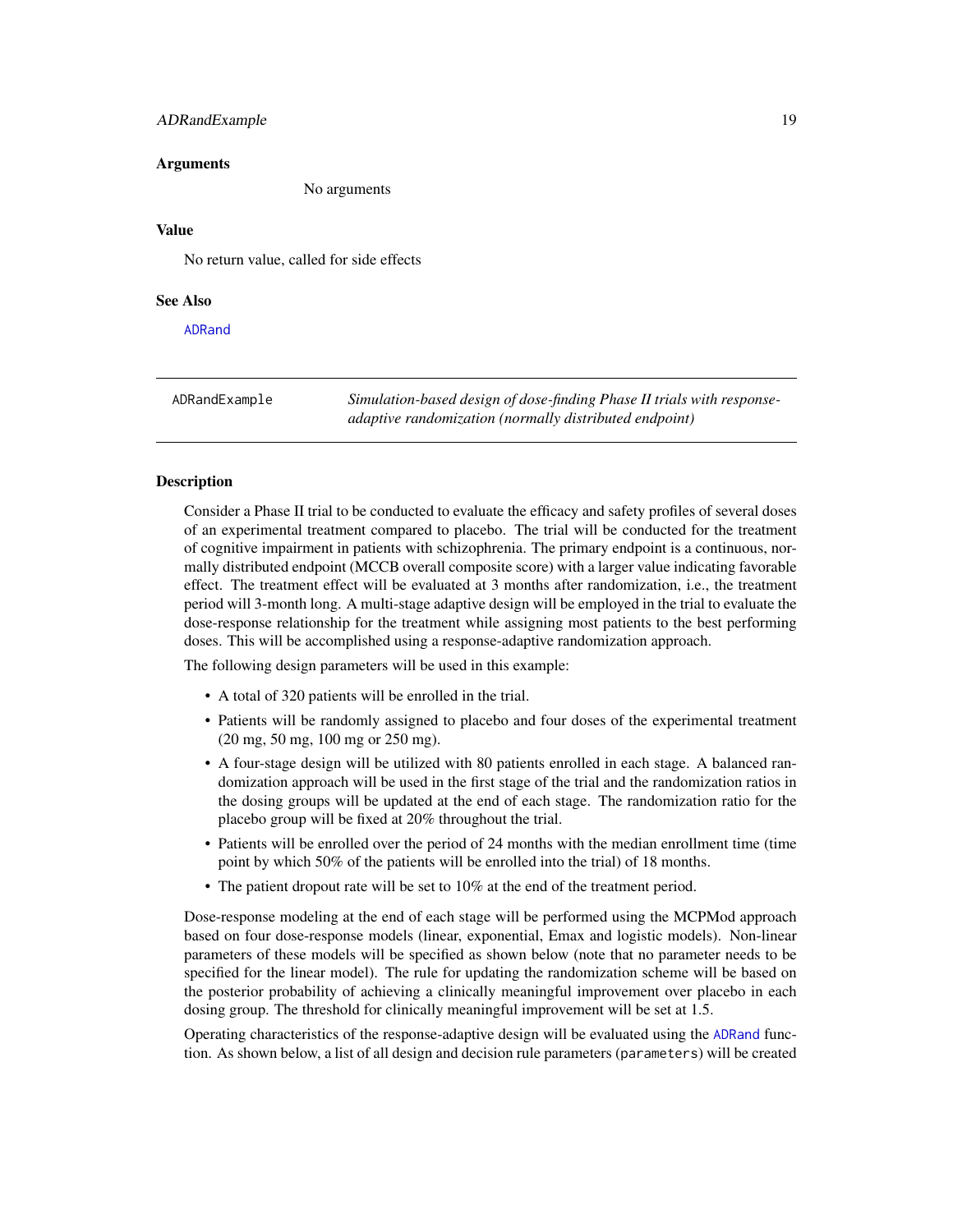and then passed to this function. It's important to note that, due to the use of Bayesian calculations, the simulation process will be rather slow. It is recommended to take advantage of parallel calculations by setting the number of cores (ncores) to a larger value as shown below.

A simulation report for this adaptive design can be created by calling the [GenerateReport](#page-60-1) function. The same functionality is also available via a Shiny-based application that can be launched by calling the [ADRandApp](#page-17-1) function.

#### Arguments

No arguments

# Value

No return value

#### See Also

[ADRand](#page-15-1)

### Examples

```
# List of all parameters
```
parameters = list()

```
# Endpoint type
parameters$endpoint_type = "Normal"
```

```
# Direction of favorable outcome
parameters$direction = "Higher"
```

```
# Dose levels in the trial
parameters$dose_levels = c(0, 20, 50, 100, 250)
```

```
# Total number of enrolled patients in each trial stage
parameters$stage_sample_size = c(80, 80, 80, 80)
```

```
# Length of the treatment period (months)
parameters$treatment_period = 3
```

```
# Length of the patient enrollment period (months)
parameters$enrollment_period = 24
```

```
# Median enrollment time (months)
parameters$enrollment_parameter = 18
```

```
# Patient dropout rate
parameters$dropout_rate = 0.1
```

```
# Mean and SD for the primary endpoint in the placebo group
parameters$control_mean = 1.5
parameters$control_sd = 4
```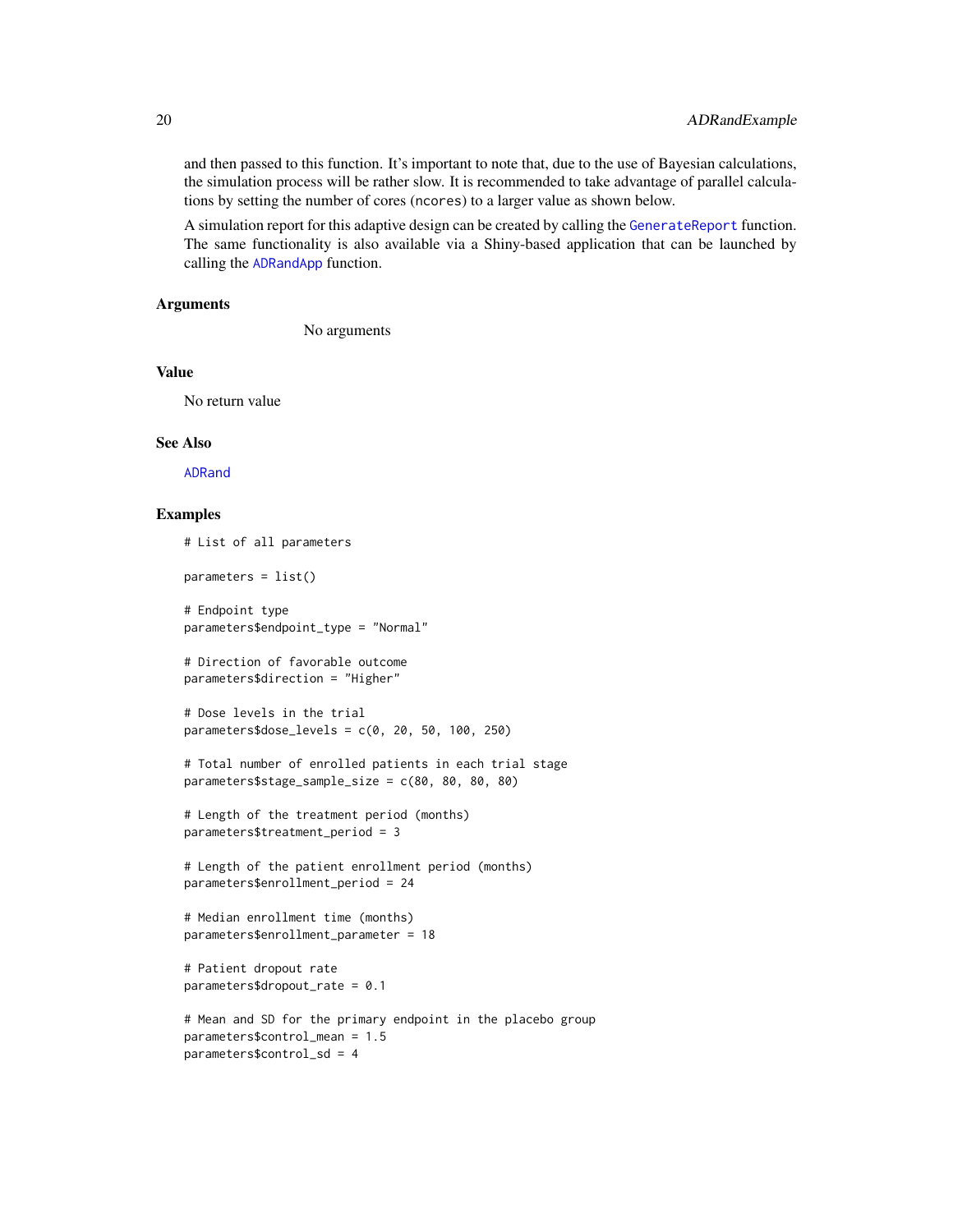#### <span id="page-20-0"></span>ADSSMod 21

```
# Mean and SD for the primary endpoint in the dosing groups
parameters$treatment_mean = c(2, 2.5, 3, 3.5)
parameters$treatment_sd = c(4, 4, 4, 4)# Fixed randomization ratio in the placebo group
parameters$ratio_placebo = 0.2
# Threshold for clinically meaningful improvement over placebo
parameters$delta = 1.5
# Balance parameter for adaptive randomization
parameters$balance = 2
# Non-linear parameters of the candidate dose-response models used in the MCPMod method
# for modeling the dose-response relationship
# Non-linear parameter of the exponential model (delta)
parameters$exponential_model_parameter = 100
# Non-linear parameter of the Emax model (ED50)
parameters$emax_model_parameter = 200
# Non-linear parameters of the logistic model (ED50 and delta)
parameters$logistic_model_parameters = c(125, 25)
# One-sided Type I error rate
parameters$alpha = 0.025
# Number of cores for parallel calculations
parameters$ncores = 1
# Number of simulations, you should prefer more (use large values!)
parameters$nsims = 10
# Remove this parameter in your code:
parameters$withoutCharts = TRUE
# Run simulations to compute operating characteristics
results = ADRand(parameters)
# Generate a simulation report (remove tempfile)
GenerateReport(results,
              tempfile("ADRand Normally distributed endpoint.docx", fileext=".docx"))
```
<span id="page-20-1"></span>ADSSMod *Simulation-based design of adaptive trials with data-driven sample size or event count re-estimation*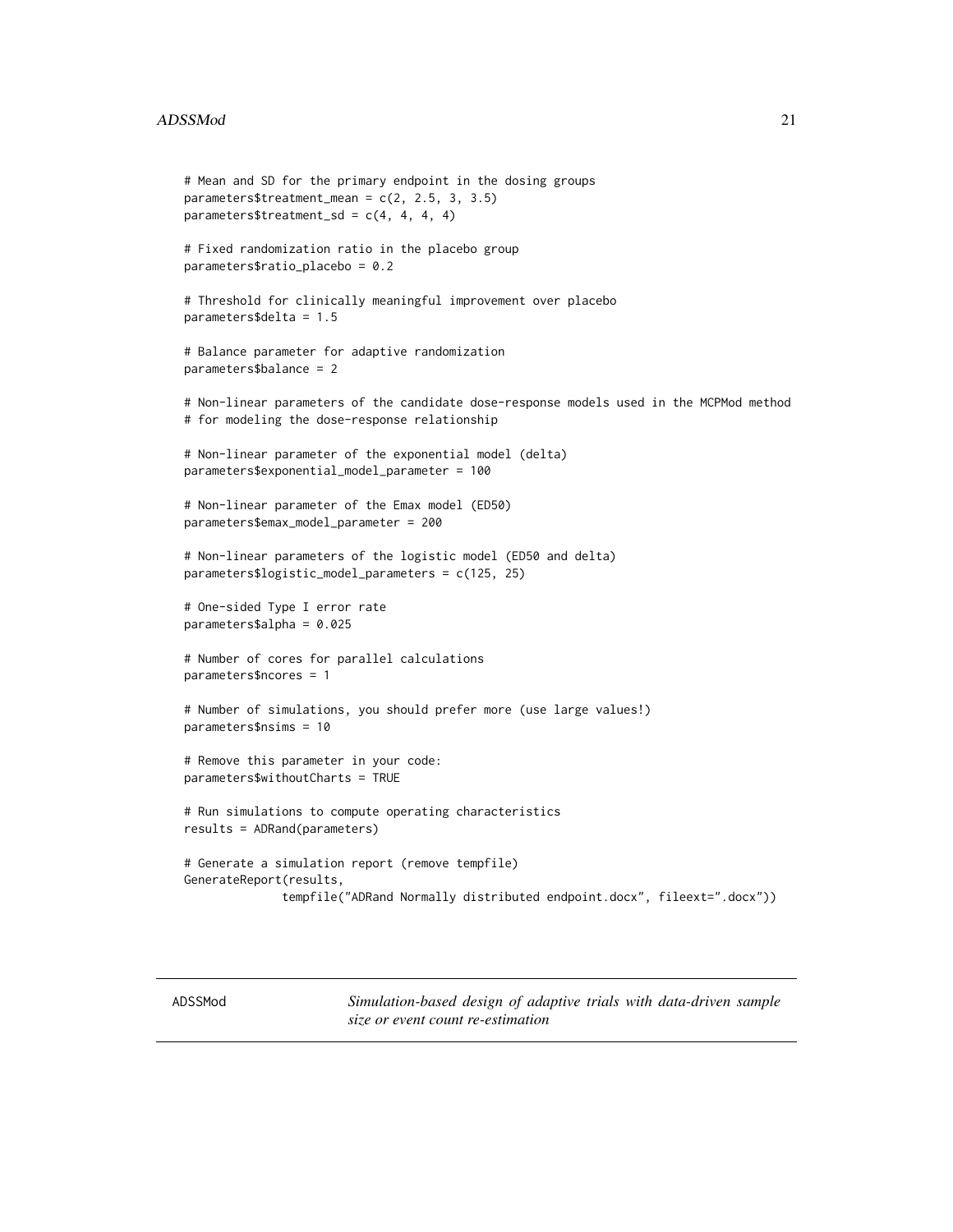#### **Description**

This function performs a simulation-based evaluation of operating characteristics for adaptive trials with data-driven sample size re-estimation (normally distributed or binary endpoints) or event count re-estimation (time-to-event endpoint). A two-arm Phase III clinical trial with two interim analyses is assumed. The first interim analysis supports early stopping for futility and the second interim analysis supports an option to increase the number of patients or number of events in the trial. For examples of the function call, see [ADSSModExample1,](#page-24-1) [ADSSModExample2](#page-26-1) or [ADSSModExam](#page-28-1)[ple3.](#page-28-1)

#### Usage

ADSSMod(parameters)

#### Arguments

parameters List of the trial design and other parameters. The required elements are defined below: • endpoint\_type: Character value defining the primary endpoint's type.

- Possible values:
	- "Normal": Normally distributed endpoint.
	- "Binary": Binary endpoint.
	- "Time-to-event": Time-to-event endpoint.
- direction: Character value defining the direction of favorable outcome. Possible values: "Higher" (a higher value of the endpoint indicates a more favorable outcome) and "Lower" (a lower value of the endpoint indicates a more favorable outcome).
- sample\_size: Integer vector with two elements defining the number of enrolled patients in the two trial arms (control and experimental treatment). Each element must be positive.
- control\_mean: Numeric value defining the mean of the primary endpoint in the control arm. This parameter is required only with normally distributed endpoints (endpoint\_type="Normal").
- control\_sd: Numeric value defining the standard deviation of the primary endpoint in the control arm. This value must be positive. This parameter is required only with normally distributed endpoints.
- treatment\_mean: Numeric value defining the mean of the primary endpoint in the experimental treatment arm. This parameter is required only with normally distributed endpoints.
- treatment\_sd: Numeric value defining the standard deviation of the primary endpoint in the experimental treatment arm. This value must be positive. This parameter is required only with normally distributed endpoints.
- control\_rate: Numeric value defining the proportion or response rate for the primary endpoint in the control arm. This value must be between 0 and 1. This parameter is required only with binary endpoints (endpoint\_type="Binary").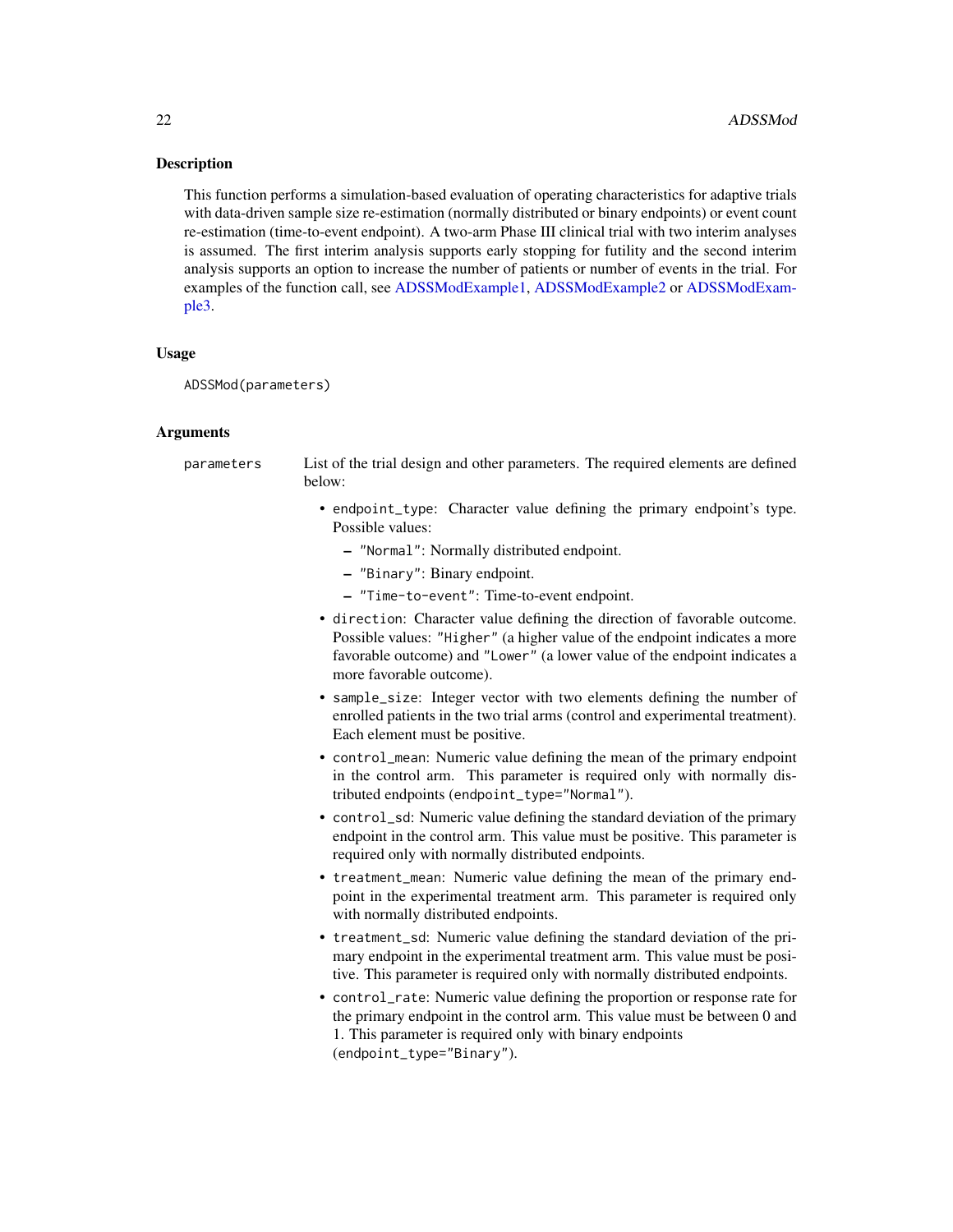- treatment\_rate: Numeric value defining the proportion or response rate for the primary endpoint in the experimental treatment arm. This value must be between 0 and 1. This parameter is required only with binary endpoints.
- control\_time: Numeric value defining the median time, e.g., the median survival time, for the exponentially distributed primary endpoint in the control arm. This value must be positive. This parameter is required only with time-to-event endpoints (endpoint\_type="Time-to-event").
- treatment\_time: Numeric value defining the median time, e.g., the median survival time, for the exponentially distributed primary endpoint in the experimental treatment arm. This value must be positive. This parameter is required only with time-to-event endpoints.
- info\_frac: Numeric vector with four elements defining the information fractions at the first interim analysis, at the second interim analysis, at the final analysis before sample size/event count adjustment and at the final analysis after sample size/event count adjustment adjustment. The first and second elements must be between 0 and 1, the third element must be 1 and the fourth element must be greater than 1.
- event\_count: Numeric value defining the total number of events at the final analysis before event count adjustment. This value must be positive. This parameter is required only with time-to-event endpoints.
- futility\_threshold: Numeric value defining the futility threshold for conditional power at the first interim analysis. This value must be positive.
- promising\_interval: Numeric vector with two elements defining the promising interval for conditional power at the second interim analysis. Each element must be between 0 and 1.
- target\_power: Numeric value defining the target conditional power for increasing the number of patients or events at the second interim analysis. This value must be between 0 and 1.
- dropout\_rate: Numeric value defining the patient dropout rate. With normally distributed endpoints and binary endpoints, a uniform patient dropout process is assumed and thus this parameter defines the fraction of patients that will be excluded from the interim and final analyses. With time-toevent endpoints, the time to patient dropout is assumed to follow an exponential distribution and this parameter defines the annual dropout rate. This value must be between 0 and 1.
- enrollment\_period: Numeric value defining the length of the patient enrollment period. This value must be positive. This parameter is required only with time-to-event endpoints.
- enrollment\_parameter: Numeric value defining the median enrollment time. The patient enrollment process is assumed to be governed by a truncated exponential distribution and this parameter defines the time point by which 50% of the patients are enrolled into the trial. This value must be between 0 and the length of the patient enrollment period. This parameter is required only with time-to-event endpoints..
- alpha: Numeric value defining the overall one-sided Type I error rate. The default value is 0.025.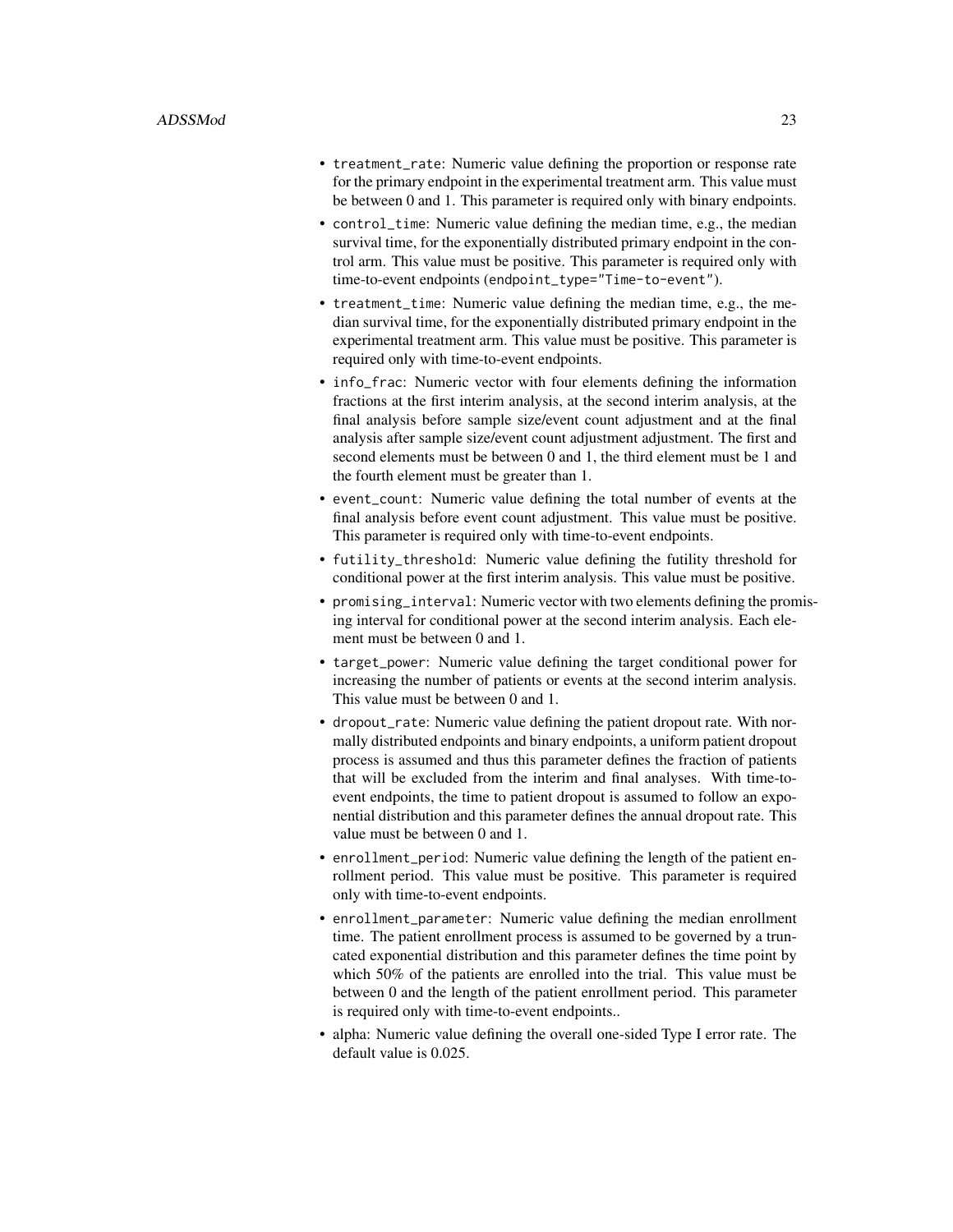- <span id="page-23-0"></span>• random\_seed: Integer value defining the random number generator seed. The default value is 49283.
- nsims: Integer value defining the number of simulation runs.
- ncores: Integer value defining the number of cores for parallel calculations. The number of cores cannot exceed the maximum available number of cores. The default value is 1.

#### Value

The function returns an object of class 'ADSSModResults'. This object is a list with the following components:

| parameters  | List containing the user-specified parameters.                            |
|-------------|---------------------------------------------------------------------------|
| sim_results | Data frame containing key descriptive statistics for each simulation run. |
| sim_summary | List containing the key operating characteristics of the adaptive design. |

A detailed summary of the simulation results can be created using the [GenerateReport](#page-60-1) function.

#### See Also

[ADSSModApp](#page-23-1)

<span id="page-23-1"></span>

| ADSSModApp | Graphical user interface to design an adaptive trial with data-driven |
|------------|-----------------------------------------------------------------------|
|            | sample size or event count re-estimation                              |

#### Description

This function creates a Shiny-based graphical user interface to facilitate the process of designing Phase III adaptive trials with two interim analysis to enable a futility assessment and sample size/event count re-estimation. The application supports the same functionality as the [ADSSMod](#page-20-1) function. For an example of the function call, see [ADSSModExample1.](#page-24-1)

#### Usage

ADSSModApp()

#### Arguments

No arguments

# Value

No return value, called for side effects

#### See Also

[ADSSMod](#page-20-1)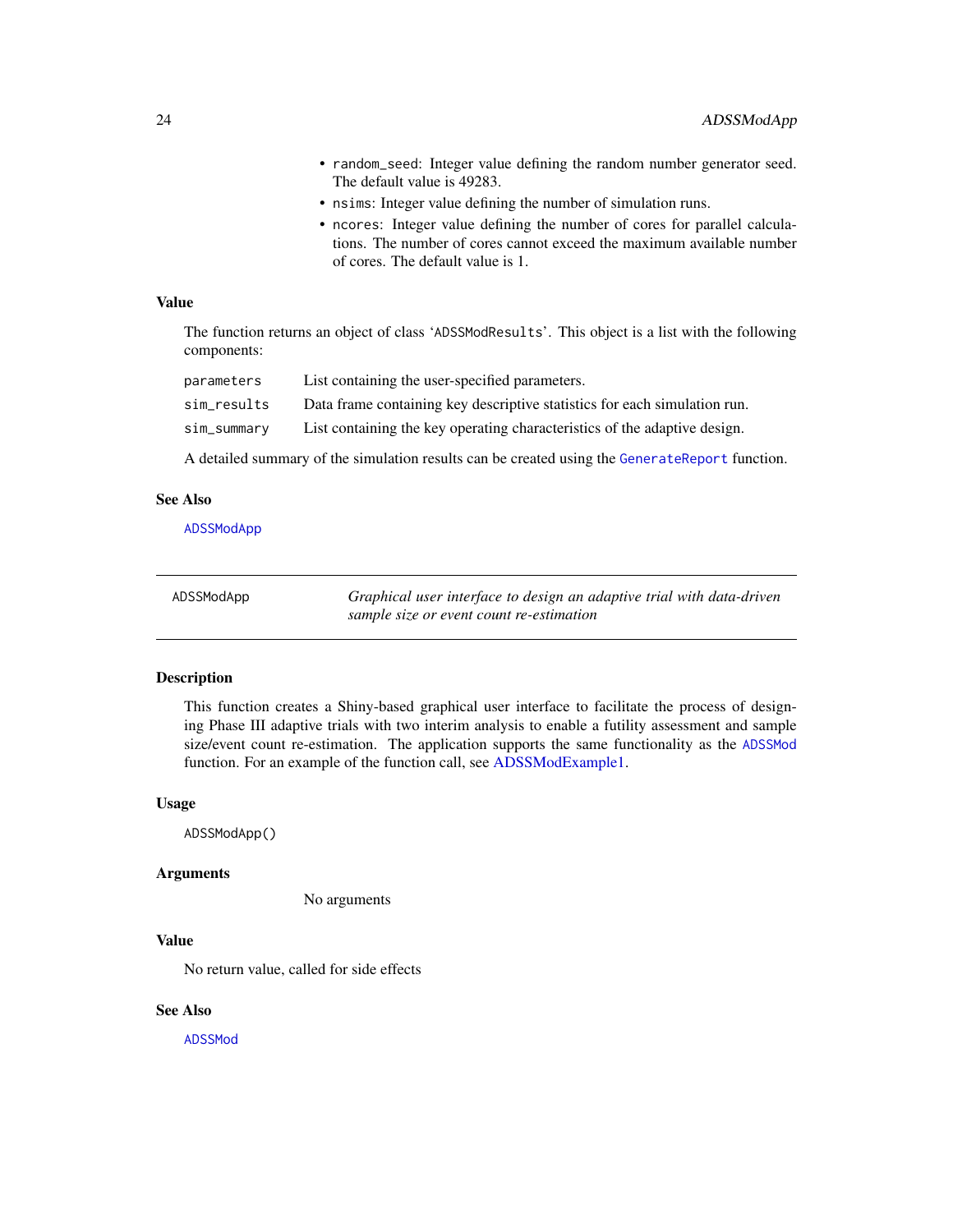<span id="page-24-1"></span><span id="page-24-0"></span>ADSSModExample1 *Simulation-based design of an adaptive trial with sample size reestimation (normally distributed endpoint)*

#### Description

Consider a seamless Phase II/Phase III or Phase III trial with a normally distributed primary efficacy endpoint. A larger value of the endpoint corresponds to a more favorable outcome. A single dose or regimen of an experimental treatment will be compared to a control. An adaptive design with two interim analyses will be employed in the trial (the first interim analysis may correspond to the end of the Phase II portion of the trial). The following decision rules will be applied at the interim looks:

- Futility stopping rule will be applied at the first interim analysis (IA1). The trial may be stopped due to futility if a significant treatment effect is unlikely to be established at the final analysis (FA), i.e., the predicted probability of success (conditional power) is very low at this interim analysis.
- Sample size re-estimation rule will be applied at the second interim analysis (IA2). The total number of patients in the trial will be increased to boost the probability of success if the predicted probability of success (conditional power) is lower than expected at this interim analysis.

The following design parameters will be assumed:

- A balanced design with 120 enrolled patients per arm will be utilized.
- The patient dropout rate is equal to 5%, i.e., 5% of the patients are expected to be lost to follow up by the end of the treatment period.
- The information fractions at IA1 and IA2 are set to 40% and 60%, i.e., the first and second interim looks will be taken after 40% and 60% of the patients complete the treatment period or drop out of the trial before completing the treatment period.

In addition, the following decision rules will be considered at the two interim analyses:

- The futility threshold at IA1 is set to 10%, i.e., the trial will be terminated for futility if conditional power does not exceed 10%.
- The promising interval at IA2 ranges from 50% to 90%, i.e., the sample size in the trial will be increased if conditional power is greater than 50% and less than 90%.
- The target conditional power at IA2 is set to 90%, i.e., the sample size will be increased to ensure conditional power of 90% up a pre-defined cap. The maximum increase is equal to 30% of the original sample size.

Finally, the mean effects in the control and treatment arms are assumed to be equal to 0 and 0.3, respectively, with a common standard deviation of 1.

Key operating characteristics of this adaptive design will be evaluated using the [ADSSMod](#page-20-1) function with 10,000 simulation runs. To invoke this function, a list of all design and decision rule parameters (parameters) needs to be created as shown below. A comprehensive simulation report can be generated by calling the [GenerateReport](#page-60-1) function and a graphical user interface can be launched using the [ADSSModApp](#page-23-1) function.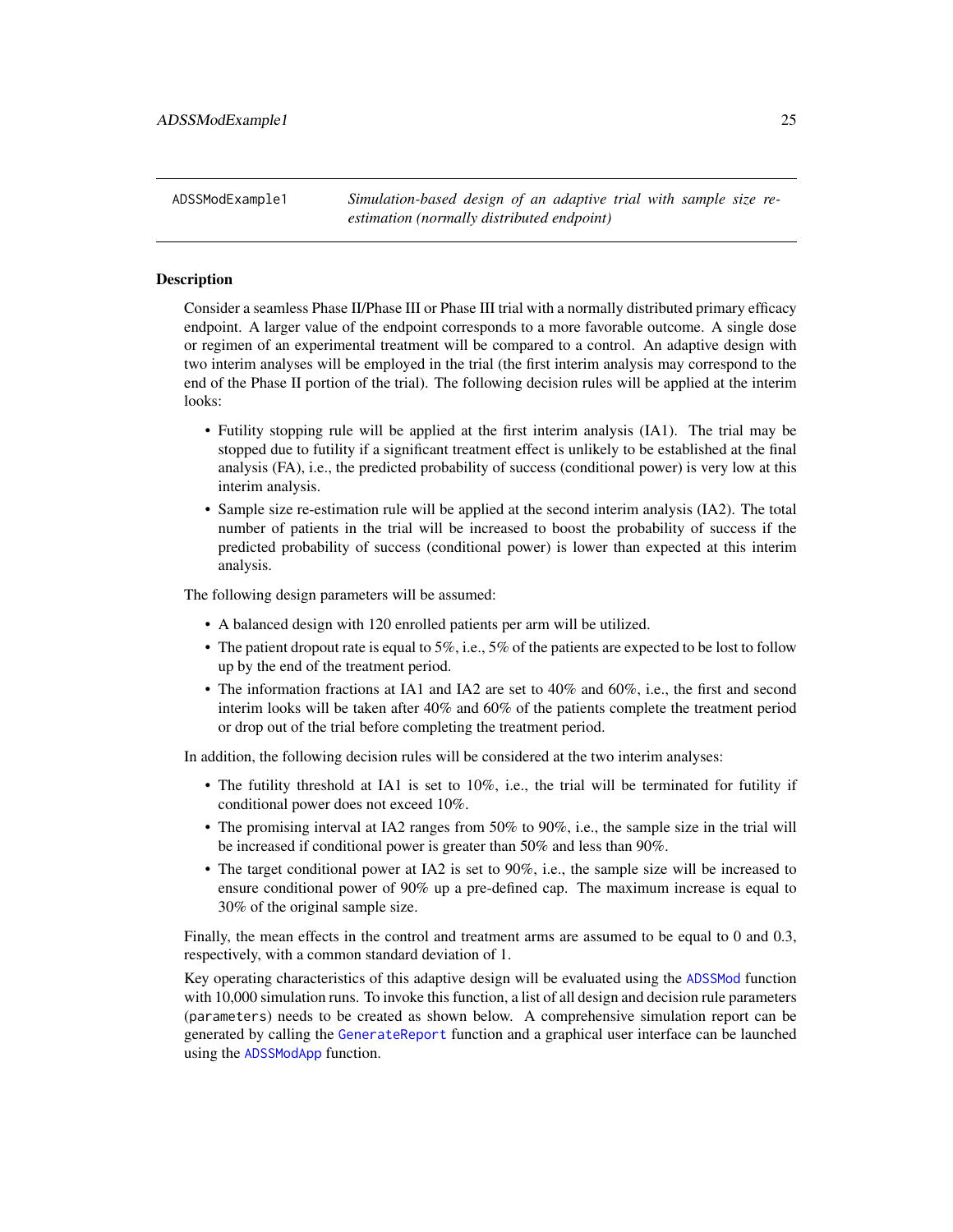#### **Arguments**

No arguments

#### Value

No return value

# List of all parameters

#### See Also

[ADSSMod](#page-20-1), [ADSSModExample2](#page-26-1), [ADSSModExample3](#page-28-1)

# Examples

```
parameters = list()# Endpoint type
parameters$endpoint_type = "Normal"
# Direction of favorable outcome
parameters$direction = "Higher"
# Number of enrolled patients (control, treatment)
parameters$sample_size = c(120, 120)
# Patient dropout rate
parameters$dropout_rate = 0.05
# Mean and SD in the control arm
parameters$control_mean = 0
parameters$control_sd = 1
# Mean and SD in the treatment arm
parameters$treatment_mean = 0.3
parameters$treatment_sd = 1
# Information fractions at IA1, IA2, FA (before sample size adjustment)
# and FA (after sample size adjustment)
parameters$info_frac = c(0.4, 0.6, 1, 1.3)# Futility threshold for conditional power at IA1
parameters$futility_threshold = 0.1
# Promising interval for conditional power at IA2
parameters$promising_interval = c(0.5, 0.9)
# Target conditional power for increasing the sample size at IA2
parameters$target_power = 0.9
# One-sided alpha level
```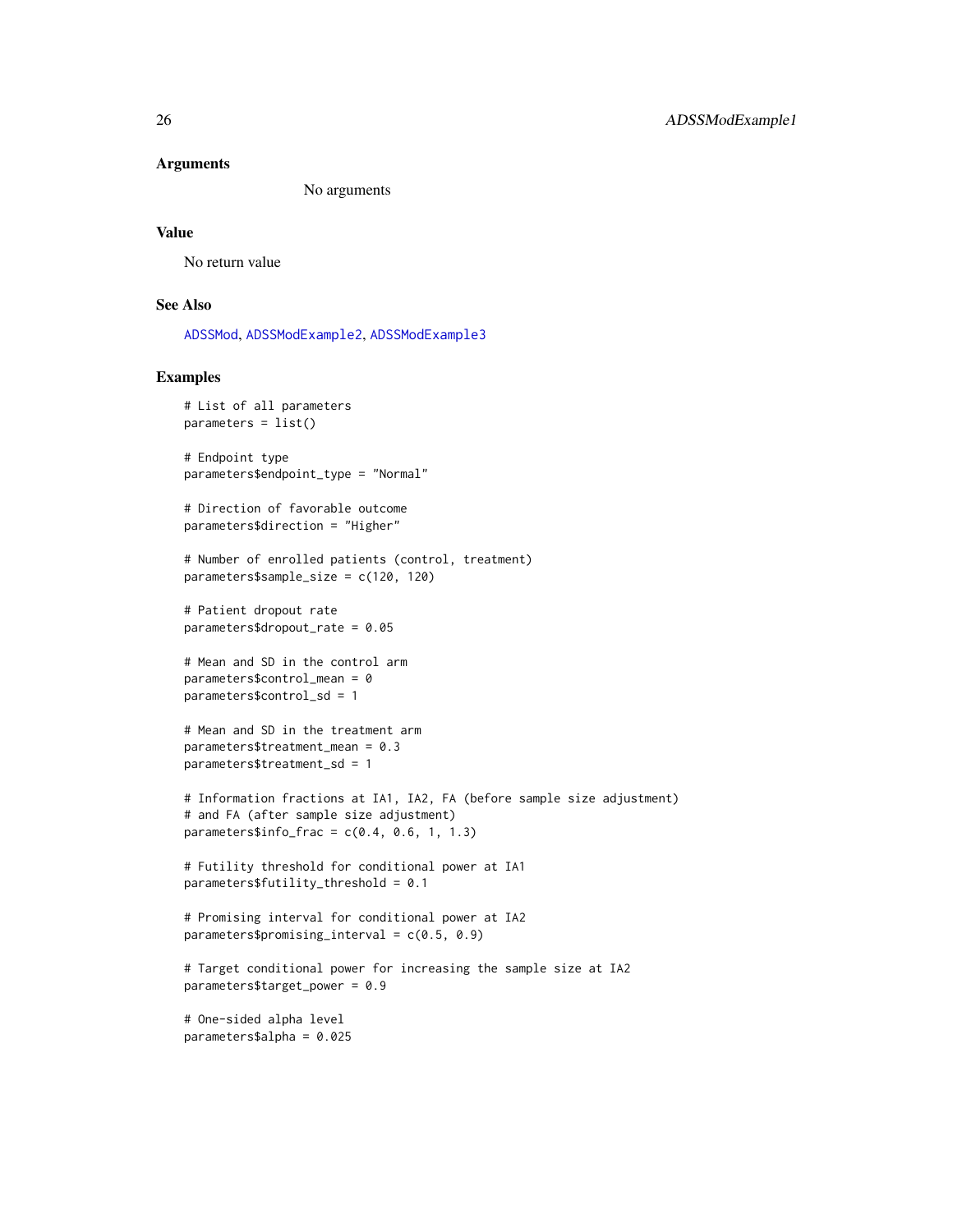#### <span id="page-26-0"></span>ADSSModExample2 27

```
# Number of simulations, you should prefer more
parameters$nsims = 100
# Run simulations to compute operating characteristics
results = ADSSMod(parameters)
# Generate a simulation report (remove tempfile)
GenerateReport(results,
              tempfile("ADSSMod Normally distributed endpoint.docx", fileext=".docx"))
```
<span id="page-26-1"></span>ADSSModExample2 *Simulation-based design of an adaptive trial with sample size reestimation (binary endpoint)*

# **Description**

Consider a seamless Phase II/Phase III or Phase III trial where the primary efficacy endpoint is binary with a higher proportion indicating a more favorable outcome. A single dose or regimen of an experimental treatment will be compared to a control. An adaptive design with two interim analyses will be employed in the trial (the first interim analysis may correspond to the end of the Phase II portion of the trial). The following decision rules will be applied at the interim looks:

- Futility stopping rule will be applied at the first interim analysis (IA1). The trial may be stopped due to futility if a significant treatment effect is unlikely to be established at the final analysis (FA).
- Sample size re-estimation rule will be applied at the second interim analysis (IA2). The total number of patients in the trial will be increased to boost the probability of success if conditional power is lower than expected at this interim analysis.

The following design parameters will be assumed:

- A trial design with a 1:2 randomization ratio will be used. A hundred patients will be enrolled in the control arm and twice as many patients will be enrolled in the experimental treatment arm.
- The patient dropout rate at the end of the treatment period is equal to 10%.
- The information fractions at IA1 and IA2 are set to 40% and 60%.

In addition, the following decision rules will be considered at the two interim analyses:

- The futility threshold at IA1 is set to 20%.
- The promising interval at IA2 ranges from 50% to 90%.
- The target conditional power at IA2 is set to 90% and the total sample size in the trial could be increased up to 40%.

The response rates for the primary efficacy endpoint are assumed to be 10% (control arm)and 25% (experimental treatment arm).

Key operating characteristics of this adaptive design will be evaluated using the [ADSSMod](#page-20-1) function with 10,000 simulation runs. To invoke this function, a list of all design and decision rule parameters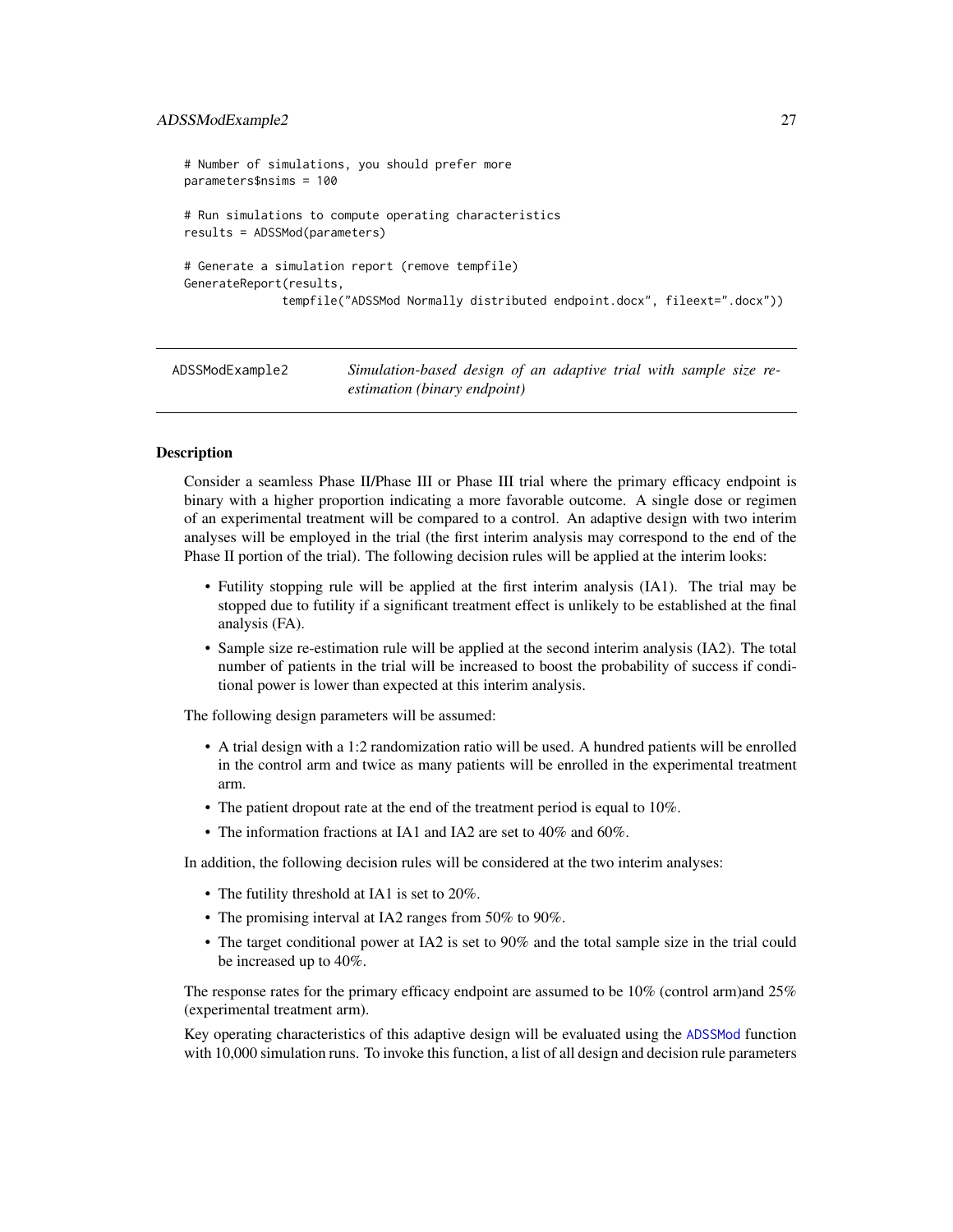(parameters) needs to be created as shown below. A comprehensive simulation report can be generated by calling the [GenerateReport](#page-60-1) function and a graphical user interface can be launched using the [ADSSModApp](#page-23-1) function.

#### Arguments

No arguments

#### Value

No return value

# See Also

[ADSSMod](#page-20-1), [ADSSModExample1](#page-24-1), [ADSSModExample3](#page-28-1)

#### Examples

```
# List of all parameters
parameters = list()
# Endpoint type
parameters$endpoint_type = "Binary"
# Direction of favorable outcome
parameters$direction = "Higher"
# Number of enrolled patients (control, treatment)
parameters$sample_size = c(100, 200)
# Patient dropout rate
parameters$dropout_rate = 0.1
# Response rate in the control arm
parameters$control_rate = 0.1
# Response rate in the treatment arm
parameters$treatment_rate = 0.25
# Information fractions at IA1, IA2, FA (before sample size adjustment)
# and FA (after sample size adjustment)
parameters$info_frac = c(0.4, 0.6, 1, 1.4)# Futility threshold for conditional power at IA1
parameters$futility_threshold = 0.2
# Promising interval for conditional power at IA2
parameters$promising_interval = c(0.5, 0.9)
# Target conditional power for increasing the sample size at IA2
```

```
parameters$target_power = 0.9
```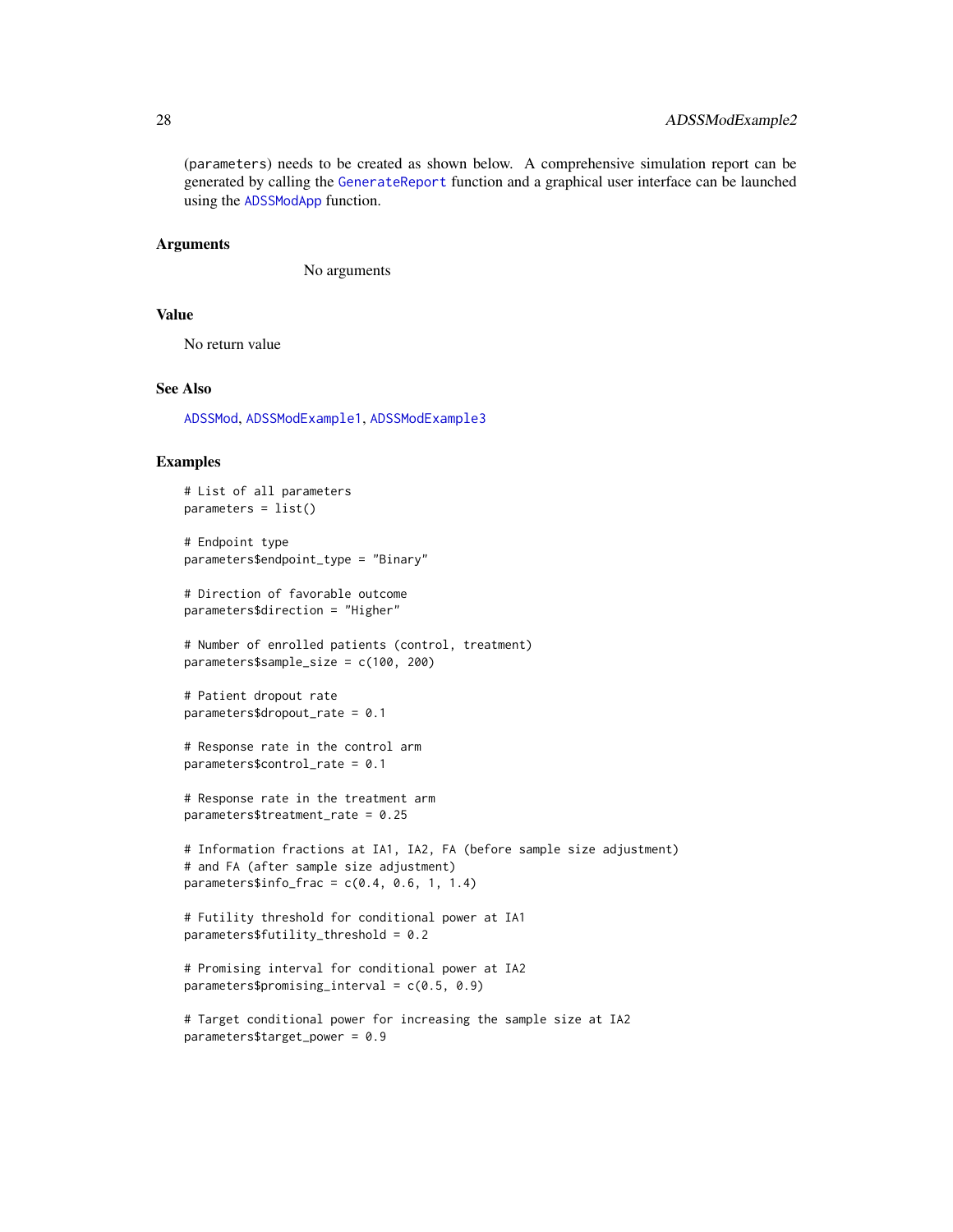#### <span id="page-28-0"></span>ADSSModExample3 29

```
# One-sided alpha level
parameters$alpha = 0.025
# Number of simulations, you should prefer more
parameters$nsims = 100
# Run simulations to compute operating characteristics
results = ADSSMod(parameters)
# Generate a simulation report (remove tempfile)
GenerateReport(results,
              tempfile("ADSSMod Binary endpoint.docx", fileext=".docx"))
```
<span id="page-28-1"></span>ADSSModExample3 *Simulation-based design of an adaptive trial with event count reestimation (time-to-event endpoint)*

# Description

Consider a seamless Phase II/Phase III or Phase III trial where the primary efficacy endpoint is a time-to-event endpoint, e.g., the time to disease progression or death. A single regimen of an experimental treatment will be compared to a control. An adaptive design with two interim analyses will be employed in the trial (the first interim analysis may correspond to the end of the Phase II portion of the trial). The following decision rules will be applied at the interim looks:

- Futility stopping rule will be applied at the first interim analysis (IA1). The trial may be stopped due to futility if a significant treatment effect is unlikely to be established at the final analysis (FA).
- Event count re-estimation rule will be applied at the second interim analysis (IA2). The target number of events of interest will be increased to improve the probability of success if conditional power is lower than expected at this interim analysis.

The following design parameters will be assumed:

- A balanced design with 220 enrolled patients per arm will be used in the trial.
- The original number of events at FA is set to 300.
- The annual patient dropout rate is equal to 5% (the time to patient dropout is assumed to follow an exponential distribution).
- The length of the patient enrollment period is 12 months and the median enrollment time is anticipated to be 8 months, i.e., 50% of the patients are expected to be enrolled into the trial by the 8-month milestone.
- The information fractions at IA1 and IA2 are set to 40% and 60%, i.e., the first and second interim analyses will be performed after 40% and 60% of the original number of events have been accrued.

In addition, the following decision rules will be considered at the two interim analyses:

• The futility threshold at IA1 is set to 10%.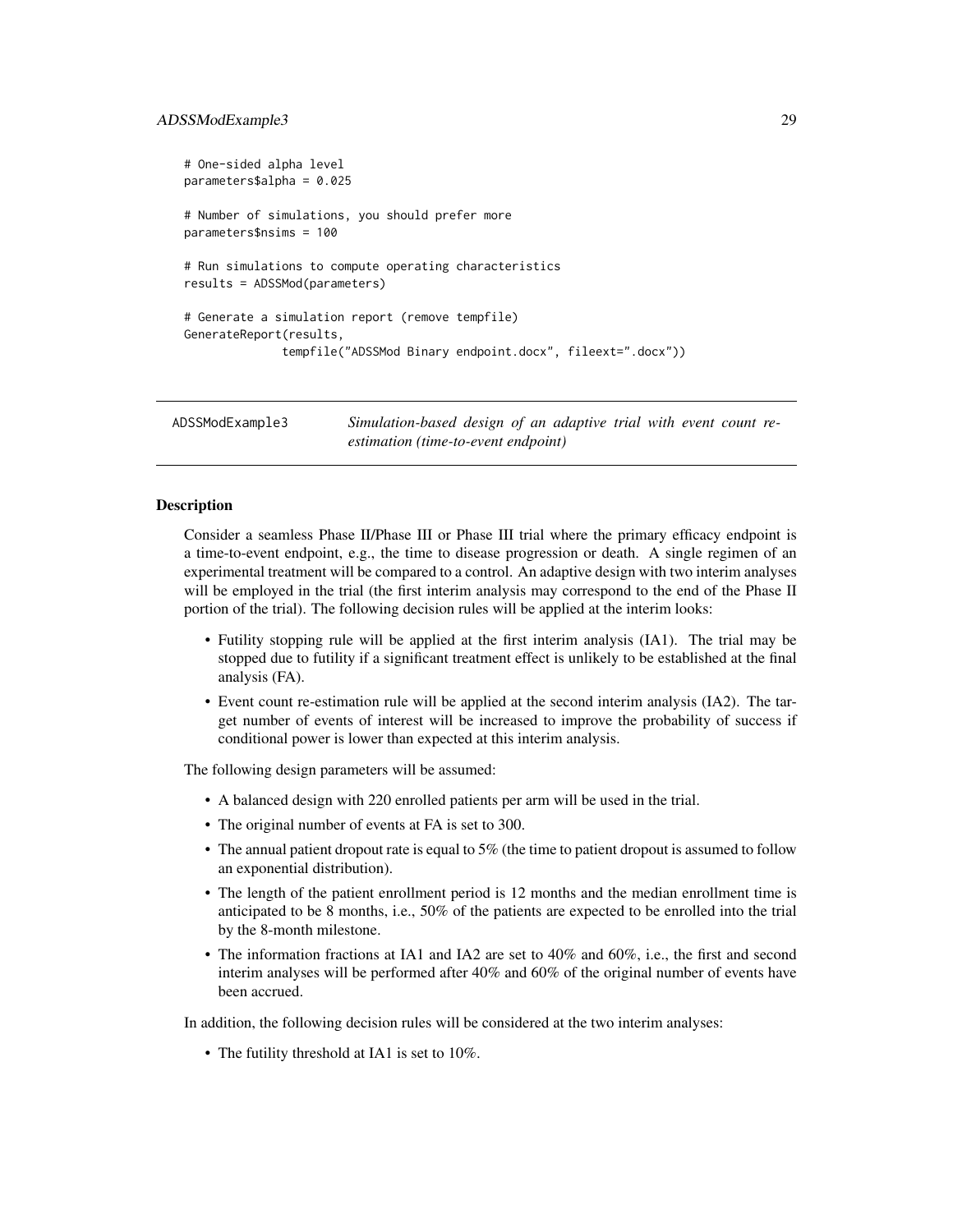- The promising interval at IA2 ranges from 50% to 90%.
- The target conditional power at IA2 is set to 90% and the target number of events could be increased up to 30%.

The median event times, e.g., median survival times, are assumed to be 7.5 months and 10.5 months in the control and experimental treatment arms, respectively. If the time to the event of interest is exponentially distributed, these assumptions correspond to a hazard ratio of 0.71.

Key operating characteristics of this adaptive design will be evaluated using the [ADSSMod](#page-20-1) function with 10,000 simulation runs. To invoke this function, a list of all design and decision rule parameters (parameters) needs to be created as shown below. A comprehensive simulation report can be generated by calling the [GenerateReport](#page-60-1) function and a graphical user interface can be launched using the [ADSSModApp](#page-23-1) function.

#### Arguments

No arguments

#### Value

No return value

#### See Also

[ADSSMod](#page-20-1), [ADSSModExample1](#page-24-1), [ADSSModExample2](#page-26-1)

# Examples

```
# List of all parameters
parameters = list()
```

```
# Endpoint type
parameters$endpoint_type = "Time-to-event"
```

```
# Direction of favorable outcome
parameters$direction = "Higher"
```

```
# Number of enrolled patients (control, treatment)
parameters$sample_size = c(220, 220)
```

```
# Annual patient dropout rate
parameters$dropout_rate = 0.05
```

```
# Median time in the control arm
parameters$control_time = 7.5
```

```
# Median time in the treatment arm
parameters$treatment_time = 10.5
```

```
# Target event count at FA (before event count adjustment)
parameters$event_count = 300
```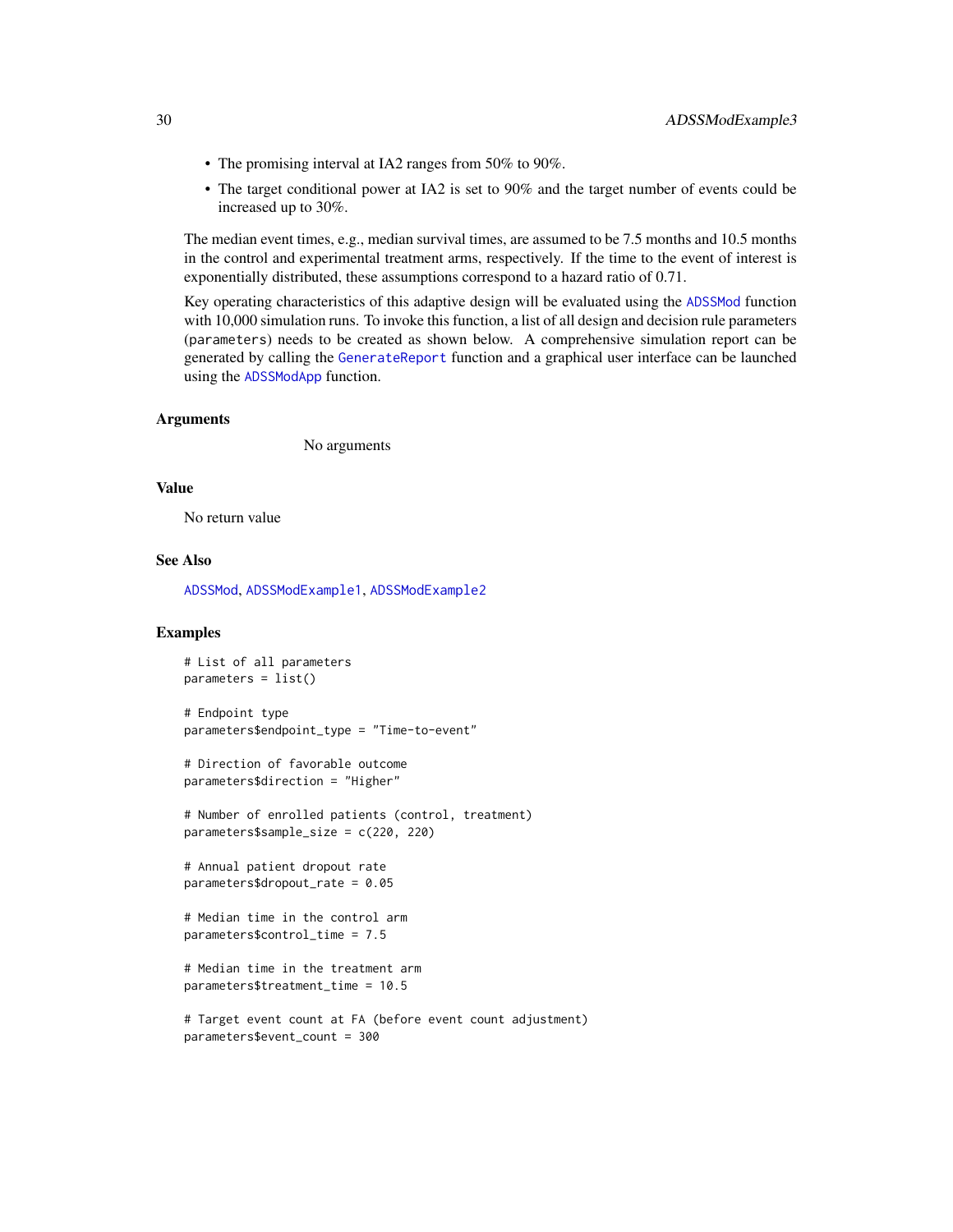#### <span id="page-30-0"></span>ADTreatSel 31

```
# Information fractions at IA1, IA2, FA (before event count adjustment)
# and FA (after event count adjustment)
parameters$info_frac = c(0.4, 0.6, 1, 1.3)# Futility threshold for conditional power at IA1
parameters$futility_threshold = 0.1
# Promising interval for conditional power at IA2
parameters$promising_interval = c(0.5, 0.9)
# Target conditional power for increasing the number of events at IA2
parameters$target_power = 0.9
# Enrollment period
parameters$enrollment_period = 12
# Median enrollment time
parameters$enrollment_parameter = 8
# One-sided alpha level
parameters$alpha = 0.025
# Number of simulations, you should prefer more
parameters$nsims = 100
# Run simulations to compute operating characteristics
results = ADSSMod(parameters)
# Generate a simulation report (remove tempfile)
GenerateReport(results,
              tempfile("ADSSMod Time-to-event endpoint.docx", fileext=".docx"))
```
<span id="page-30-1"></span>ADTreatSel *Simulation-based design of adaptive trials with data-driven treatment selection*

#### Description

This function performs a simulation-based evaluation of operating characteristics for adaptive trials with data-driven treatment selection. A multi-arm Phase III clinical trial with several doses or regimens of an experimental treatment versus control and two interim analyses is assumed. The first interim analysis supports early stopping for futility and the second interim analysis enables adaptive treatment selection to identify the best performing treatment. For examples of the function call, see [ADTreatSelExample1,](#page-33-2) [ADTreatSelExample2](#page-35-1) or [ADTreatSelExample3.](#page-37-1)

#### Usage

ADTreatSel(parameters)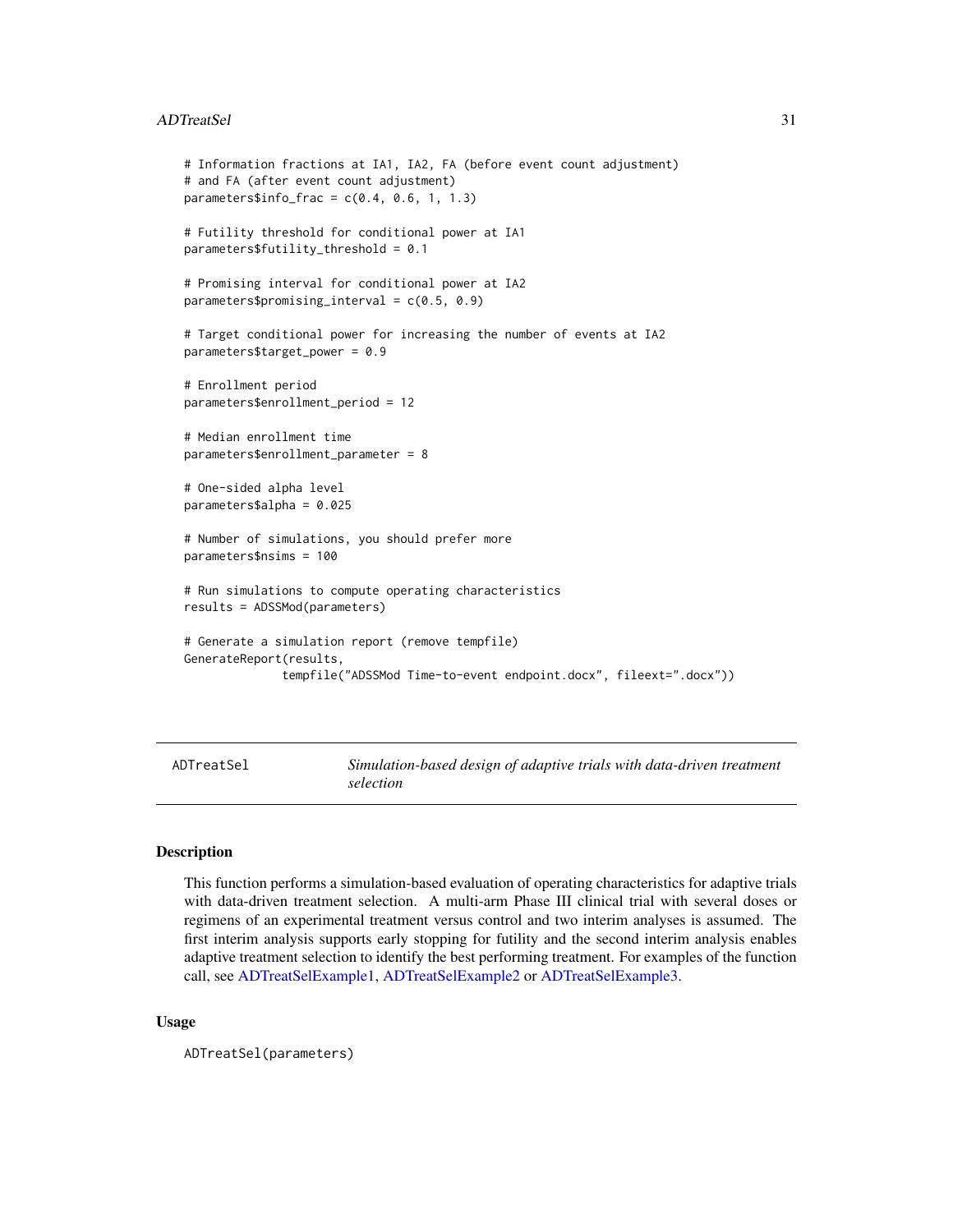#### Arguments

parameters List of the trial design and other parameters. The required elements are defined below:

- endpoint\_type: Character value defining the primary endpoint's type. Possible values:
	- "Normal": Normally distributed endpoint.
	- "Binary": Binary endpoint.
	- "Time-to-event": Time-to-event endpoint.
- direction: Character value defining the direction of favorable outcome. Possible values: "Higher" (a higher value of the endpoint indicates a more favorable outcome) and "Lower" (a lower value of the endpoint indicates a more favorable outcome).
- sample\_size: Integer vector defining the number of enrolled patients in the trial arms (control and multiple experimental treatments). Each element must be positive.
- control\_mean: Numeric value defining the mean of the primary endpoint in the control arm. This parameter is required only with normally distributed endpoints (endpoint\_type="Normal").
- control\_sd: Numeric value defining the standard deviation of the primary endpoint in the control arm. This value must be positive. This parameter is required only with normally distributed endpoints.
- treatment\_mean: Numeric vector defining the means of the primary endpoint in the experimental treatment arms. This parameter is required only with normally distributed endpoints.
- treatment\_sd: Numeric vector defining the standard deviations of the primary endpoint in the experimental treatment arms. Each element must be positive. This parameter is required only with normally distributed endpoints.
- control\_rate: Numeric value defining the proportion or response rate for the primary endpoint in the control arm. This value must be between 0 and 1. This parameter is required only with binary endpoints (endpoint\_type="Binary").
- treatment\_rate: Numeric vector defining the proportions or response rates for the primary endpoint in the experimental treatment arms. Each element must be between 0 and 1. This parameter is required only with binary endpoints.
- control\_time: Numeric value defining the median time, e.g., the median survival time, for the exponentially distributed primary endpoint in the control arm. This value must be positive. This parameter is required only with time-to-event endpoints (endpoint\_type="Time-to-event").
- treatment\_time: Numeric vector defining the median times, e.g., the median survival times, for the exponentially distributed primary endpoint in the experimental treatment arms. Each element must be positive. This parameter is required only with time-to-event endpoints.
- info\_frac: Numeric vector with three elements defining the information fractions at the first interim analysis, at the second interim analysis and at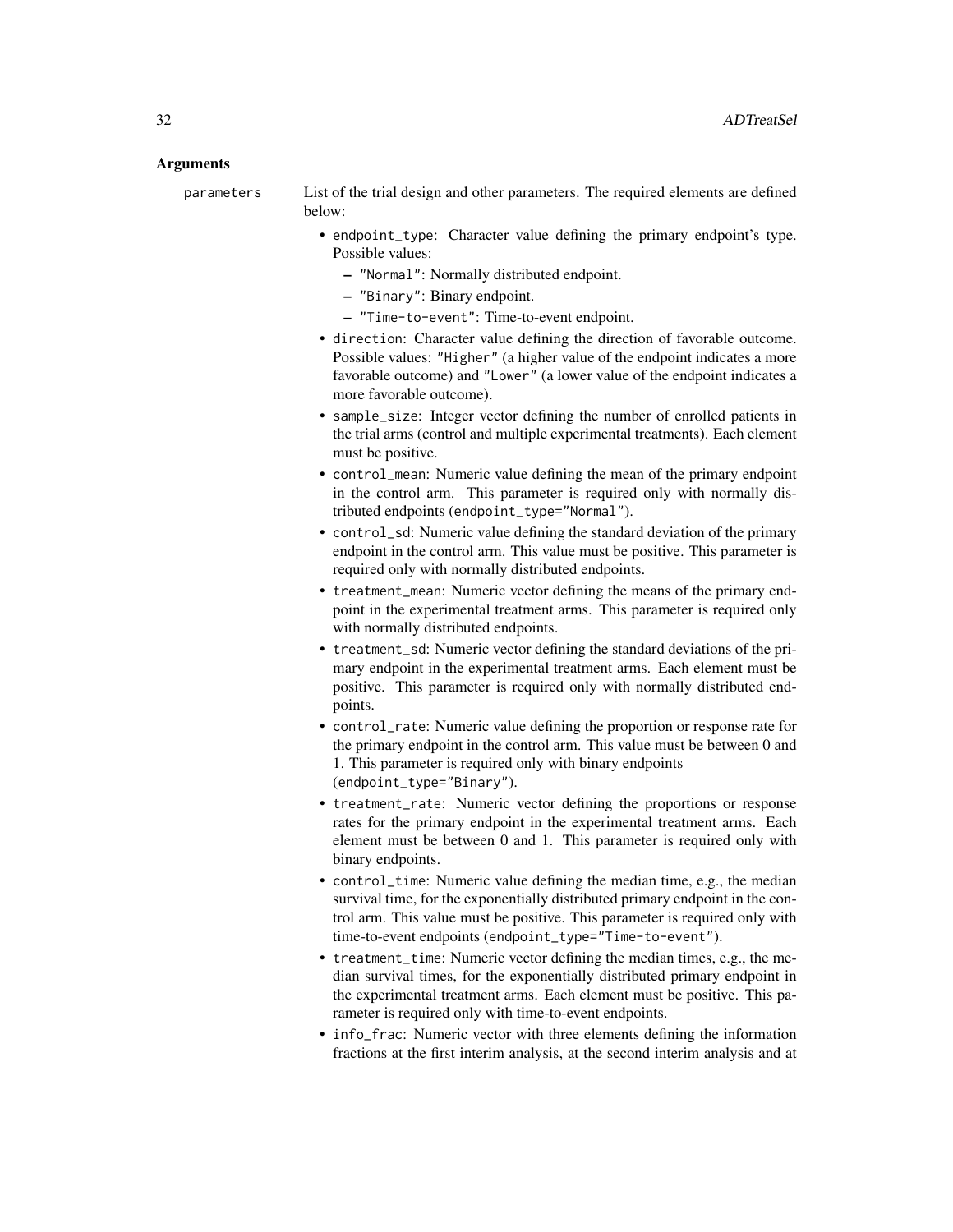the final analysis. The first and second elements must be between 0 and 1, and the third element must be 1.

- event\_count: Numeric value defining the total number of events at the final analysis. This value must be positive. This parameter is required only with time-to-event endpoints.
- futility\_threshold: Numeric value defining the futility threshold for conditional power at the first interim analysis. This value must be positive.
- dropout\_rate: Numeric value defining the patient dropout rate. With normally distributed endpoints and binary endpoints, a uniform patient dropout process is assumed and thus this parameter defines the fraction of patients that will be excluded from the interim and final analyses. With time-toevent endpoints, the time to patient dropout is assumed to follow an exponential distribution and this parameter defines the annual dropout rate. This value must be between 0 and 1.
- enrollment\_period: Numeric value defining the length of the patient enrollment period. This value must be positive. This parameter is required only with time-to-event endpoints.
- enrollment\_parameter: Numeric value defining the median enrollment time. The patient enrollment process is assumed to be governed by a truncated exponential distribution and this parameter defines the time point by which 50% of the patients are enrolled into the trial. This value must be between 0 and the length of the patient enrollment period. This parameter is required only with time-to-event endpoints..
- treatment\_count: Integer value defining the number of treatments to be selected at the second interim analysis. This value must range between 1 and the total number of treatments in the trial.
- mult\_test: Character value defining the multiple testing procedure to be used in the trial. Possible values:
	- "Bonferroni": Bonferroni multiple testing procedure.
	- "Holm": Holm multiple testing procedure.
	- "Hochberg": Hochberg multiple testing procedure.

alpha: Numeric value defining the overall one-sided Type I error rate. The default value is 0.025. random\_seed: Integer value defining the random number generator seed. The default value is 49283. nsims: Integer value defining the number of simulation runs. ncores: Integer value defining the number of cores for parallel calculations. The number of cores cannot exceed the maximum available number of cores. The default value is 1.

# Value

The function returns an object of class 'ADTreatSelResults'. This object is a list with the following components:

| parameters  | List containing the user-specified parameters.                            |
|-------------|---------------------------------------------------------------------------|
| sim results | Data frame containing key descriptive statistics for each simulation run. |
| sim_summary | List containing the key operating characteristics of the adaptive design. |

A detailed summary of the simulation results can be created using the [GenerateReport](#page-60-1) function.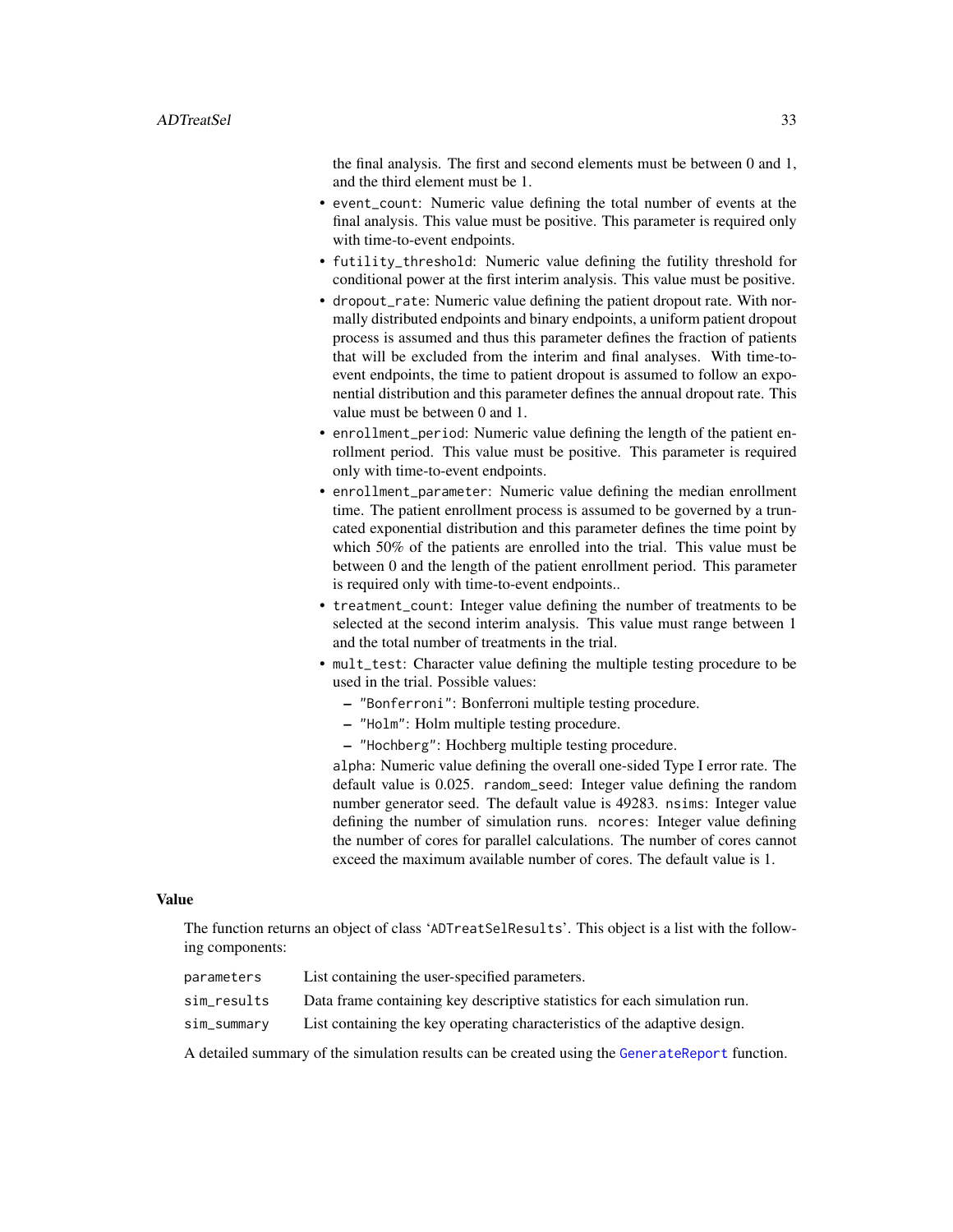#### <span id="page-33-0"></span>See Also

[ADTreatSelApp](#page-33-1)

<span id="page-33-1"></span>ADTreatSelApp *Graphical user interface to design an adaptive trial with data-driven treatment selection*

#### **Description**

This function creates a web application with a Shiny-based graphical user interface to facilitate the process of designing Phase III adaptive trials with two interim analysis to enable a futility assessment and data-driven selection of the best treatment arm. The application supports the same functionality as the [ADTreatSel](#page-30-1) function. For an example of the function call, see [ADTreatSelEx](#page-33-2)[ample1.](#page-33-2)

# Usage

ADTreatSelApp()

#### Arguments

No arguments

#### Value

No return value, called for side effects

#### See Also

[ADTreatSel](#page-30-1)

<span id="page-33-2"></span>ADTreatSelExample1 *Simulation-based design of an adaptive trial with treatment selection (normally distributed endpoint)*

# **Description**

Consider a seamless Phase II/Phase III or Phase III trial with a normally distributed primary efficacy endpoint with a larger value indicating a more favorable outcome. The efficacy and safety profiles of two treatments, e.g., two doses of an experimental treatment, will be evaluated in this trial compared to a control. An adaptive design with two interim analyses will be employed in the trial (the first interim analysis may correspond to the end of the Phase II portion of the trial). The following decision rules will be applied at the interim looks:

• Futility stopping rule will be applied at the first interim analysis (IA1). A treatment arm may be dropped due to futility if the treatment-specific conditional power is too low. The trial will be terminated for futility if all treatment arms are dropped.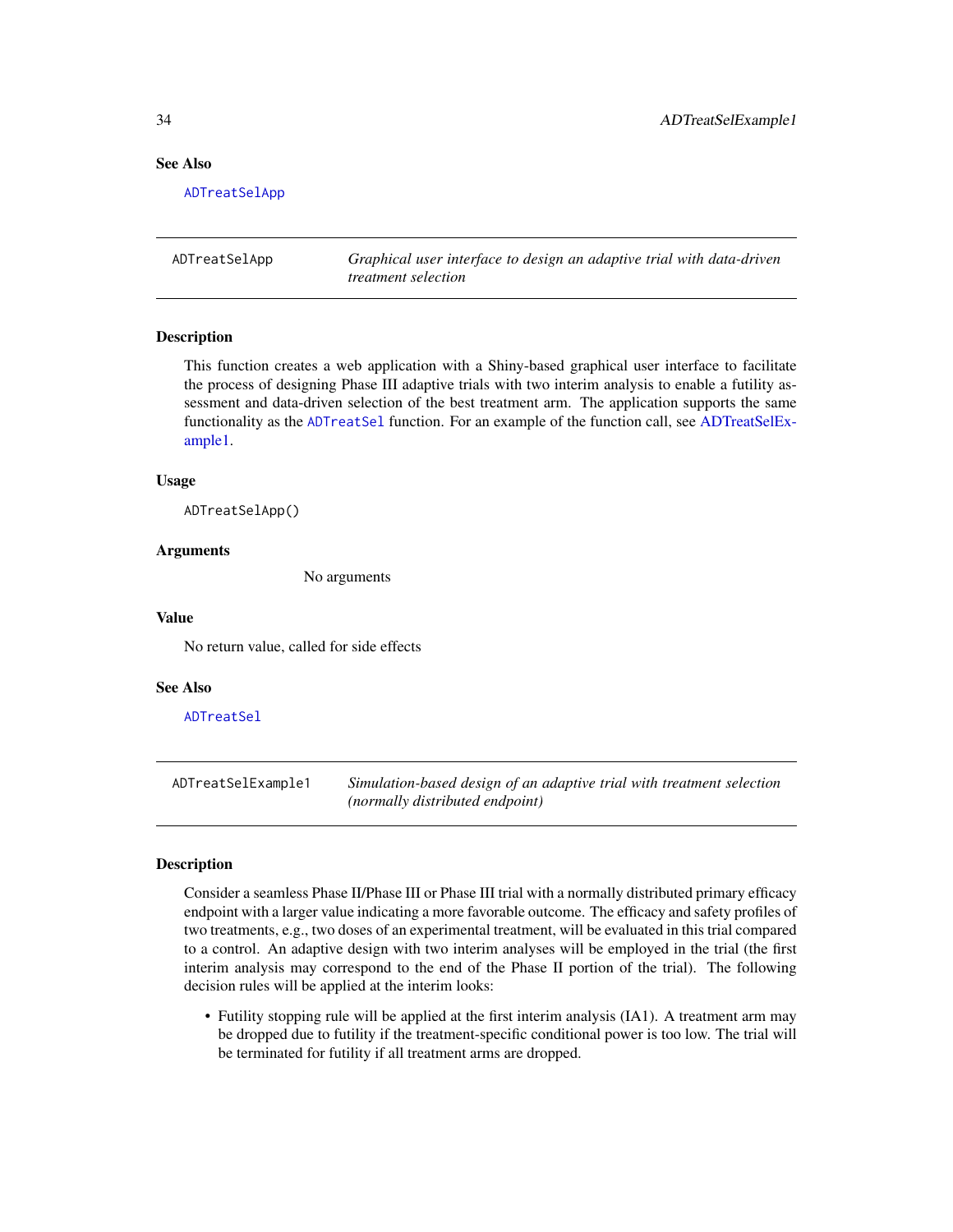• Treatment selection rule will be applied at the second interim analysis (IA2). The best performing treatment will be selected for the final analysis (FA) and the remaining treatment will be dropped at this interim analysis.

The following design parameters will be assumed:

- A balanced design with 200 enrolled patients per trial arm will be utilized in the trial.
- The patient dropout rate at the end of the treatment period is equal to 5%.
- The information fractions at IA1 and IA2 are set to 40% and 60%, i.e., the first and second interim looks will be taken after 40% and 60% of the patients complete the treatment period or drop out of the trial before completing the treatment period.

The futility threshold at IA1 is set to 25%, which means that a treatment arm will be dropped at this interim analysis if conditional power does not exceed 25%. The mean effect and standard deviation are assumed to be 0 and 1 in the control arm. The mean effects in the two treatment arms are assumed to be equal to 0.25 and 0.3, respectively, with a common standard deviation of 1.

To address multiplicity induced by the data-driven treatment selection, the Hochberg procedure will be applied at the final analysis.

Key operating characteristics of this adaptive design with a treatment selection option at the second interim look will be evaluated using the [ADTreatSel](#page-30-1) function based on 10,000 simulation runs. To invoke this function, a list of all design and decision rule parameters (parameters) needs to be created as shown below. A comprehensive simulation report for this adaptive design can be generated by calling the [GenerateReport](#page-60-1) function and a graphical user interface can be launched using the [ADTreatSelApp](#page-33-1) function.

# Arguments

No arguments

# Value

No return value

#### See Also

[ADTreatSel](#page-30-1), [ADTreatSelExample2](#page-35-1), [ADTreatSelExample3](#page-37-1)

#### Examples

```
# List of all parameters
parameters = list()
```
# Endpoint type parameters\$endpoint\_type = "Normal"

```
# Direction of favorable outcome
parameters$direction = "Higher"
```

```
# Number of enrolled patients (control, two treatments)
parameters$sample_size = c(200, 200, 200)
```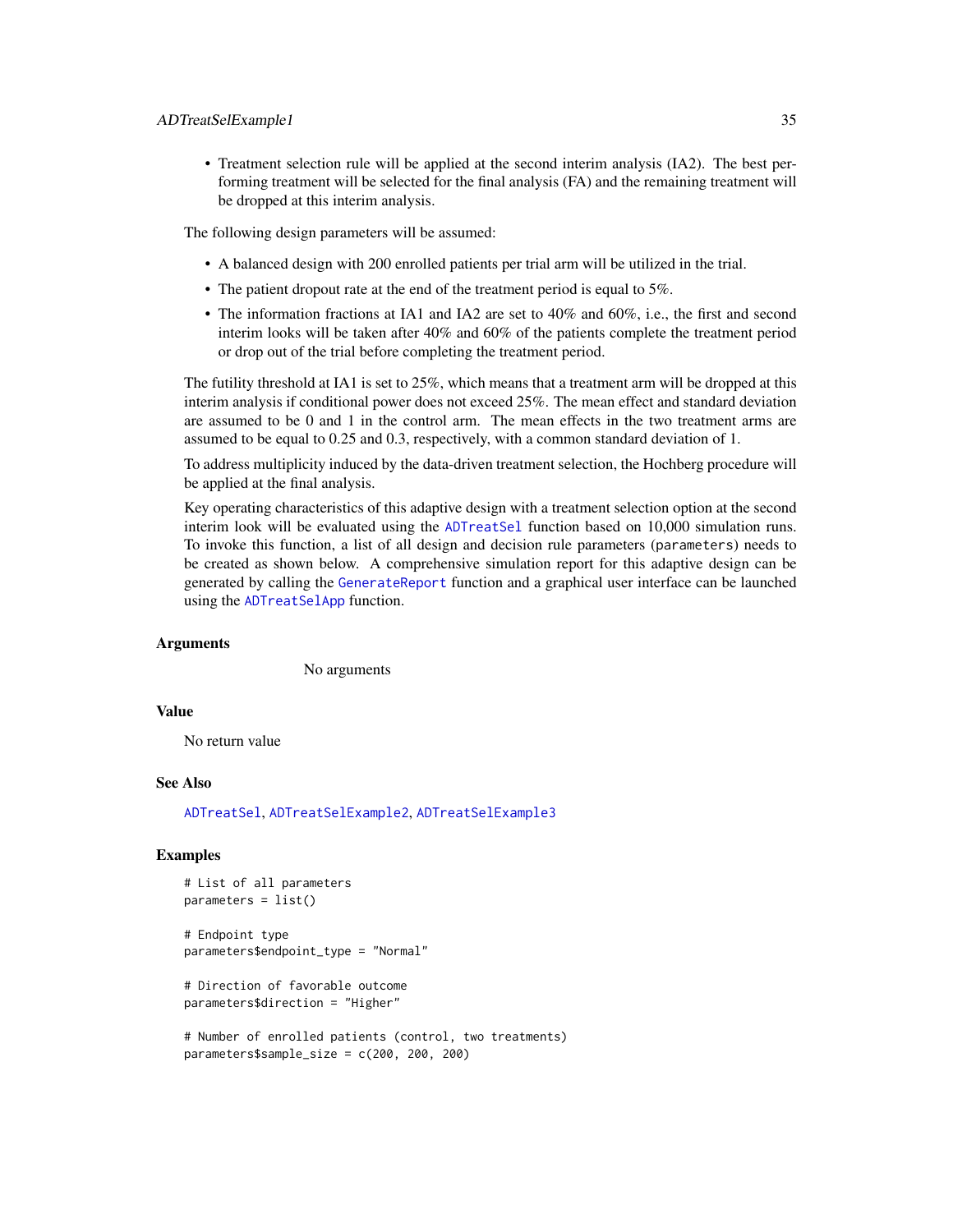```
# Patient dropout rate
parameters$dropout_rate = 0.05
# Mean and SD in the control arm
parameters$control_mean = 0
parameters$control_sd = 1
# Means and SDs in the multiple treatment arms
parameters$treatment_mean = c(0.25, 0.30)
parameters$treatment_sd = c(1, 1)# Information fractions at IA1, IA2, FA
parameters$info-frac = c(0.4, 0.6, 1)# Futility threshold for conditional power at IA1
parameters$futility_threshold = 0.25
# Number of treatments to be selected at the second interim analysis
parameters$treatment_count = 1
# Multiple testing procedure to be used in the trial
parameters$mult_test = "Hochberg"
# One-sided alpha level
parameters$alpha = 0.025
# Number of simulations, you should prefer more
parameters$nsims = 100
# Run simulations to compute operating characteristics
results = ADTreatSel(parameters)
# Generate a simulation report (remove tempfile)
GenerateReport(results,
             tempfile("ADTreatSel Normally distributed endpoint.docx", fileext=".docx"))
```
<span id="page-35-1"></span>ADTreatSelExample2 *Simulation-based design of an adaptive trial with treatment selection (binary endpoint)*

#### Description

Consider a seamless Phase II/Phase III or Phase III trial with a binary primary efficacy endpoint. This endpoint represents a success rate and thus a higher proportion corresponds to a more favorable outcome. The efficacy and safety profiles of three treatments, e.g., three doses of an experimental treatment, will be evaluated in this trial compared to a control. An adaptive design with two interim analyses will be employed in the trial (the first interim analysis may correspond to the end of the Phase II portion of the trial). The following decision rules will be applied at the interim looks:

<span id="page-35-0"></span>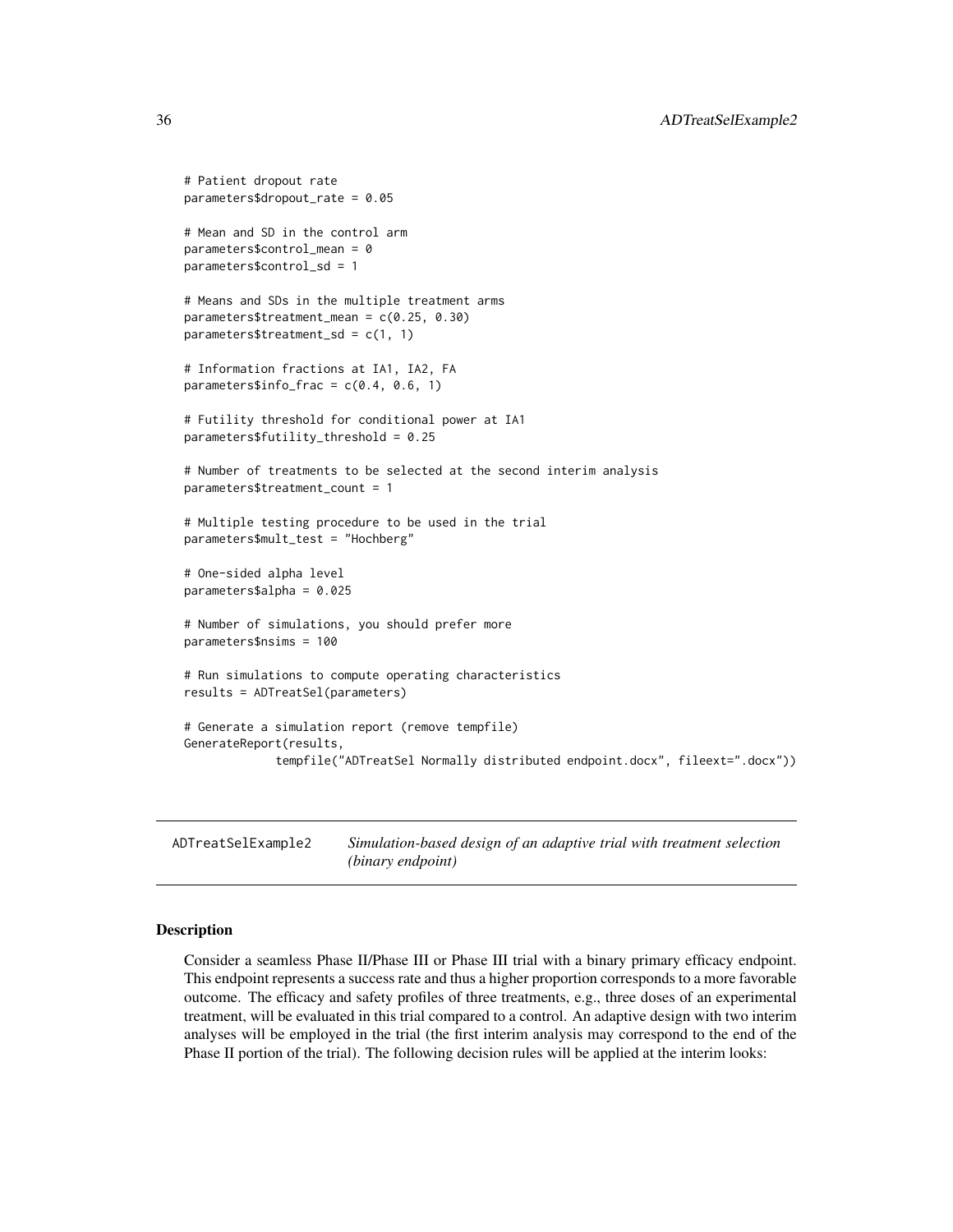- Futility stopping rule will be applied at the first interim analysis (IA1). A treatment arm may be dropped due to futility if the treatment-specific conditional power is too low. The trial will be terminated for futility if all treatment arms are dropped.
- Treatment selection rule will be applied at the second interim analysis (IA2). Two best performing treatments will be selected for the final analysis (FA) and patient enrollment will be discontinued in the third treatment arm after the second interim analysis.

The following design parameters will be assumed:

- A balanced design with 150 enrolled patients per trial arm will be utilized in the trial.
- The patient dropout rate at the end of the treatment period is equal to 10%.
- The information fractions at IA1 and IA2 are set to 40% and 60%.

The futility threshold for each treatment arm at IA1 is set to 15%. The response rates for the primary endpoint are assumed to be 10% in the control arm and 25% in each treatment arm.

To protect the overall Type I error rate in the trial, the Hochberg procedure will be used at the final analysis.

Key operating characteristics of this adaptive design with a treatment selection option at the second interim look will be evaluated using the [ADTreatSel](#page-30-0) function based on 10,000 simulation runs. To invoke this function, a list of all design and decision rule parameters (parameters) needs to be created as shown below. A comprehensive simulation report for this adaptive design can be generated by calling the [GenerateReport](#page-60-0) function and a graphical user interface can be launched using the [ADTreatSelApp](#page-33-0) function.

#### Arguments

No arguments

## Value

No return value

### See Also

[ADTreatSel](#page-30-0), [ADTreatSelExample1](#page-33-1), [ADTreatSelExample3](#page-37-0)

### Examples

```
# List of all parameters
parameters = list()
```

```
# Endpoint type
parameters$endpoint_type = "Binary"
```

```
# Direction of favorable outcome
parameters$direction = "Higher"
```

```
# Number of enrolled patients (control, three treatments)
parameters$sample_size = c(150, 150, 150, 150)
```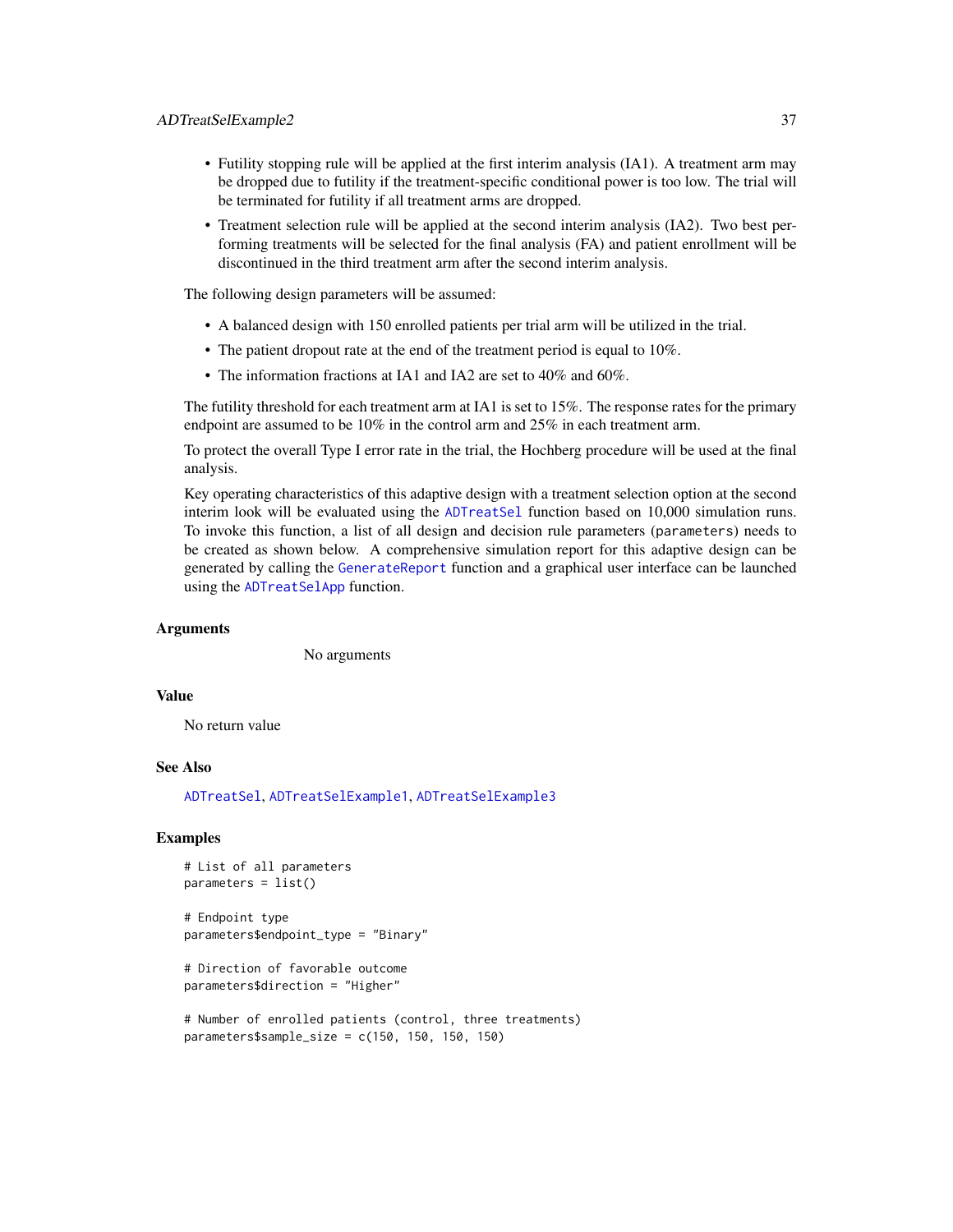```
# Patient dropout rate
parameters$dropout_rate = 0.1
# Response rate in the control arm
parameters$control_rate = 0.1
# Response rates in the treatment arms
parameters$treatment_rate = c(0.25, 0.25, 0.25)
# Information fractions at IA1, IA2, FA
parameters$info-frac = c(0.4, 0.6, 1)# Futility threshold for conditional power at IA1
parameters$futility_threshold = 0.15
# Number of treatments to be selected at the second interim analysis
parameters$treatment_count = 2
# Multiple testing procedure to be used in the trial
parameters$mult_test = "Hochberg"
# One-sided alpha level
parameters$alpha = 0.025
# Number of simulations, you should prefer more
parameters$nsims = 100
# Run simulations to compute operating characteristics
results = ADTreatSel(parameters)
# Generate a simulation report (remove tempfile)
GenerateReport(results,
              tempfile("ADTreatSel Binary endpoint.docx", fileext=".docx"))
```
<span id="page-37-0"></span>ADTreatSelExample3 *Simulation-based design of an adaptive trial with treatment selection (time-to-event endpoint)*

#### **Description**

Consider a seamless Phase II/Phase III or Phase III trial with a time-to-event primary efficacy endpoint. Two regimens of an experimental treatment will be evaluated in this trial compared to a control. An adaptive design with two interim analyses will be employed in the trial (the first interim analysis may correspond to the end of the Phase II portion of the trial). The following decision rules will be applied at the interim looks:

• Futility stopping rule will be applied at the first interim analysis (IA1). A treatment arm may be dropped due to futility if the treatment-specific conditional power is too low. The trial will be terminated for futility if all treatment arms are dropped.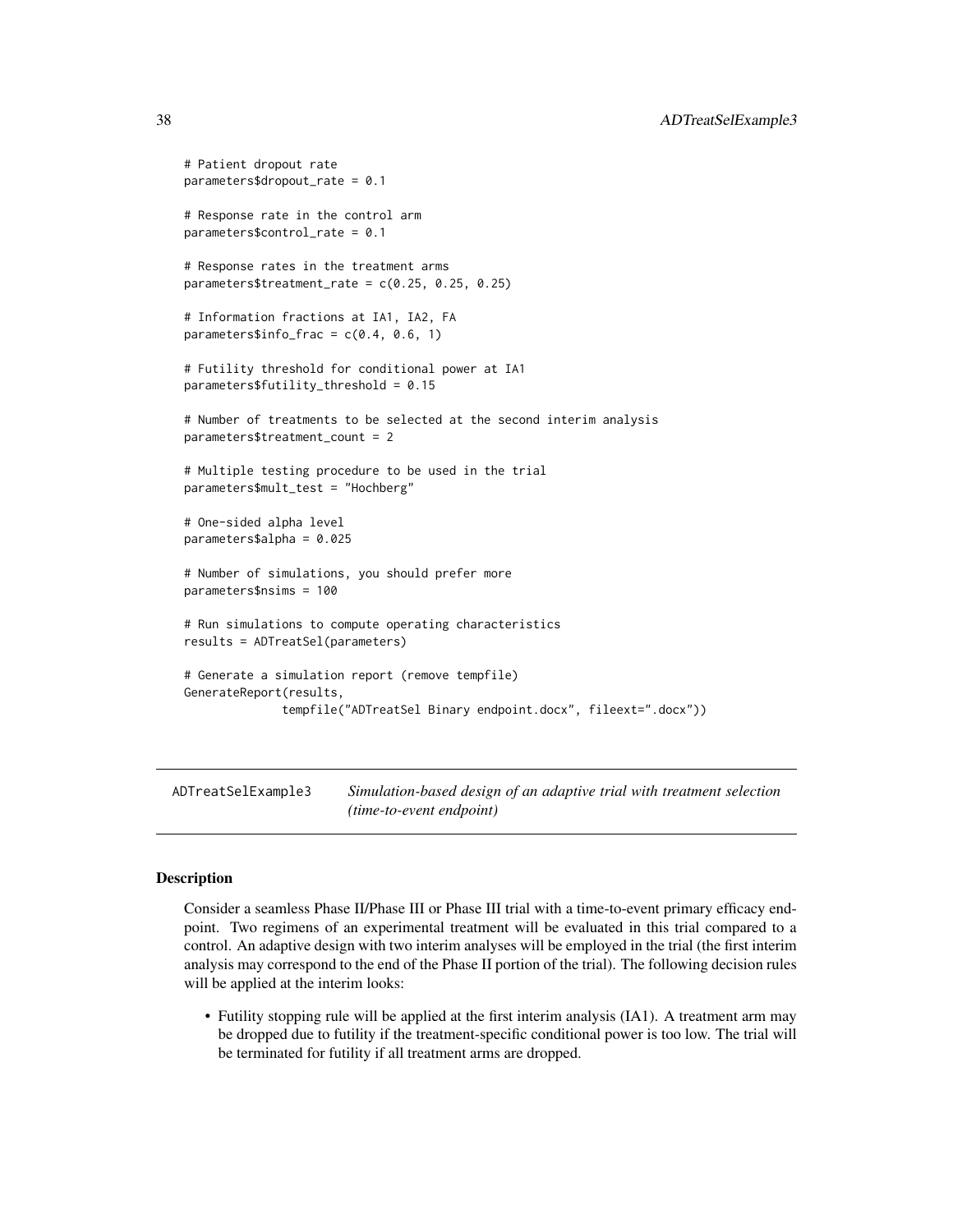• Treatment selection rule will be applied at the second interim analysis (IA2). The best performing treatment will be selected for the final analysis (FA) and the other treatment will be dropped at this interim analysis.

The following design parameters will be assumed:

- A balanced design with 180 enrolled patients per arm will be used in the trial.
- The target number of events at FA is set to 450.
- The annual patient dropout rate is equal to 5% (the time to patient dropout is assumed to follow an exponential distribution).
- The length of the patient enrollment period is 24 months and the median enrollment time is expected to be 18 months.
- The information fractions at IA1 and IA2 are set to 40% and 60%, i.e., the first and second interim analyses will be performed after 40% and 60% of the original number of events have been accrued.

The futility threshold for each treatment arm at IA1 is set to 10%. The median event times are assumed to be 7.5 months in the control arms and 10.5 months in both treatment arms, respectively. Under the assumption of exponentially distributed event times, these assumptions correspond to a hazard ratio of 0.71 in each treatment arm.

To control the overall Type I error rate in the trial, the Hochberg procedure will be applied at the final analysis.

Key operating characteristics of this adaptive design with a treatment selection option at the second interim look will be evaluated using the [ADTreatSel](#page-30-0) function based on 10,000 simulation runs. To invoke this function, a list of all design and decision rule parameters (parameters) needs to be created as shown below. A comprehensive simulation report for this adaptive design can be generated by calling the [GenerateReport](#page-60-0) function and a graphical user interface can be launched using the [ADTreatSelApp](#page-33-0) function.

#### Arguments

No arguments

## Value

No return value

## See Also

[ADTreatSel](#page-30-0), [ADTreatSelExample1](#page-33-1), [ADTreatSelExample2](#page-35-0)

### Examples

```
# List of all parameters
parameters = list()
```
# Endpoint type parameters\$endpoint\_type = "Time-to-event"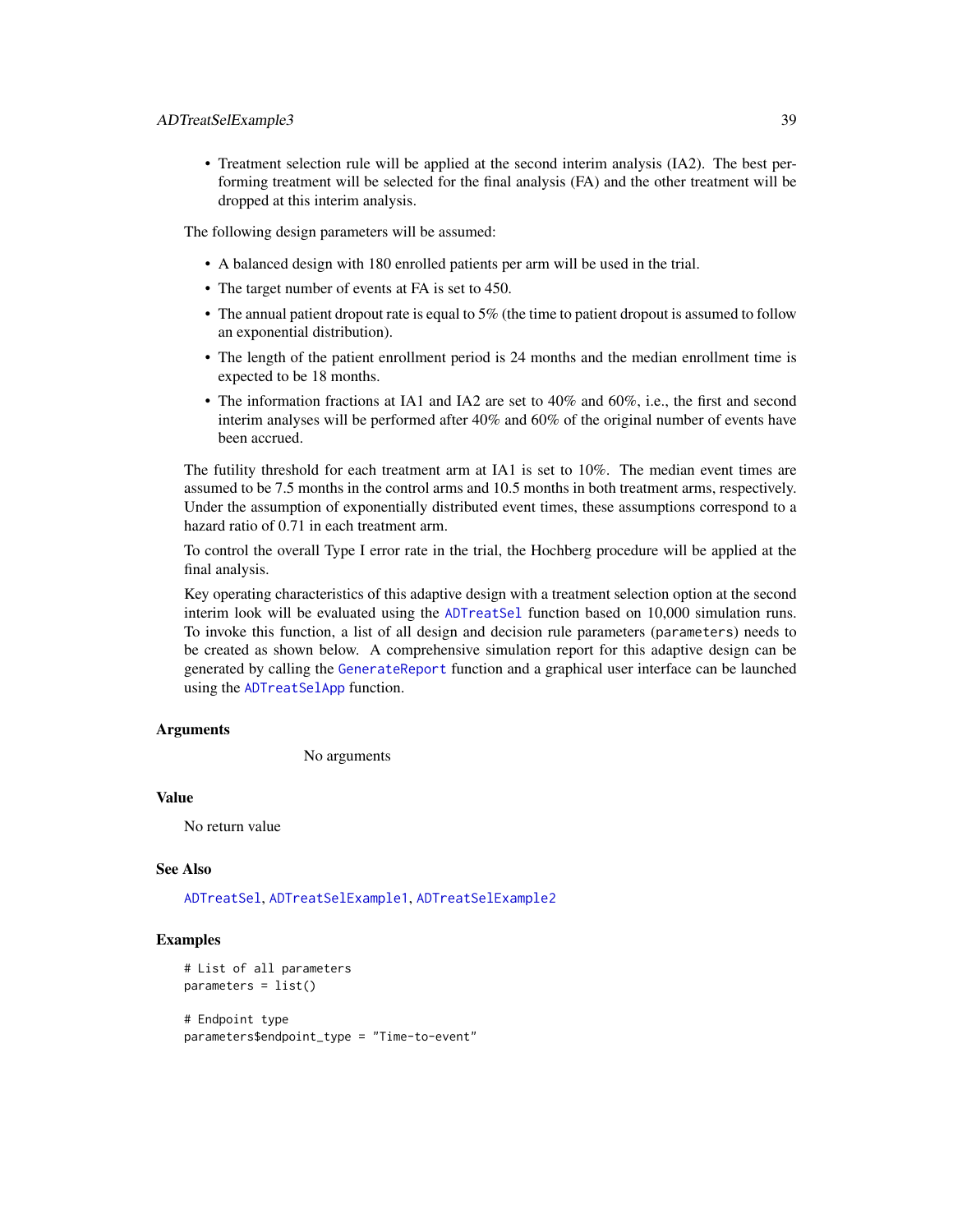#### 40 ClustRand

```
# Direction of favorable outcome
parameters$direction = "Higher"
# Number of enrolled patients (control, two treatments)
parameters$sample_size = c(180, 180, 180)
# Annual patient dropout rate
parameters$dropout_rate = 0.05
# Median time in the control arm
parameters$control_time = 7.5
# Median times in the treatment arms
parameters$treatment_time = c(10.5, 10.5)
# Target event count at FA
parameters$event_count = 450
# Information fractions at IA1, IA2, FA
parameters$info-frac = c(0.4, 0.6, 1)# Futility threshold for conditional power at IA1
parameters$futility_threshold = 0.1
# Enrollment period
parameters$enrollment_period = 24
# Median enrollment time
parameters$enrollment_parameter = 18
# Number of treatments to be selected at the second interim analysis
parameters$treatment_count = 1
# Multiple testing procedure to be used in the trial
parameters$mult_test = "Hochberg"
# One-sided alpha level
parameters$alpha = 0.025
# Number of simulations, you should prefer more
parameters$nsims = 100
# Run simulations to compute operating characteristics
results = ADTreatSel(parameters)
# Generate a simulation report (remove tempfile)
GenerateReport(results,
              tempfile("ADTreatSel Time-to-event endpoint.docx", fileext=".docx"))
```
<span id="page-39-0"></span>ClustRand *Simulation-based design of cluster-randomized trials*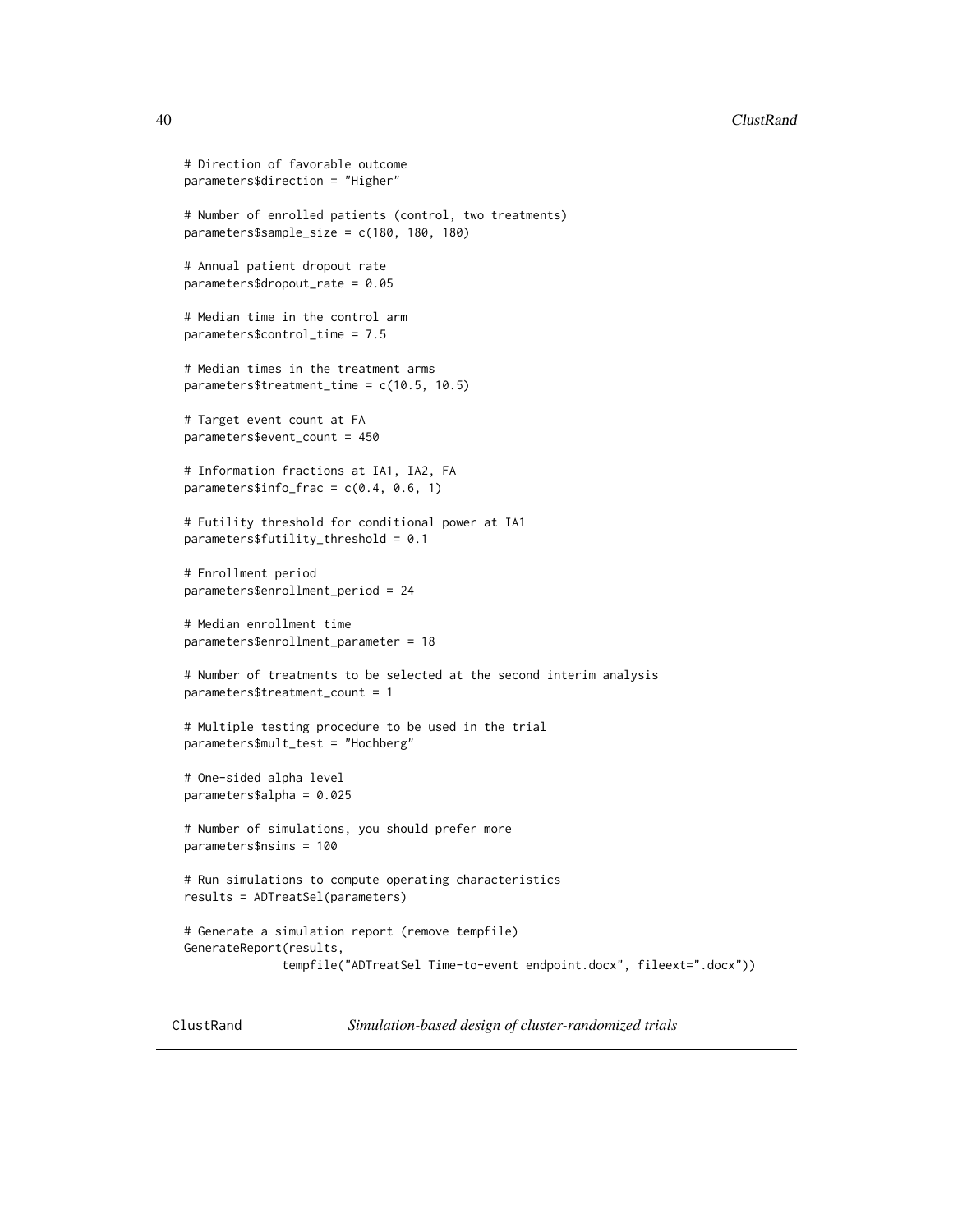#### $ClustRand$  41

### Description

This function performs a simulation-based evaluation of operating characteristics for traditional cluster-randomized trials with normally distributed or binary endpoints. A two-arm clinical trial is assumed (treatment and control arms). For examples of the function call, see [ClustRandExample1](#page-42-0) or [ClustRandExample2.](#page-45-0)

#### Usage

ClustRand(parameters)

#### Arguments

parameters List of the trial design and other parameters. The required elements are defined below:

- endpoint\_type: Character value defining the primary endpoint's type. Possible values:
	- "Normal": Normally distributed endpoint.
	- "Binary": Binary endpoint.
- direction: Character value defining the direction of favorable outcome. Possible values: "Higher" (a higher value of the endpoint indicates a more favorable outcome) and "Lower" (a lower value of the endpoint indicates a more favorable outcome).
- sample\_size: Integer vector with two elements defining the number of completers in the two trial arms (control and experimental treatment). Completers are defined as patients who complete the trial and are included in the final analysis. Each element must be positive.
- cluster\_scheme: Character value defining the cluster scheme. Possible values:
	- "Fixed": Cluster sizes are pre-defined.
	- "Random": Cluster sizes are randomly generated.
- control\_cluster\_size: Numeric vector defining the number of cluster sizes in the control arm. This parameter is required only if the cluster sizes are pre-defined (cluster\_scheme="Fixed").
- treatment\_cluster\_size: Numeric vector defining the number of cluster sizes in the treatment arm. This parameter is required only if the cluster sizes are pre-defined (cluster\_scheme="Fixed").
- n\_clusters: Numeric vector with two elements defining the number of clusters in the two trial arms (control and experimental treatment). The minimum cluster size (5 patients per cluster) is required and, as a result, with random cluster sizes, the total sample size in a trial arm may exceed the target sample size if a large number of small clusters are generated. This parameter is required only if the cluster sizes are randomly generated (cluster\_scheme="Random").
- cluster\_cv: Numeric value defining the coefficient of variation for the cluster size. This value must be between 0 and 0.5. This parameter is required only if the cluster sizes are randomly generated (cluster\_scheme="Random").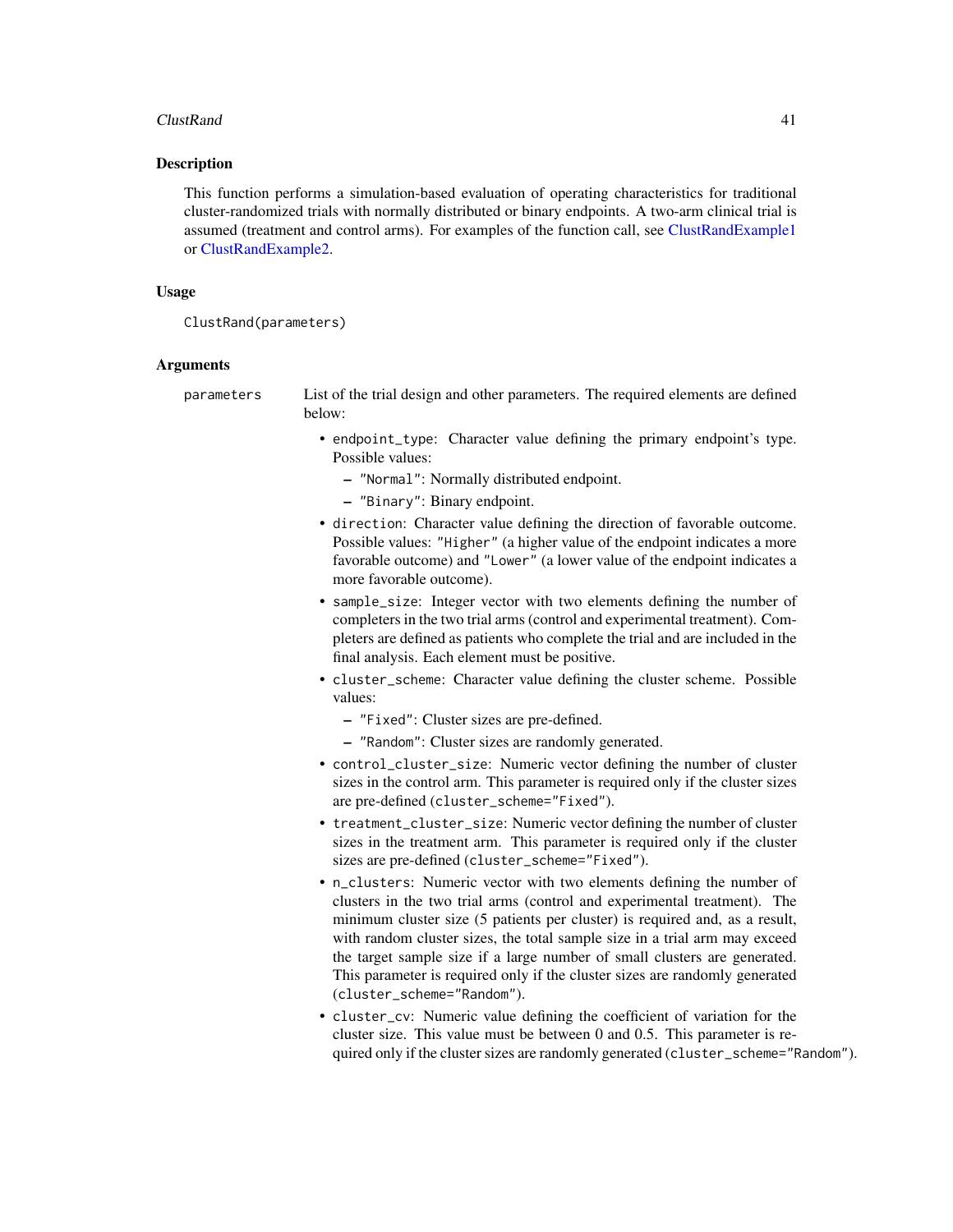- control\_mean: Numeric value defining the mean of the primary endpoint in the control arm. This parameter is required only with normally distributed endpoints (endpoint\_type="Normal").
- treatment\_mean: Numeric value defining the mean of the primary endpoint in the experimental treatment arm. This parameter is required only with normally distributed endpoints.
- control\_rate: Numeric value defining the proportion or response rate for the primary endpoint in the control arm. This value must be between 0 and 1. This parameter is required only with binary endpoints (endpoint\_type="Binary").
- treatment\_rate: Numeric value defining the proportion or response rate for the primary endpoint in the experimental treatment arm. This value must be between 0 and 1. This parameter is required only with binary endpoints.
- control\_icc: Numeric value defining the intra-cluster correlation coefficient in the control arm. This value must be between 0 and 1.
- control\_between\_cluster\_sd: Numeric value defining the between-cluster standard deviation in the control arm. This value must be positive.
- treatment\_icc: Numeric value defining the intra-cluster correlation coefficient in the treatment arm. This value must be between 0 and 1.
- treatment\_between\_cluster\_sd: Numeric value defining the betweencluster standard deviation in the treatment arm. This value must be positive.
- alpha: Numeric value defining the overall one-sided Type I error rate. The default value is 0.025.
- random\_seed: Integer value defining the random number generator seed. The default value is 49283.
- nsims: Integer value defining the number of simulation runs.
- ncores: Integer value defining the number of cores for parallel calculations. The number of cores cannot exceed the maximum available number of cores. The default value is 1.

#### Value

The function returns an object of class 'ClustRandResults'. This object is a list with the following components:

| parameters  | List containing the user-specified parameters.                            |
|-------------|---------------------------------------------------------------------------|
| sim_results | Data frame containing key descriptive statistics for each simulation run. |
| sim_summary | List containing the key operating characteristics of the adaptive design. |

A detailed summary of the simulation results can be created using the [GenerateReport](#page-60-0) function.

#### See Also

## [ClustRandApp](#page-42-1)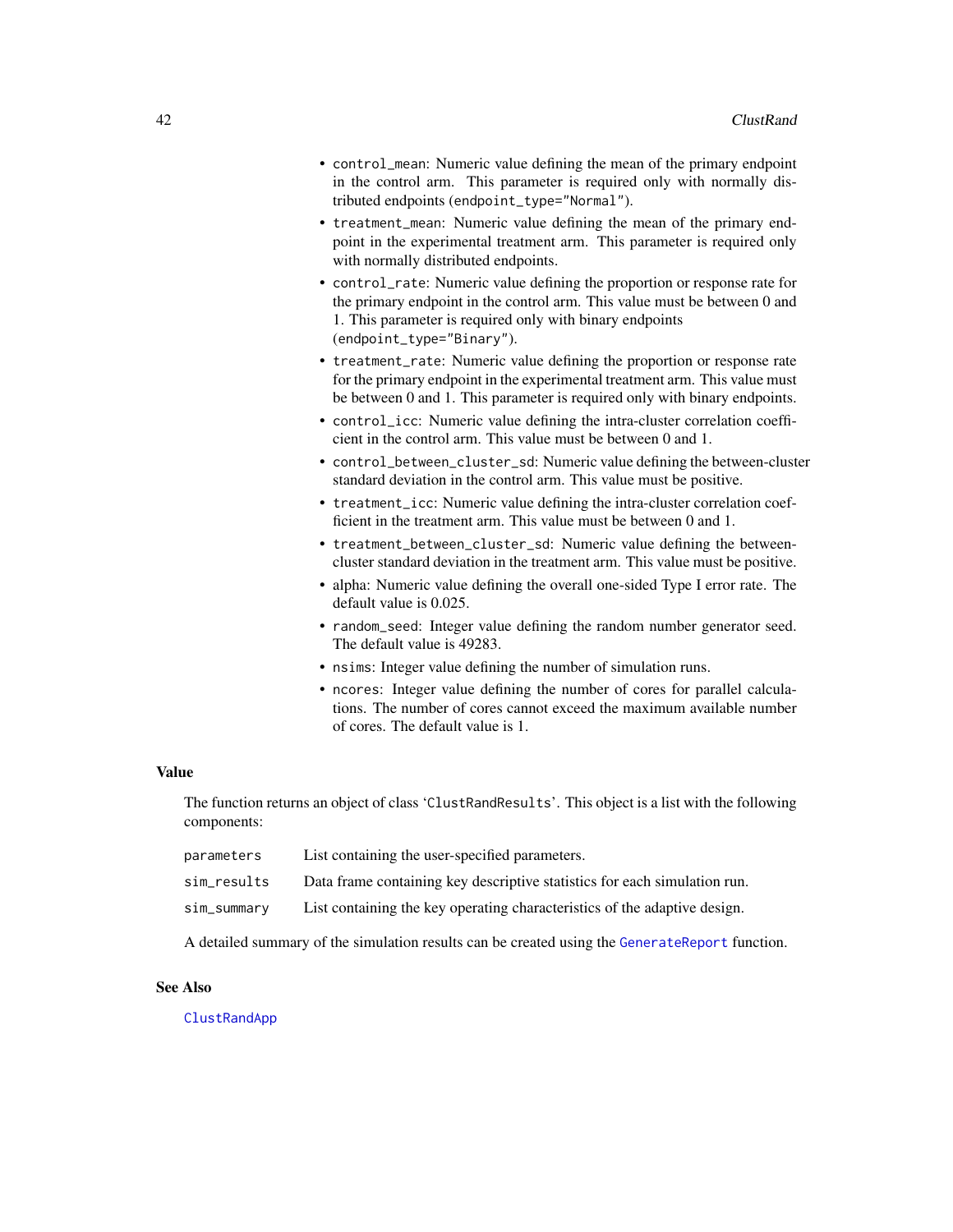<span id="page-42-1"></span>

#### **Description**

This function creates a web application with a Shiny-based graphical user interface to facilitate the process of designing a two-arm cluster-randomized trial (treatment and control arms). The application supports the same functionality as the [ClustRand](#page-39-0) function. For an example of the function call, see [ClustRandExample1.](#page-42-0)

#### Usage

ClustRandApp()

#### **Arguments**

No arguments

## Value

No return value, called for side effects

#### See Also

**[ClustRand](#page-39-0)** 

<span id="page-42-0"></span>ClustRandExample1 *Simulation-based design of a cluster-randomized trial (normally distributed endpoint)*

### Description

Consider a seamless Phase II/Phase III or Phase III trial with a normally distributed primary efficacy endpoint. A larger value of the endpoint corresponds to a more favorable outcome. A single dose or regimen of an experimental treatment will be compared to a control. An adaptive design with two interim analyses will be employed in the trial (the first interim analysis may correspond to the end of the Phase II portion of the trial). The following decision rules will be applied at the interim looks:

- Futility stopping rule will be applied at the first interim analysis (IA1). The trial may be stopped due to futility if a significant treatment effect is unlikely to be established at the final analysis (FA), i.e., the predicted probability of success (conditional power) is very low at this interim analysis.
- Sample size re-estimation rule will be applied at the second interim analysis (IA2). The total number of patients in the trial will be increased to boost the probability of success if the predicted probability of success (conditional power) is lower than expected at this interim analysis.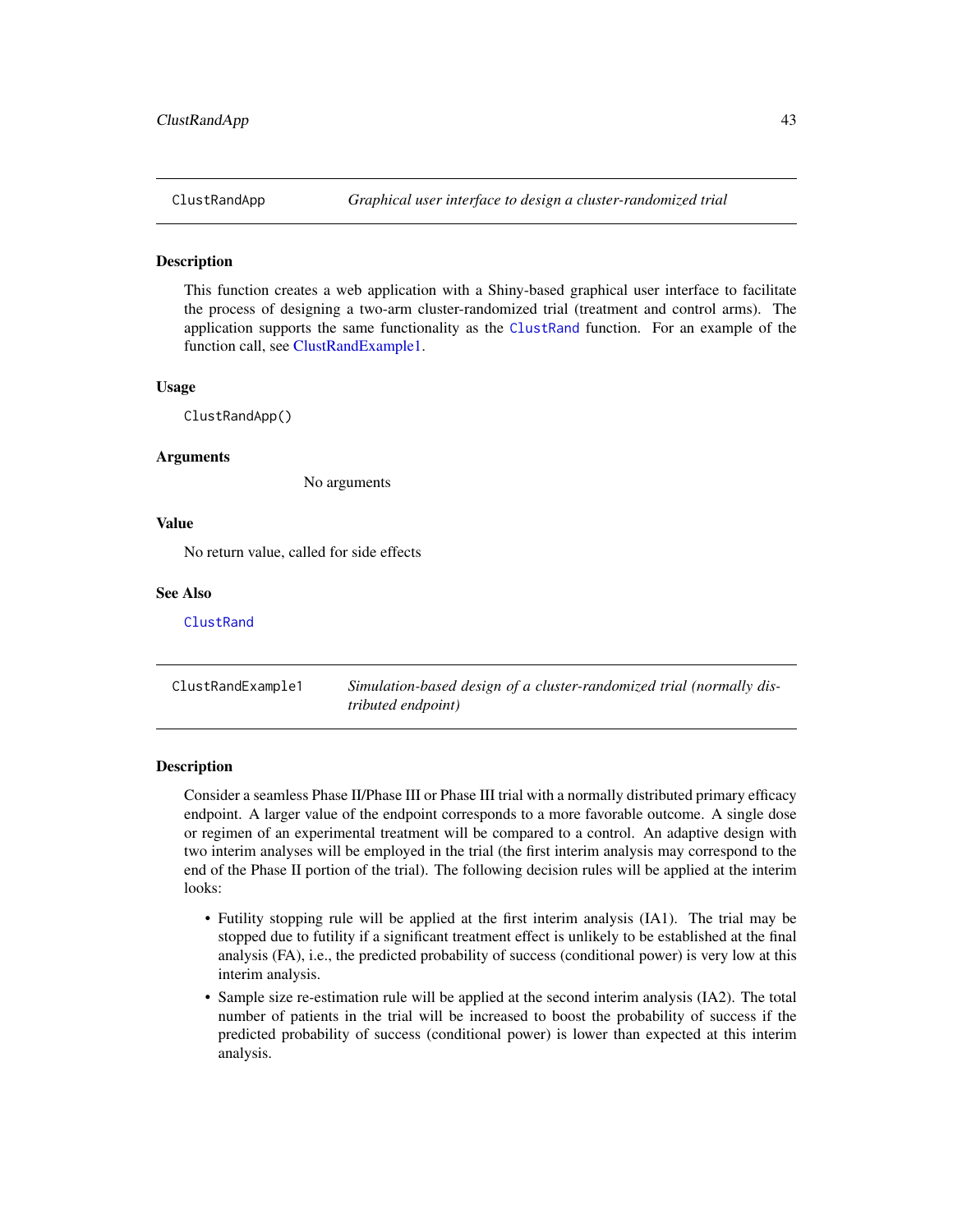The following design parameters will be assumed:

- A balanced design with 120 enrolled patients per arm will be utilized.
- The patient dropout rate is equal to 5%, i.e., 5% of the patients are expected to be lost to follow up by the end of the treatment period.
- The information fractions at IA1 and IA2 are set to 40% and 60%, i.e., the first and second interim looks will be taken after 40% and 60% of the patients complete the treatment period or drop out of the trial before completing the treatment period.

In addition, the following decision rules will be considered at the two interim analyses:

- The futility threshold at IA1 is set to 10%, i.e., the trial will be terminated for futility if conditional power does not exceed 10%.
- The promising interval at IA2 ranges from 50% to 90%, i.e., the sample size in the trial will be increased if conditional power is greater than 50% and less than 90%.
- The target conditional power at IA2 is set to 90%, i.e., the sample size will be increased to ensure conditional power of 90% up a pre-defined cap. The maximum increase is equal to 30% of the original sample size.

Finally, the mean effects in the control and treatment arms are assumed to be equal to 0 and 0.3, respectively, with a common standard deviation of 1.

Key operating characteristics of this adaptive design will be evaluated using the [ClustRand](#page-39-0) function with 10,000 simulation runs. To invoke this function, a list of all design and decision rule parameters (parameters) needs to be created as shown below. A comprehensive simulation report can be generated by calling the [GenerateReport](#page-60-0) function and a graphical user interface can be launched using the [ClustRandApp](#page-42-1) function.

### **Arguments**

No arguments

#### Value

No return value

#### See Also

[ClustRand](#page-39-0), [ClustRandExample2](#page-45-0)

#### Examples

```
# List of all parameters
parameters = list()
```
# Endpoint type parameters\$endpoint\_type = "Normal"

```
# Direction of favorable outcome
parameters$direction = "Lower"
```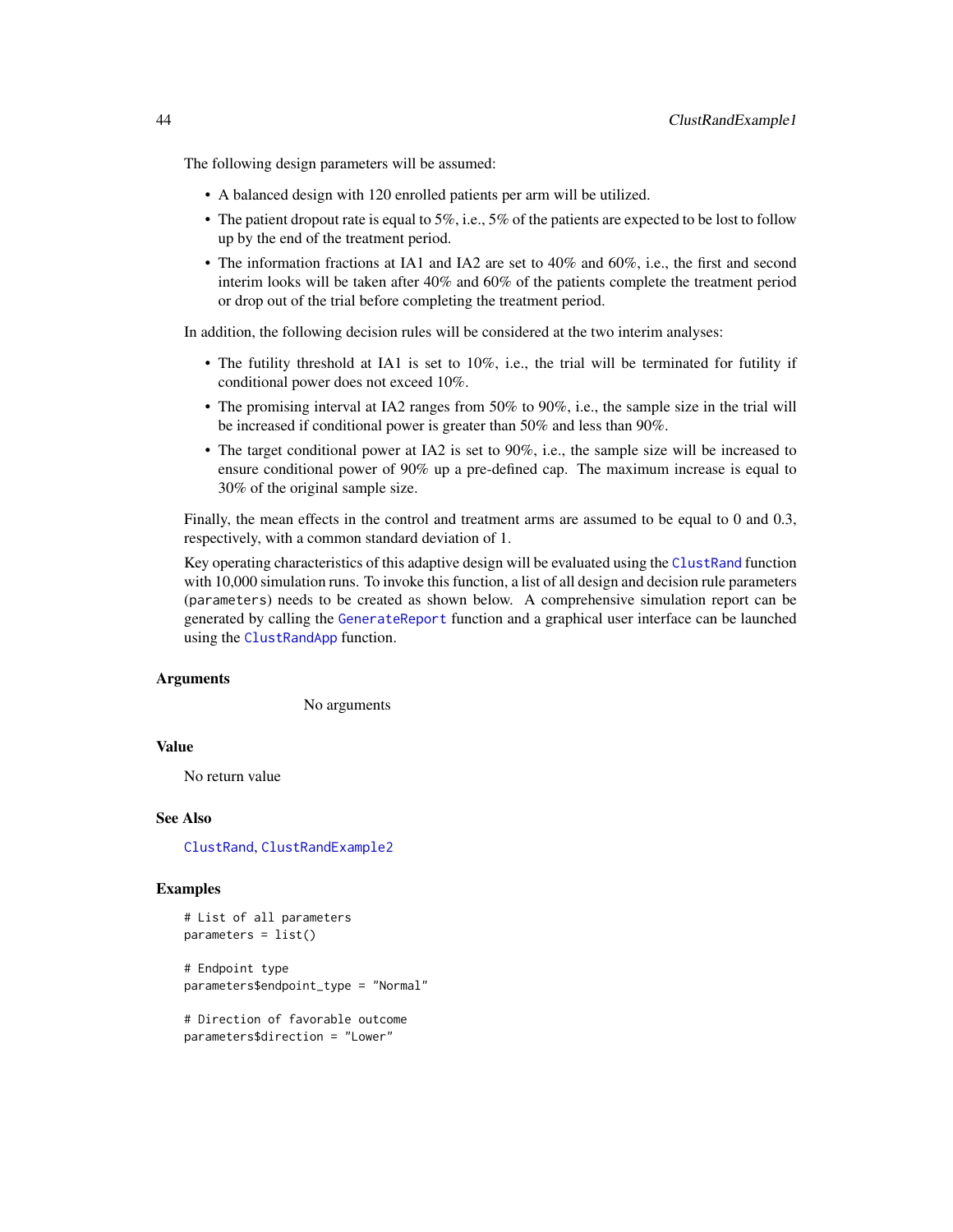## ClustRandExample1 45

```
# Number of completers in the trial arms (control, multiple treatments)
parameters$sample_size = c(100, 100)
# Cluster scheme
parameters$cluster_scheme = "Fixed"
# Vector of cluster sizes in the control arm
parameters$control_cluster_size = rep(10, 10)
# Vector of cluster sizes in the treatment arm
parameters$treatment_cluster_size = rep(10, 10)
# Mean in the control arm
parameters$control_mean = 1
# Intra-cluster correlation coefficient in the control arm
parameters$control_icc = 0.6
# Between-cluster standard deviation in the control arm
parameters$control_between_cluster_sd = 1.2
# Mean in the treatment arm
parameters$treatment_mean = 0.3
# Intra-cluster correlation coefficient in the treatment arm
parameters$treatment_icc = 0.6
# Between-cluster standard deviation in the treatment arm
parameters$treatment_between_cluster_sd = 1.2
# Data analysis method (generalized estimating equations (GEE)
# or generalized linear mixed effects model (GLMEM))
parameters$method_type = "GEE"
# One-sided alpha level
parameters$alpha = 0.025
# Number of simulations
parameters$nsims = 10
# Number of cores for parallel calculations
parameters$ncores = 1
# Compute descriptive statistics (arm-specific effects, ICC, cluster sizes) for each simulation run
parameters$descriptive_statistics = TRUE
# Run simulations to compute operating characteristics
results = ClustRand(parameters)
# Generate a simulation report (remove tempfile)
GenerateReport(results,
```
tempfile("ClustRand Normally distributed endpoint.docx", fileext=".docx"))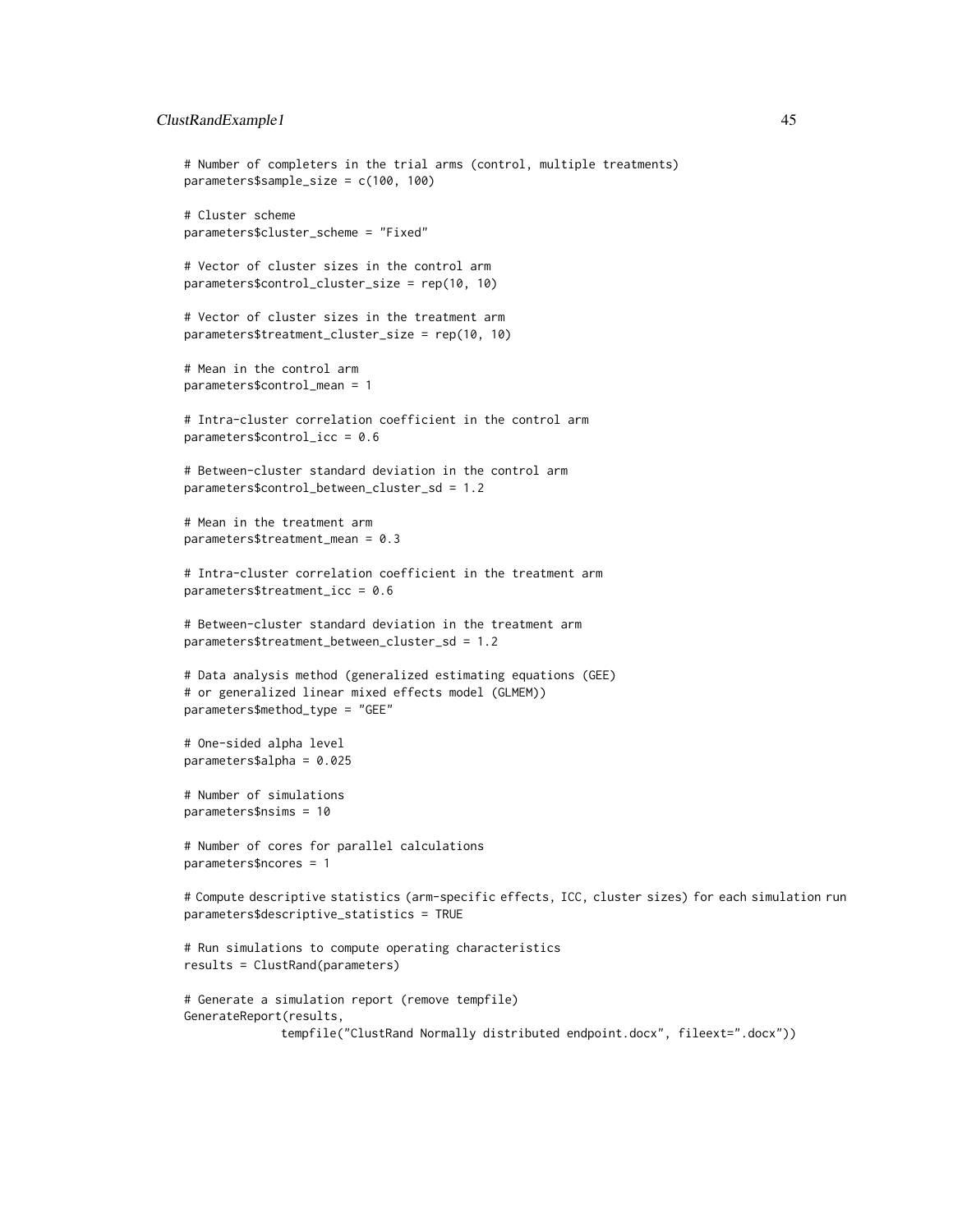<span id="page-45-0"></span>ClustRandExample2 *Simulation-based design of a cluster-randomized trial (binary endpoint)*

### **Description**

Consider a seamless Phase II/Phase III or Phase III trial where the primary efficacy endpoint is binary with a higher proportion indicating a more favorable outcome. A single dose or regimen of an experimental treatment will be compared to a control. An adaptive design with two interim analyses will be employed in the trial (the first interim analysis may correspond to the end of the Phase II portion of the trial). The following decision rules will be applied at the interim looks:

- Futility stopping rule will be applied at the first interim analysis (IA1). The trial may be stopped due to futility if a significant treatment effect is unlikely to be established at the final analysis (FA).
- Sample size re-estimation rule will be applied at the second interim analysis (IA2). The total number of patients in the trial will be increased to boost the probability of success if conditional power is lower than expected at this interim analysis.

The following design parameters will be assumed:

- A trial design with a 1:2 randomization ratio will be used. A hundred patients will be enrolled in the control arm and twice as many patients will be enrolled in the experimental treatment arm.
- The patient dropout rate at the end of the treatment period is equal to 10%.
- The information fractions at IA1 and IA2 are set to 40% and 60%.

In addition, the following decision rules will be considered at the two interim analyses:

- The futility threshold at IA1 is set to 20%.
- The promising interval at IA2 ranges from 50% to 90%.
- The target conditional power at IA2 is set to 90% and the total sample size in the trial could be increased up to 40%.

The response rates for the primary efficacy endpoint are assumed to be 10% (control arm)and 25% (experimental treatment arm).

Key operating characteristics of this adaptive design will be evaluated using the [ClustRand](#page-39-0) function with 10,000 simulation runs. To invoke this function, a list of all design and decision rule parameters (parameters) needs to be created as shown below. A comprehensive simulation report can be generated by calling the [GenerateReport](#page-60-0) function and a graphical user interface can be launched using the [ClustRandApp](#page-42-1) function.

## Arguments

No arguments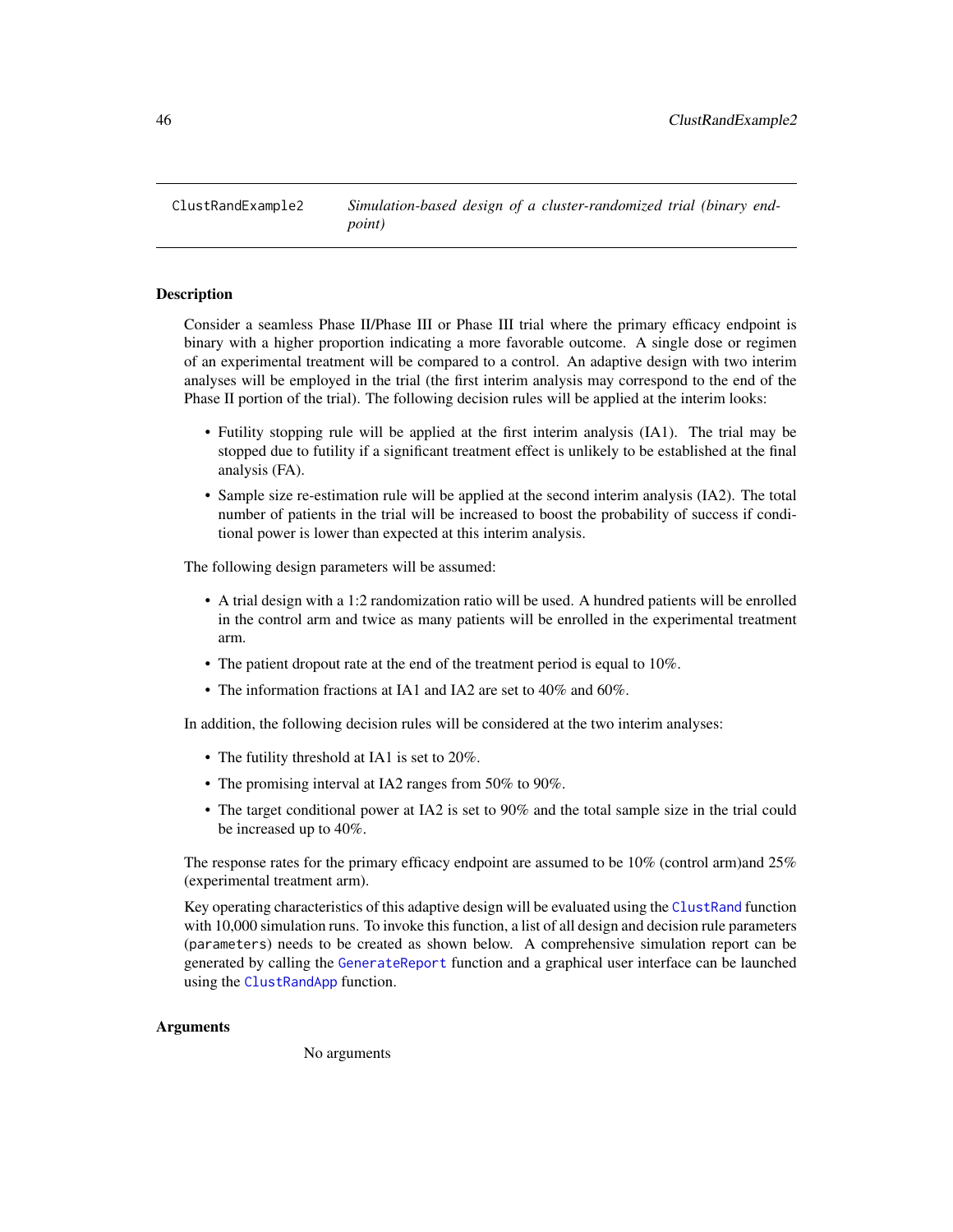### ClustRandExample2 47

## Value

No return value

## See Also

[ClustRand](#page-39-0), [ClustRandExample1](#page-42-0)

# Examples

```
# List of all parameters
parameters = list()
# Endpoint type
parameters$endpoint_type = "Binary"
# Direction of favorable outcome
parameters$direction = "Lower"
# Number of completers in the trial arms (control, multiple treatments)
parameters$sample_size = c(100, 100)
# Cluster scheme (fixed or random cluster sizes)
parameters$cluster_scheme = "Fixed"
# Vector of cluster sizes in the control arm
parameters$control_cluster_size = rep(10, 10)
# Vector of cluster sizes in the treatment arm
parameters$treatment_cluster_size = rep(10, 10)
# Response rate in the control arm
parameters$control_rate = 0.6
# Intracluster correlation coefficient in the control arm
parameters$control_icc = 0.3
# Response rate in the treatment arms
parameters$treatment_rate = 0.3
# Intracluster correlation coefficient in the treatment arms
parameters$treatment_icc = 0.3
# Data analysis method (generalized estimating equations (GEE)
# or generalized linear mixed effects model (GLMEM))
parameters$method_type = "GLMEM"
# One-sided alpha level
parameters$alpha = 0.025
# Number of simulations
parameters$nsims = 10
```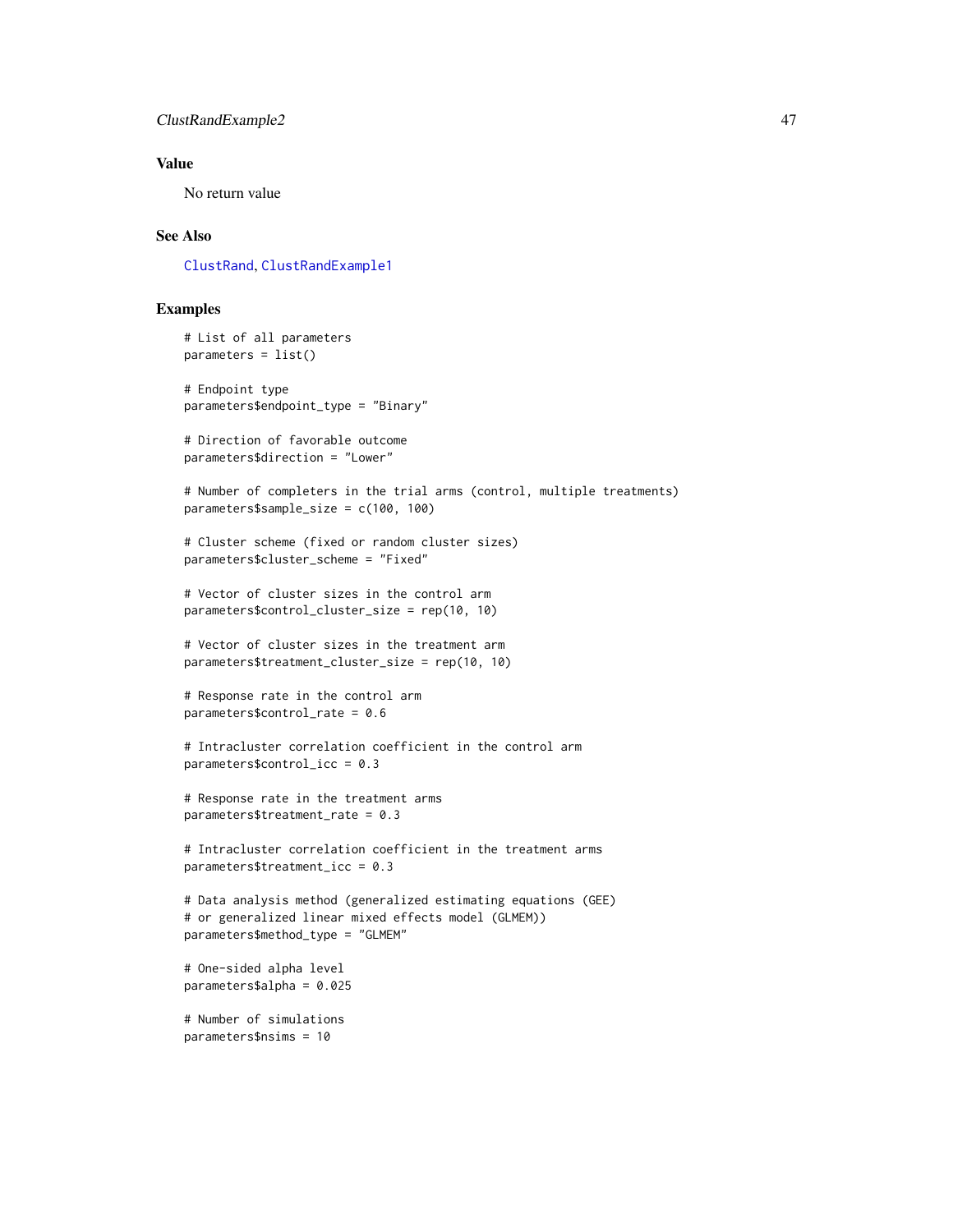```
# Number of cores for parallel calculations
parameters$ncores = 1
# Run simulations to compute operating characteristics
results = ClustRand(parameters)
# Generate a simulation report (remove tempfile)
GenerateReport(results,
              tempfile("ClustRand Binary endpoint.docx", fileext=".docx"))
```
EventPred *Simulation-based event prediction in trials with an event-driven design*

## **Description**

This function performs event forecasting in trials with an event-driven design. Blinded event data at an interim analysis are used to forecast the number of events at pre-defined time points in the future. For an example of the function call, see [EventPredExample.](#page-50-0)

#### Usage

```
EventPred(parameters)
```
#### Arguments

parameters List of the trial design and other parameters. The required elements are defined below:

- data\_set: Data frame that contains blinded patient enrollment, event and dropout data at the interim analysis with a single record per patient. The following :
	- enrollment: Time of the patient's enrollment.
	- time: Time of the patient's death or last contact if the event is censored relative to the patient's enrollment.
	- event: Event indicator (1 if the patient died and 0 otherwise).
	- dropout: Patient dropout indicator (1 if the patient dropped out of the trial/was lost to follow up and 0 otherwise).

An example is provided in the [EventPredData](#page-49-0) data set.

- time\_points: Numeric vector defining the future time points for computing event predictions. Each elements must be greater than the latest time point in the data\_set.
- event\_prior\_distribution: Numeric vector with two elements defining the shape and rate parameters of the prior gamma distribution for the event hazard rate. Each element must be positive. The parameters could be computed using the [EventPredPriorDistribution](#page-51-0) function.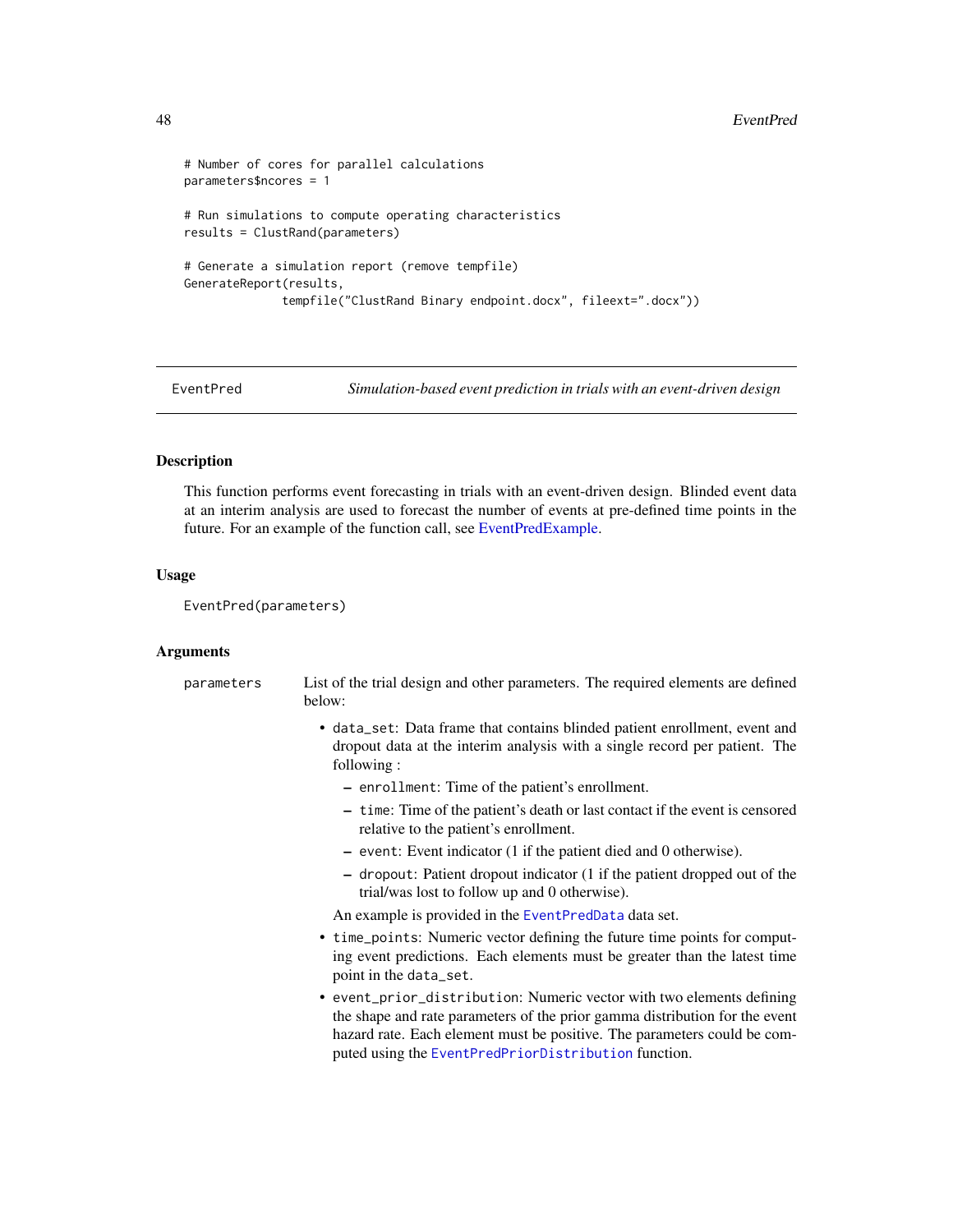- dropout\_prior\_distribution: Numeric vector with two elements defining the shape and rate parameters of the prior gamma distribution for the patient dropout hazard rate. Each element must be positive. The parameters could be computed using the [EventPredPriorDistribution](#page-51-0) function.
- enrollment\_prior\_distribution: Numeric vector with two elements defining the shape and rate parameters of the prior gamma distribution for the patient enrollment rate. Each element must be positive. The parameters could be computed using the [EventPredPriorDistribution](#page-51-0) function.
- random\_seed: Integer value defining the random number generator seed. The default value is 49283.
- nsims: Integer value defining the number of simulation runs.
- ncores: Integer value defining the number of cores for parallel calculations. The number of cores cannot exceed the maximum available number of cores. The default value is 1.

#### Value

The function returns an object of class 'EventPredResults'. This object is a list with the following components:

| parameters       | List containing the user-specified parameters.                                                 |
|------------------|------------------------------------------------------------------------------------------------|
| interim_analysis |                                                                                                |
|                  | Data frame containing the event information from the interim analysis data set.                |
| predictions      | Data frame containing the event prediction information at the future time points.              |
|                  | A detailed summary of the simulation results can be created using the GenerateReport function. |

### See Also

[EventPredApp](#page-48-0)

<span id="page-48-0"></span>EventPredApp *Graphical user interface for event prediction in trials with an eventdriven design*

#### Description

This function creates a web application with a Shiny-based graphical user interface to facilitate the process of event forecasting in a Phase II or Phase III clinical trial with an event-driven design. The application supports the same functionality as the [EventPred](#page-47-0) function. For an example of the function call, see [EventPredExample.](#page-50-0)

This application prompts the user to upload a data set in a CSV (comma-separated values) format with blinded patient enrollment, event and patient dropout data. The data set is required to include four variables (enrollment, time, event and dropout) with a single record per patient, see for example the [EventPredData](#page-49-0) data set.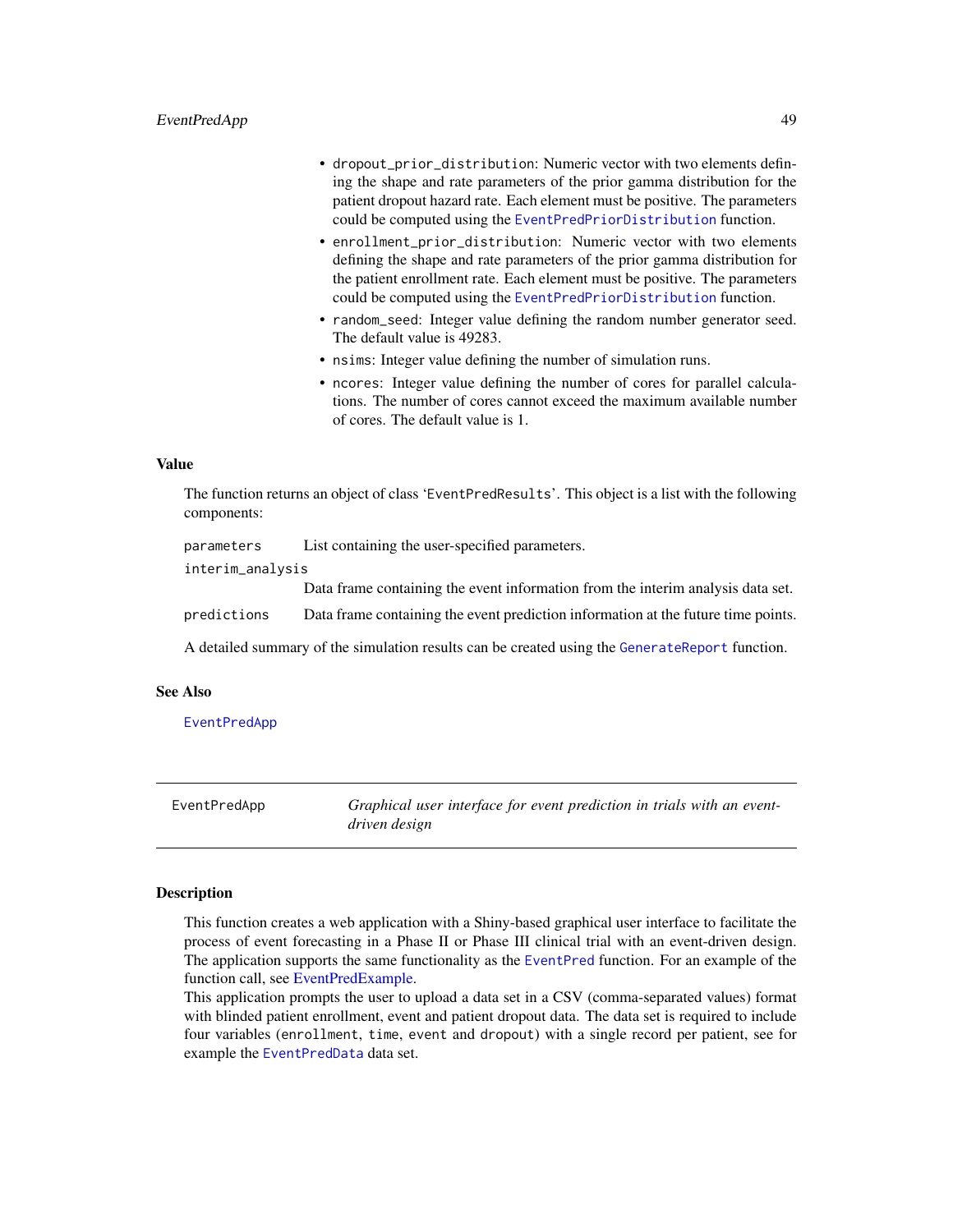#### Usage

EventPredApp()

## Arguments

No arguments

### Value

No return value, called for side effects

# See Also

[EventPred](#page-47-0)

<span id="page-49-0"></span>EventPredData *Example data set for EventPred*

## Description

Example data set based on a Phase III oncology trial with an overall survival endpoint to illustrate event prediction in event-driven trials.

# Usage

data(EventPredData)

## Arguments

No arguments

### Format

A data set with 150 records (one record per patient) and 4 variables:

enrollment Time of the patient's enrollment (months).

- time Time of the patient's death or last contact if the event is censored relative to the patient's enrollment (months).
- event Event indicator (1 if the patient died and 0 otherwise).
- dropout Patient dropout indicator (1 if the patient dropped out of the trial/was lost to follow up and 0 otherwise).

#### Value

No return value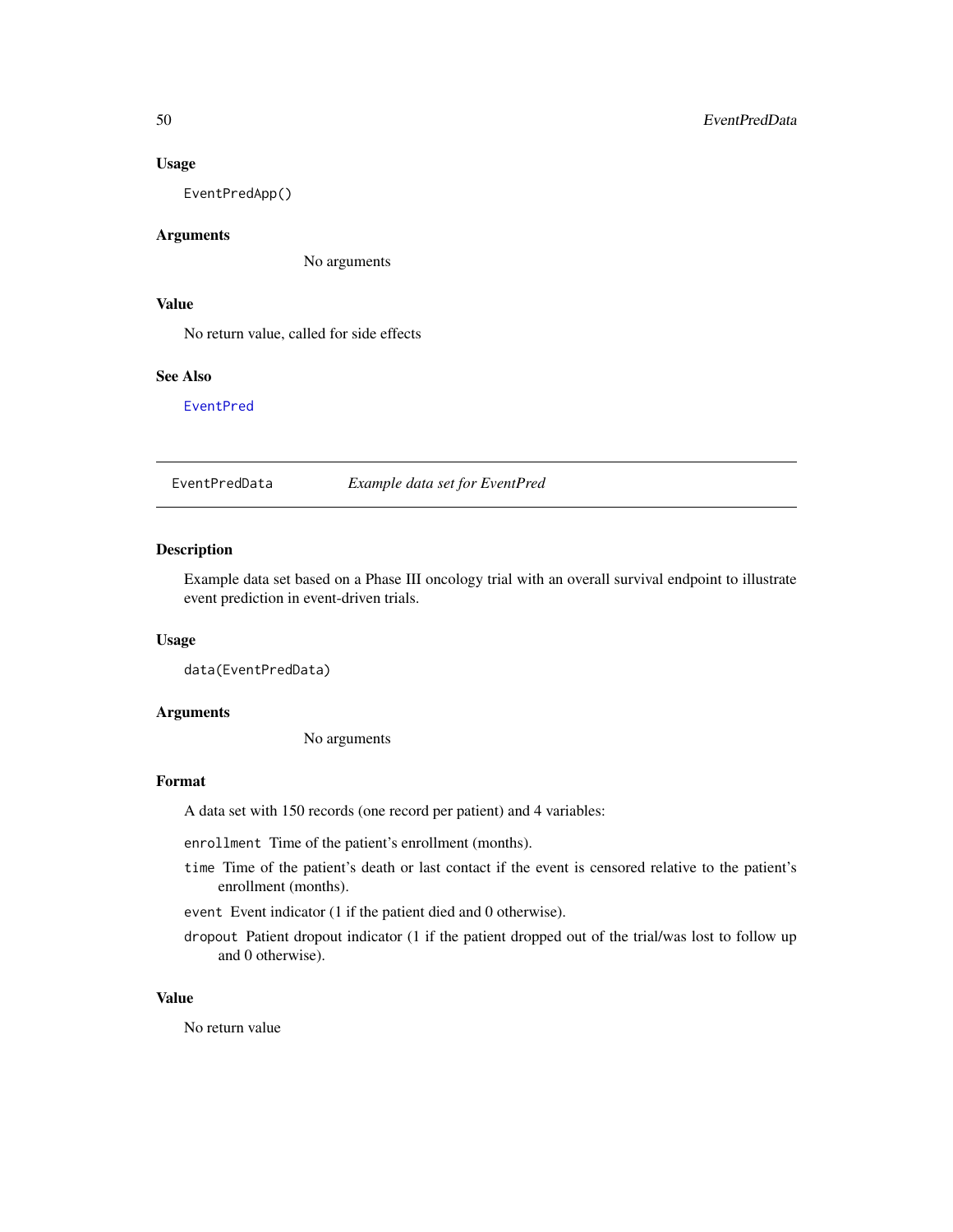<span id="page-50-0"></span>EventPredExample *Simulation-based event prediction in trials with an event-driven design (time-to- event endpoint)*

## Description

Consider a Phase III trial in an oncology population that is being conducted to investigate the efficacy of an experimental treatment versus a control (best supportive care). The primary efficacy analysis evaluates the survival benefit of this treatment. Blinded data, including patient enrollment, event and patient dropout information, will be reviewed periodically throughout the trial to predict the number of events at pre-defined time points in the future.

Assume that the current snapshot of data required for event prediction is included in the [EventPredData](#page-49-0) data set. This data set contains blinded patient enrollment, event and patient dropout information on 150 patients at 12 months after the study start. The blinded data, along with relevant prior information, will support the calculation of the predicted number of events and 95% predictive intervals up to the 24-month milestone.

Prior information needs to be provided for the event hazard rate, patient dropout hazard rate and patient enrollment rate. These parameters are assumed to follow gamma distributions. The shape and rate parameters of the gamma distributions could be specified directly or by invoking the [EventPredPriorDistribution](#page-51-0) function. This function facilitates the process of prior specifications by allowing the user to provide the expected value of a parameter of interest, e.g., the event hazard rate, as well as the uncertainty parameter. The latter quantifies the amount of variability around the expected value, e.g., the uncertainty parameter of 0.1 corresponds to a low standard deviation and thus defines a high-confidence prior distribution. The expected values of the event and patient enrollment hazard rates will be computed using the assumptions that the expected median event and dropout times are equal to 15 and 80 months, respectively (the expected median dropout time corresponds to an annual dropout rate of 10%). The expected patient enrollment rate will be set to 35 patients per month. A common uncertainty parameter of 0.3 will be used for the the event hazard rate, patient dropout hazard rate and patient enrollment rate. This uncertainty parameter will define medium-confidence prior distributions for the three parameters of interest.

A summary of event predictions can be generated by calling the [EventPred](#page-47-0) function. The calculations will be performed using 1,000 simulation runs. A list of all required parameters (parameters) needs to be created as shown below and then passed to this function. A simulation report can be generated using the [GenerateReport](#page-60-0) function and a graphical user interface can be launched using the [EventPredApp](#page-48-0) function.

## Arguments

No arguments

#### Value

No return value

#### See Also

[EventPred](#page-47-0)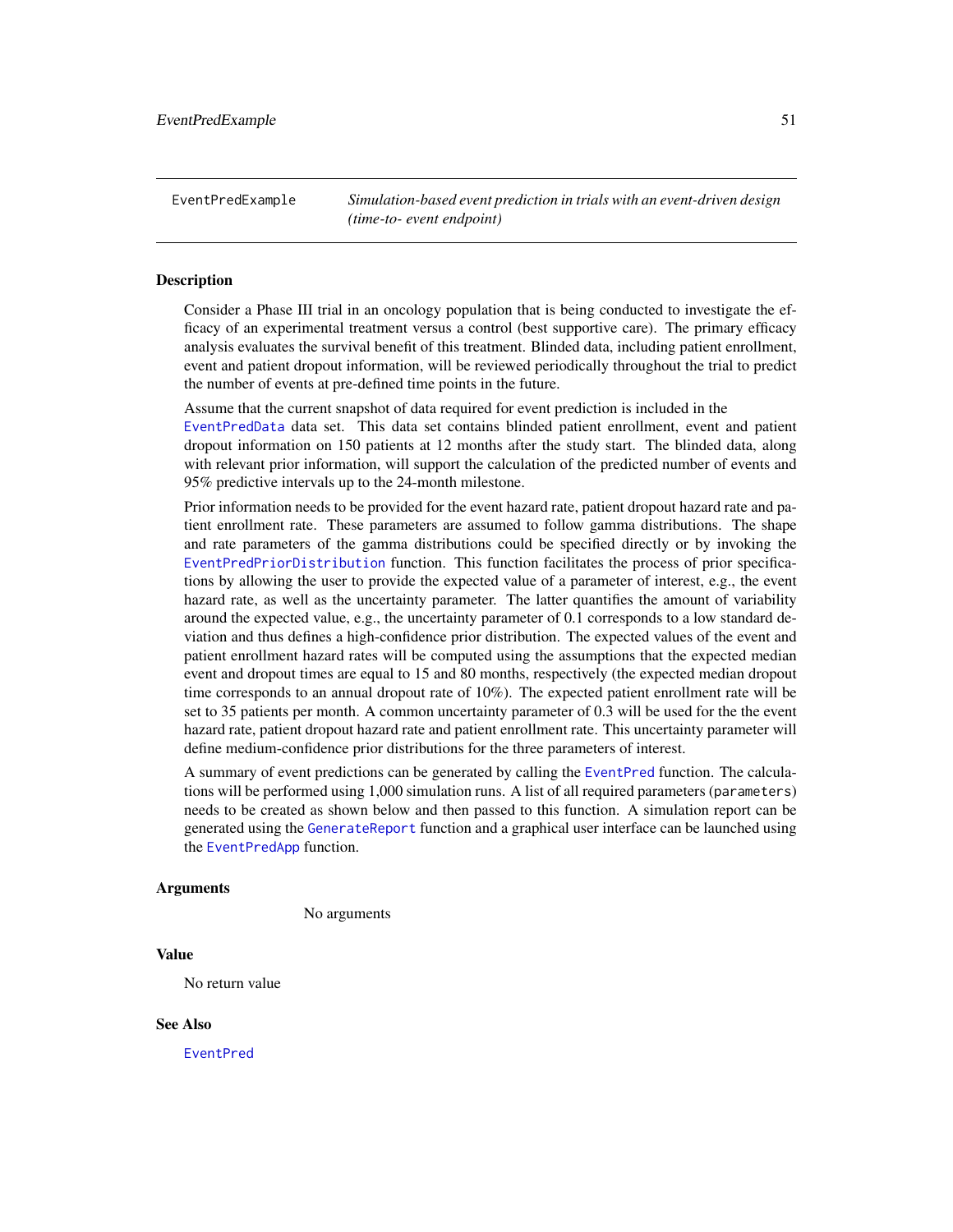### Examples

```
# List of all parameters
parameters = list()
# Load the built-in data set with the patient enrollment, event and dropout
# information (EventPredData)
parameters$data_set = EventPredData
# Future time points for computing event predictions
parameters$time_points = seq(from = 12, to = 24, by = 1)# Prior distribution for the event hazard rate based on the
# expected median time of 15 months and the uncertainty parameter of 0.3
parameters$event_prior_distribution =
   EventPredPriorDistribution(expected = log(2) / 15, uncertainty = 0.3)
# Prior distribution for the patient dropout hazard rate based on the
# expected median time of 80 months and the uncertainty parameter of 0.3
parameters$dropout_prior_distribution =
    EventPredPriorDistribution(expected = log(2) / 80, uncertainty = 0.3)
# Prior distribution for the patient enrollment rate based on the
# expected enrollment rate of 35 patients per month and the uncertainty
# parameter of 0.3
parameters$enrollment_prior_distribution =
    EventPredPriorDistribution(expected = 35, uncertainty = 0.3)
# Number of simulations, you should prefer more
parameters$nsims = 100
# Remove this parameter in your code:
parameters$withoutCharts = TRUE
# Forecast the number of events at the pre-defined time points
results = EventPred(parameters)
# Generate a simulation report (remove tempfile)
GenerateReport(results,
              tempfile("EventPred.docx", fileext=".docx"))
```
<span id="page-51-0"></span>EventPredPriorDistribution

*Calculation of the parameters of prior gamma distributions*

### Description

This function can be used for calculating the parameters of prior gamma distributions for the event hazard rate, patient dropout hazard rate and patient enrollment rate in the [EventPred](#page-47-0) function. For an example of the function call, see [EventPredExample.](#page-50-0)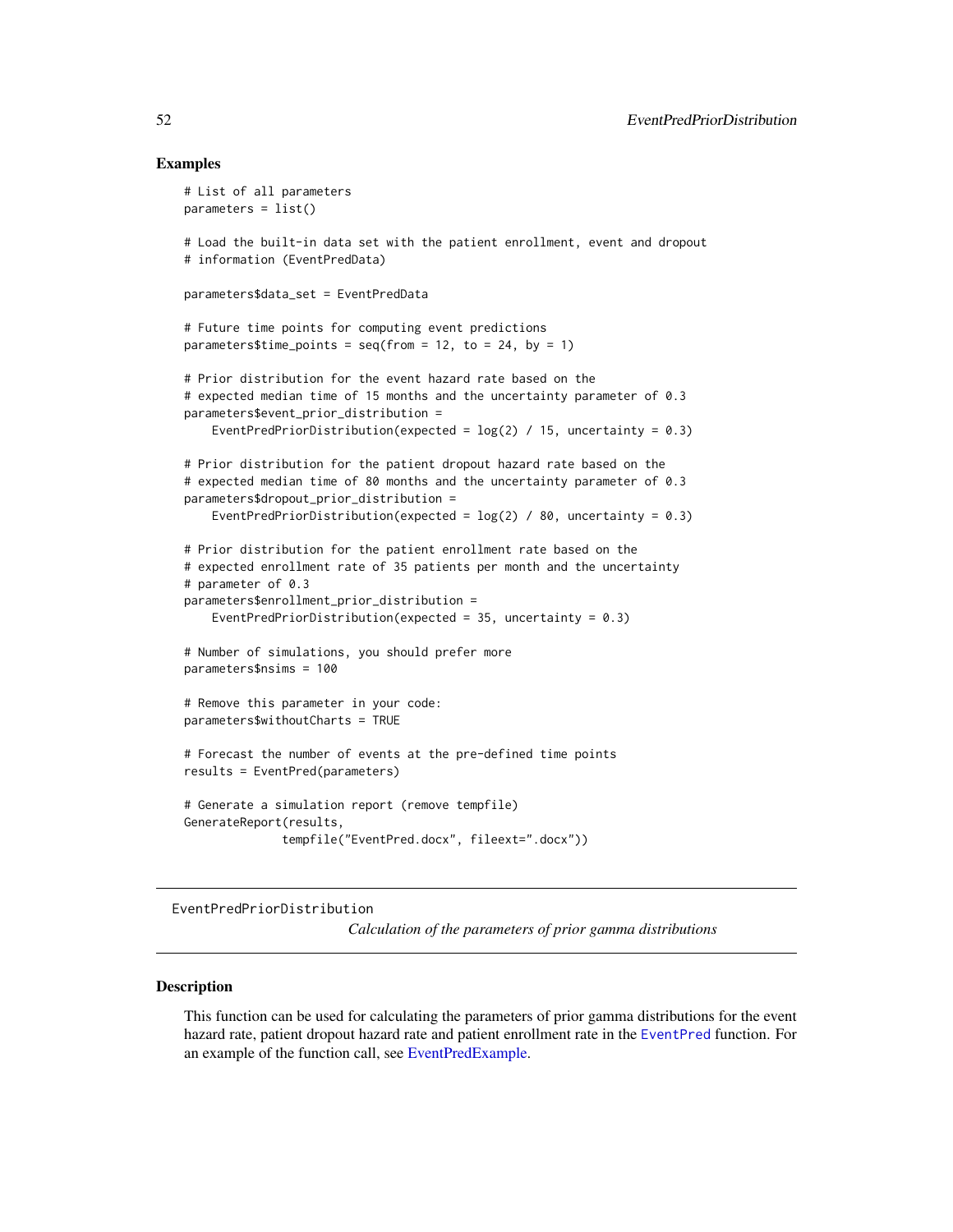#### FutRule 53

## Usage

EventPredPriorDistribution(expected, uncertainty)

#### **Arguments**

| expected    | Numeric value defining the expected value of the event hazard rate, patient<br>dropout hazard rate or patient enrollment rate. This value must be positive.                                                                                                                                          |
|-------------|------------------------------------------------------------------------------------------------------------------------------------------------------------------------------------------------------------------------------------------------------------------------------------------------------|
| uncertainty | Numeric value defining the amount of uncertainly around the expected value<br>defined above. As a general guideline, the uncertainty parameters of $0.1$ , $0.3$<br>and 0.5 define high-confidence, medium-confidence and low-confidence prior<br>distributions. This value must be between 0 and 1. |

# Value

The function returns a numeric vector with the shape and rate parameters of the prior gamma distribution.

## See Also

[EventPred](#page-47-0)

<span id="page-52-0"></span>FutRule *Simulation-based selection of an optimal futility stopping rule at an interim analysis*

### Description

This function evaluates operating characteristics of a multi-arm trial design with a single interim analysis. A futility stopping rule will be applied at this interim look and the trial will be stopped early for futility if the predicted probability of success (conditional power) is less than a pre-defined futility threshold in all treatment arms. An optimal value of the futility threshold is derived by maximizing the sensitivity and specificity rates. For examples of the function call, see [FutRuleExample1,](#page-55-0) [FutRuleExample2](#page-57-0) or [FutRuleExample3.](#page-58-0)

### Usage

FutRule(parameters)

#### **Arguments**

| parameters | List of the trial design and other parameters. The required elements are defined<br>helow: |
|------------|--------------------------------------------------------------------------------------------|
|            | • endpoint_type: Character value defining the primary endpoint's type.<br>Possible values: |

- "Normal": Normally distributed endpoint.
- "Binary": Binary endpoint.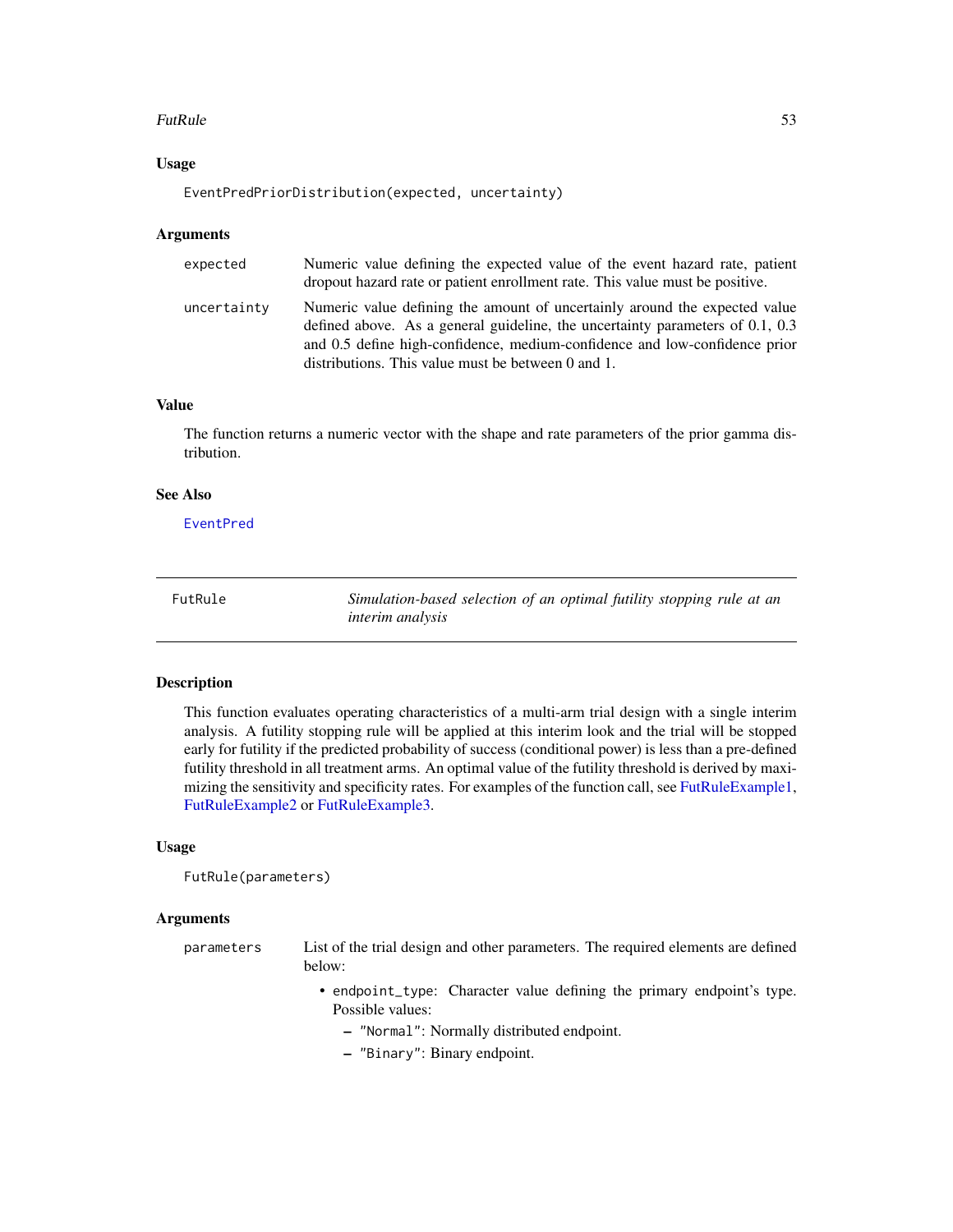- "Time-to-event": Time-to-event endpoint.
- direction: Character value defining the direction of favorable outcome. Possible values: "Higher" (a higher value of the endpoint indicates a more favorable outcome) and "Lower" (a lower value of the endpoint indicates a more favorable outcome).
- sample\_size: Integer vector defining the number of enrolled patients in the trial arms (control and multiple experimental treatments). Each element must be positive.
- control\_mean: Numeric value defining the mean of the primary endpoint in the control arm. This parameter is required only with normally distributed endpoints (endpoint\_type="Normal").
- control\_sd: Numeric value defining the standard deviation of the primary endpoint in the control arm. This value must be positive. This parameter is required only with normally distributed endpoints.
- treatment\_mean: Numeric vector defining the means of the primary endpoint in the experimental treatment arms. This parameter is required only with normally distributed endpoints.
- treatment\_sd: Numeric vector defining the standard deviations of the primary endpoint in the experimental treatment arms. Each element must be positive. This parameter is required only with normally distributed endpoints.
- control\_rate: Numeric value defining the proportion or response rate for the primary endpoint in the control arm. This value must be between 0 and 1. This parameter is required only with binary endpoints (endpoint\_type="Binary").
- treatment\_rate: Numeric vector defining the proportions or response rates for the primary endpoint in the experimental treatment arms. Each element must be between 0 and 1. This parameter is required only with binary endpoints.
- control\_time: Numeric value defining the median time, e.g., the median survival time, for the exponentially distributed primary endpoint in the control arm. This value must be positive. This parameter is required only with time-to-event endpoints (endpoint\_type="Time-to-event").
- treatment\_time: Numeric vector defining the median times, e.g., the median survival times, for the exponentially distributed primary endpoint in the experimental treatment arms. Each element must be positive. This parameter is required only with time-to-event endpoints.
- info\_frac: Numeric value defining the information fraction at the interim analysis. This value must be between 0 and 1.
- event\_count: Numeric value defining the total number of events at the final analysis. This value must be positive. This parameter is required only with time-to-event endpoints.
- dropout\_rate: Numeric value defining the patient dropout rate. With normally distributed endpoints and binary endpoints, a uniform patient dropout process is assumed and thus this parameter defines the fraction of patients that will be excluded from the interim and final analyses. With time-toevent endpoints, the time to patient dropout is assumed to follow an expo-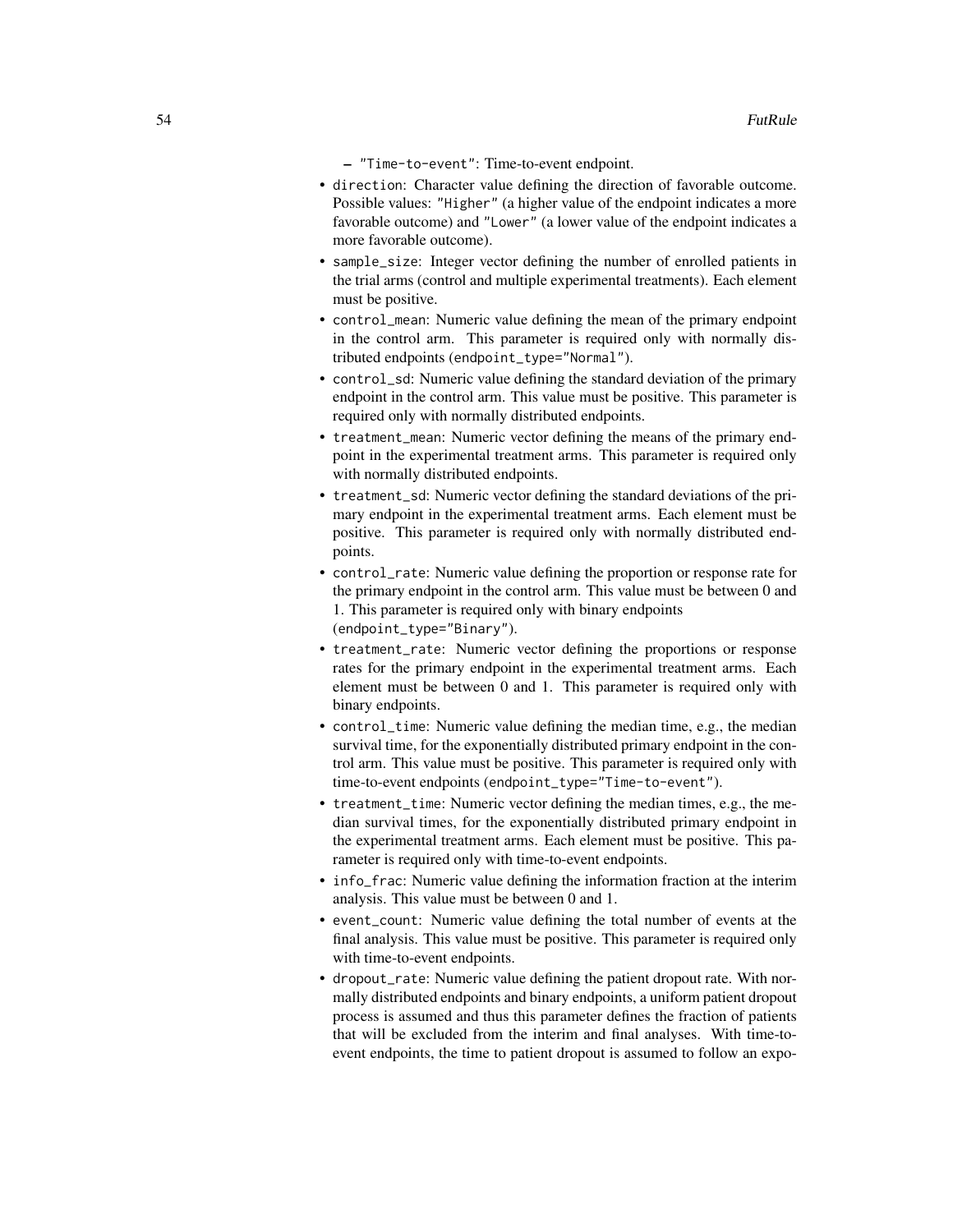nential distribution and this parameter defines the annual dropout rate. This value must be between 0 and 1.

- enrollment\_period: Numeric value defining the length of the patient enrollment period. This value must be positive. This parameter is required only with time-to-event endpoints.
- enrollment\_parameter: Numeric value defining the median enrollment time. The patient enrollment process is assumed to be governed by a truncated exponential distribution and this parameter defines the time point by which 50% of the patients are enrolled into the trial. This value must be between 0 and the length of the patient enrollment period. This parameter is required only with time-to-event endpoints..
- alpha: Numeric value defining the overall one-sided Type I error rate. The default value is 0.025.
- random\_seed: Integer value defining the random number generator seed. The default value is 49283.
- nsims: Integer value defining the number of simulation runs.
- ncores: Integer value defining the number of cores for parallel calculations. The number of cores cannot exceed the maximum available number of cores. The default value is 1.

#### Value

The function returns an object of class 'FutRuleResults'. This object is a list with the following components:

parameters List containing the user-specified parameters.

sim\_summary List containing the operating characteristics of the futility stopping rule.

A detailed summary of the simulation results can be created using the [GenerateReport](#page-60-0) function.

### See Also

[FutRuleApp](#page-54-0)

<span id="page-54-0"></span>

| FutRuleApp | Graphical user interface for an optimal selection of a futility stopping |
|------------|--------------------------------------------------------------------------|
|            | rule at an interim analysis                                              |

# Description

This function creates a web application with a Shiny-based graphical user interface to facilitate the process of defining an optimal futility stopping rule at an interim analysis in a Phase II or Phase III clinical trial. The application supports the same functionality as the [FutRule](#page-52-0) function. For an example of the function call, see [FutRuleExample1.](#page-55-0)

### Usage

FutRuleApp()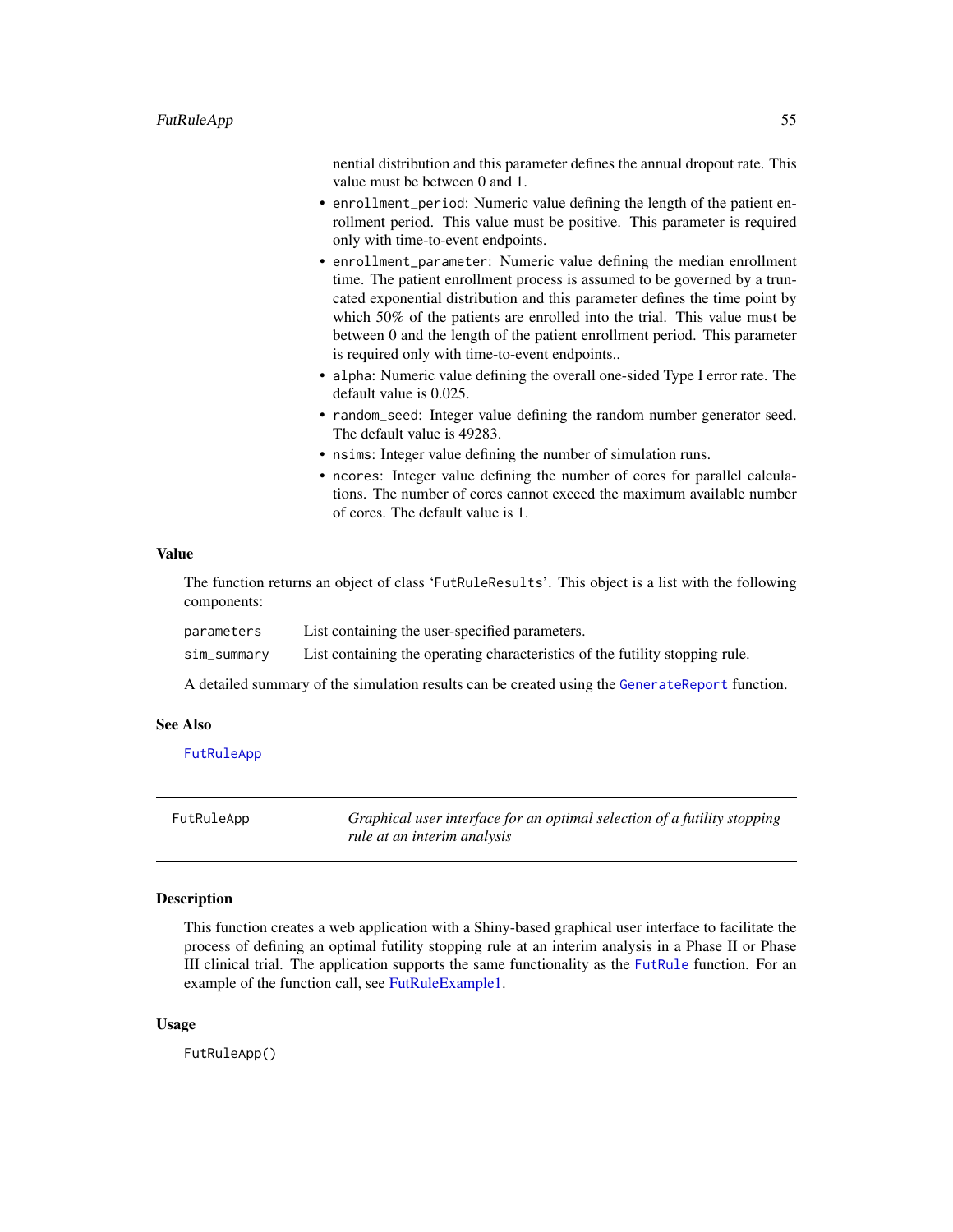#### Arguments

No arguments

## Value

No return value, called for side effects

## See Also

**[FutRule](#page-52-0)FutRule** 

<span id="page-55-0"></span>FutRuleExample1 *Simulation-based selection of an optimal futility stopping rule (normally distributed endpoint)*

### Description

Consider a multi-arm Phase II or Phase III trial with a single interim analysis and assume that the primary efficacy endpoint is normally distributed and a larger value indicates to a more favorable outcome. A futility assessment will be performed for each treatment arm at this interim look using the predicted probability of success (conditional power). A treatment arm will be dropped at this decision point if conditional power is below a pre-defined threshold. An optimal value of this futility threshold can be found by computing the sensitivity and specificity rates associated with the futility stopping rule and then identifying the threshold that simultaneously maximizes both rates.

The following design parameters will be assumed in the trial:

- Two treatments (two doses of an experimental treatment) will be compared to a control in this trial and a balanced design with 100 enrolled patients per trial arm will be utilized.
- The patient dropout rate at the end of the treatment period is assumed to be 5%.
- The information fraction at the interim analysis is 50%.

The calculations will be performed under the following set of treatment effect assumptions:

- The mean and standard deviation of the primary efficacy endpoint in the control arm are set to 0 and 1, respectively.
- The mean values in the two treatment arms are assumed to be equal to 0.25 and 0.3 with a common standard deviation of 1.

Operating characteristics of the futility stopping rule such as the sensitivity and specificity rates as well as an optimal futility threshold will be computed using the [FutRule](#page-52-0) function based on 1,000 simulation runs. A list of all trial design parameters (parameters) needs to be set up as shown below and passed to this function. A detailed simulation report can be generated using the [GenerateReport](#page-60-0) function and a graphical user interface can be launched by calling the [FutRuleApp](#page-54-0) function.

### Arguments

No arguments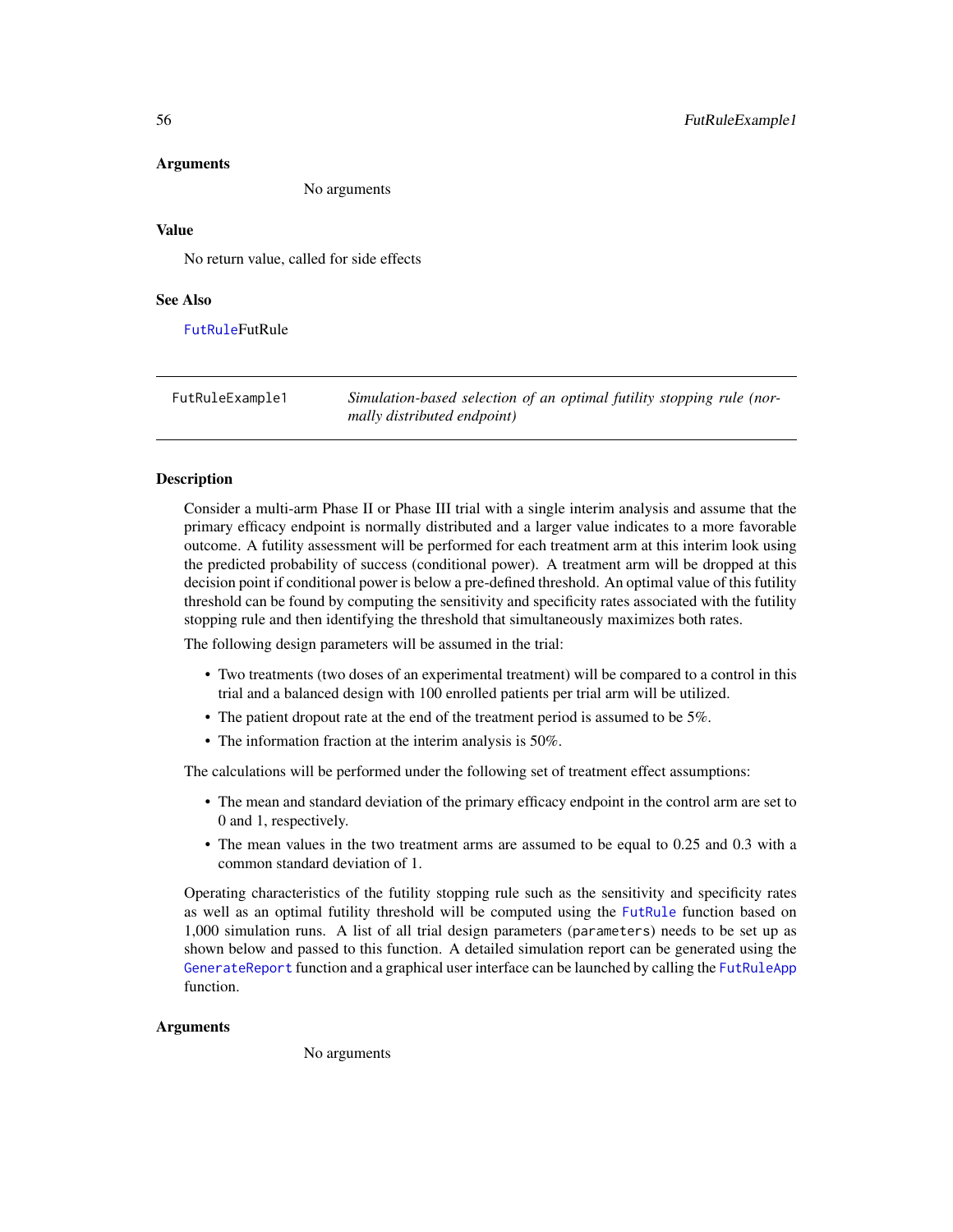## FutRuleExample1 57

## Value

No return value

## See Also

[FutRule](#page-52-0), [FutRuleExample2](#page-57-0), [FutRuleExample3](#page-58-0)

### Examples

```
# List of all parameters
parameters = list()
# Endpoint type
parameters$endpoint_type = "Normal"
# Number of enrolled patients (control, two treatments)
parameters$sample_size = c(100, 100, 100)
# Direction of favorable outcome
parameters$direction = "Higher"
# Patient dropout rate
parameters$dropout_rate = 0.05
# Mean and SD in the control arm
parameters$control_mean = 0
parameters$control_sd = 1
# Means and SDs in the treatment arms
parameters$treatment_mean = c(0.25, 0.30)
parameters$treatment_sd = c(1, 1)
# Information fraction
parameters$info_frac = 0.5
# One-sided alpha level
parameters$alpha = 0.025
# Number of simulations, you should prefer more
parameters$nsims = 100
# Remove this parameter in your code:
parameters$withoutCharts = TRUE
# Run simulations to compute characteristics of the futility stopping rule
results = FutRule(parameters)
# Generate a simulation report (remove tempfile)
GenerateReport(results,
              tempfile("FutRule Normally distributed endpoint.docx", fileext=".docx"))
```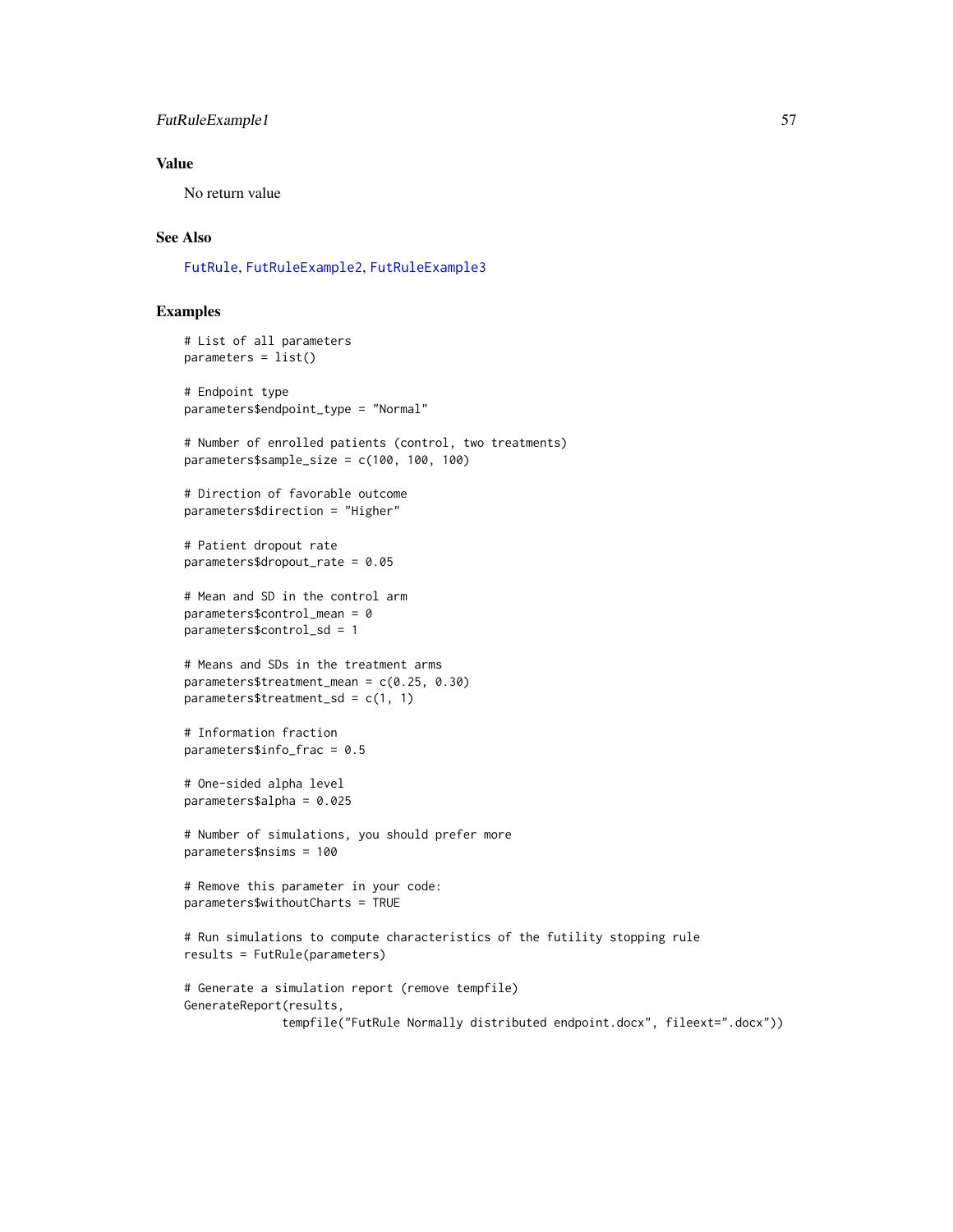<span id="page-57-0"></span>FutRuleExample2 *Simulation-based selection of an optimal futility stopping rule (binary endpoint)*

## Description

Consider a Phase II or Phase III trial with three treatment arms that correspond to two doses of an experimental treatment versus a control and assume that the primary efficacy endpoint is a binary endpoint (response rate, i.e., a higher value indicates a more favorable outcome). A futility assessment will be performed for each treatment arm at an interim look using conditional power and a treatment arm will be dropped if conditional power is below a pre-defined futility threshold. An optimal value of the futility threshold can be found by computing the sensitivity and specificity rates associated with the futility stopping rule and then identifying the threshold that simultaneously maximizes both rates.

The following design parameters will be assumed in the trial:

- A balanced design with 75 enrolled patients per trial arm will be utilized.
- The patient dropout rate at the end of the treatment period is assumed to be 5%.
- An early interim analysis with the information fraction of 30% will be conducted.

The calculations will be performed under the following set of treatment effect assumptions:

- The control response rate is set to 35%.
- The response rates in the three treatment arms are set to 45%, 50% and 55%.

Operating characteristics of the futility stopping rule (sensitivity and specificity rates) and an optimal futility threshold will be computed using the [FutRule](#page-52-0) function based on 1,000 simulation runs. A list of all trial design parameters (parameters) needs to be set up as shown below and passed to this function. A detailed simulation report can be generated using the [GenerateReport](#page-60-0) function and a graphical user interface can be launched by calling the [FutRuleApp](#page-54-0) function.

### Arguments

No arguments

#### Value

No return value

### See Also

[FutRule](#page-52-0), [FutRuleExample1](#page-55-0), [FutRuleExample3](#page-58-0)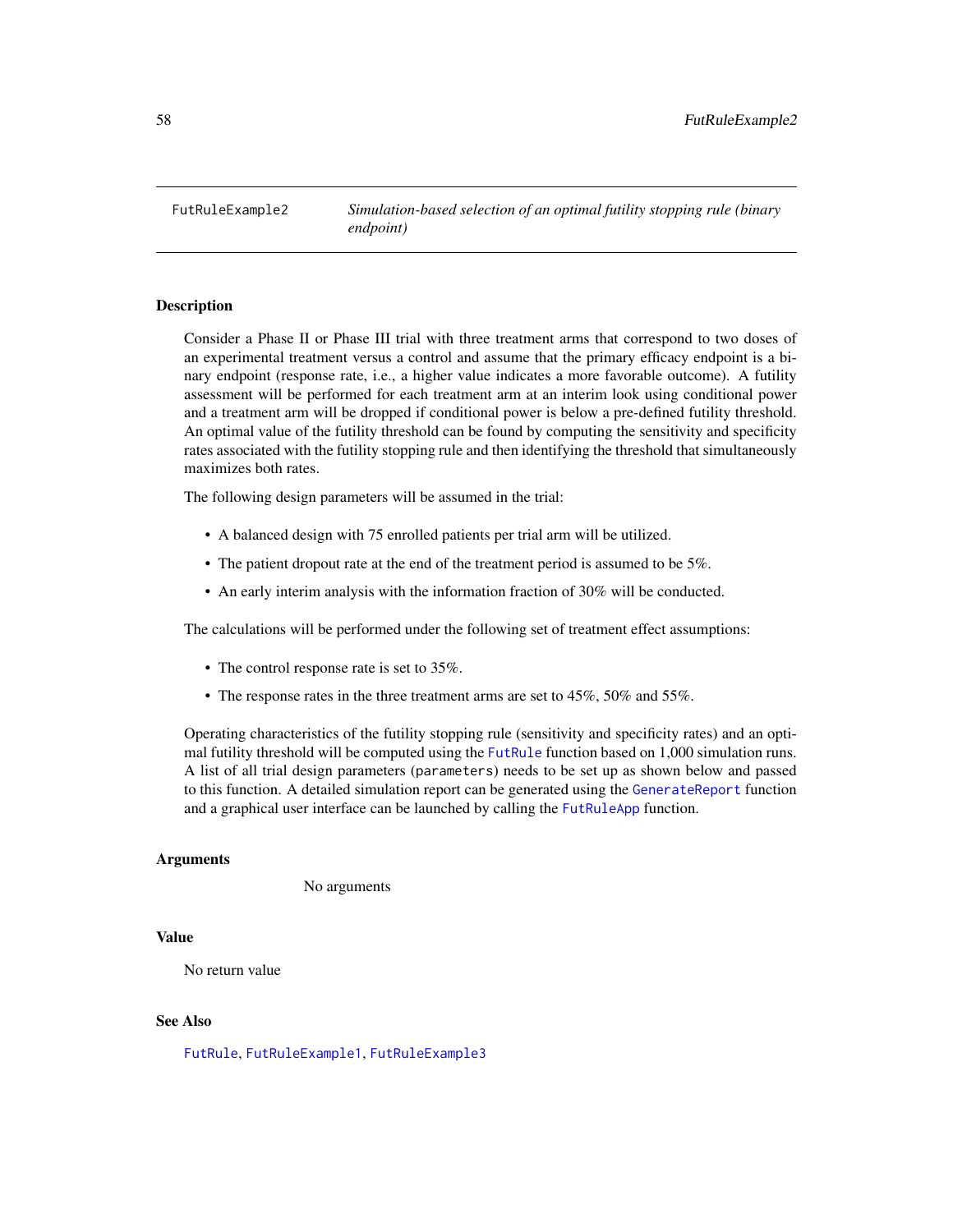## FutRuleExample3 59

### Examples

```
# List of all parameters
parameters = list()
# Endpoint type
parameters$endpoint_type = "Binary"
# Direction of favorable outcome
parameters$direction = "Higher"
# Number of enrolled patients (control, three treatments)
parameters$sample_size = c(75, 75, 75, 75)
# Dropout rate
parameters$dropout_rate = 0.05
# Response rate in the control arm
parameters$control_rate = 0.35
# Response rates in the treatment arms
parameters$treatment_rate = c(0.45, 0.5, 0.55)
# Information fraction
parameters$info_frac = 0.3
# One-sided alpha level
parameters$alpha = 0.025
# Number of simulations, you should prefer more
parameters$nsims = 100
# Remove this parameter in your code:
parameters$withoutCharts = TRUE
# Run simulations to compute characteristics of the futility stopping rule
results = FutRule(parameters)
# Generate a simulation report (remove tempfile)
GenerateReport(results,
              tempfile("FutRule Binary endpoint.docx", fileext=".docx"))
```
<span id="page-58-0"></span>FutRuleExample3 *Simulation-based selection of an optimal futility stopping rule (timeto-event endpoint)*

### Description

Consider a Phase III trial with a time-to-event primary efficacy endpoint. A single regimen of an experimental treatment will be evaluated versus a control. A futility assessment will be conducted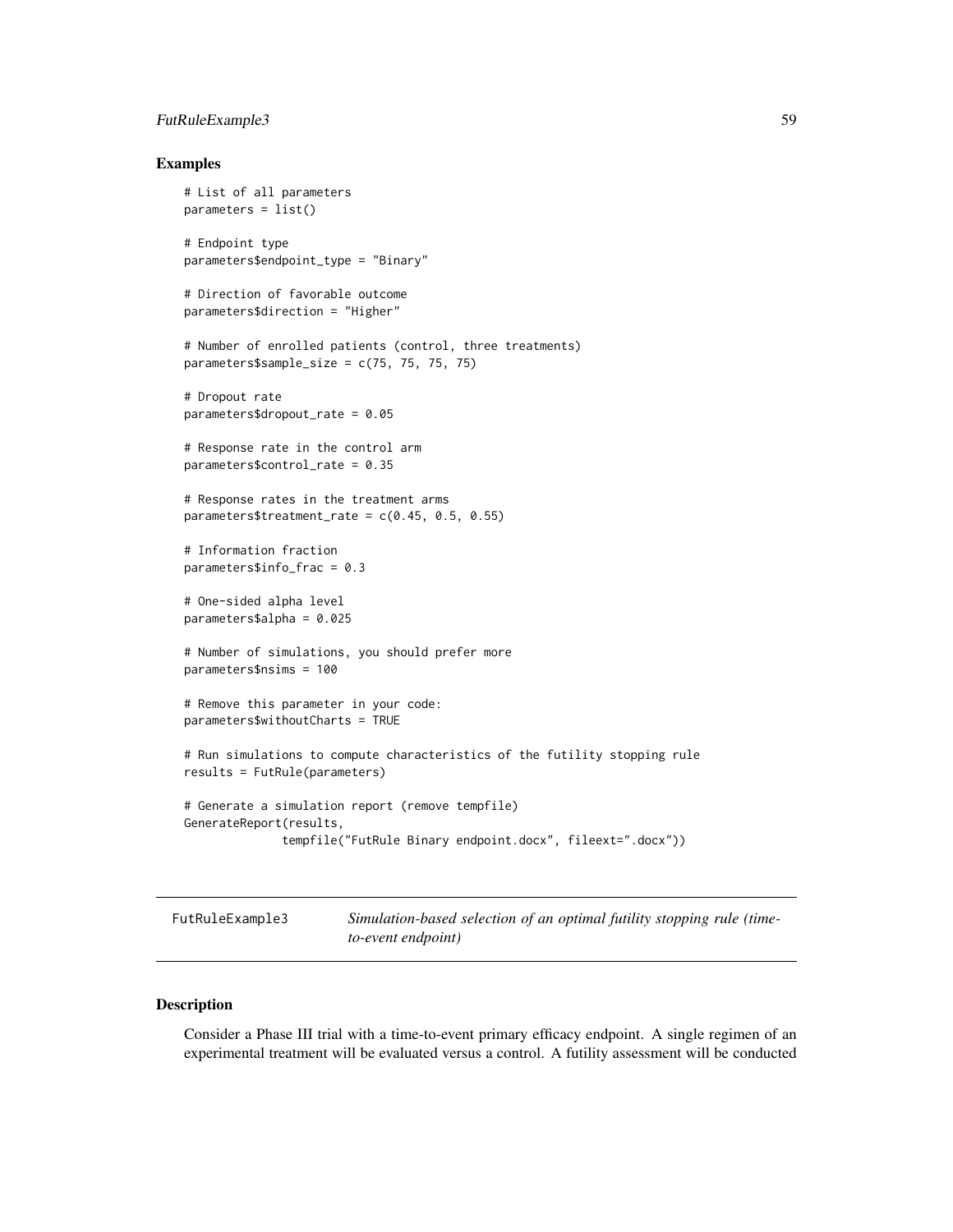at an interim look using conditional power and the trial will be stopped for futility if conditional power in the single treatment arm is below a pre-defined futility threshold. An optimal value of the futility threshold can be found by computing the sensitivity and specificity rates associated with the futility stopping rule and then identifying the threshold that simultaneously maximizes both rates.

The following design parameters will be assumed in the trial:

- A balanced design with 125 enrolled patients per trial arm will be used.
- The target number of events at the final analysis is 175.
- The annual patient dropout rate is equal to 5% (the time to patient dropout is assumed to follow an exponential distribution).
- The length of the patient enrollment period is 12 months and the median enrollment time is expected to be 9 months.
- A late interim analysis with the information fraction of 60% will be conducted.

The calculations will be performed assuming the median event times of 7.5 months and 10.5 months in the control and treatment arms, respectively.

Operating characteristics of the futility stopping rule (sensitivity and specificity rates) and an optimal futility threshold will be computed using the [FutRule](#page-52-0) function based on 1,000 simulation runs. A list of all trial design parameters (parameters) needs to be set up as shown below and passed to this function. A detailed simulation report can be generated using the [GenerateReport](#page-60-0) function and a graphical user interface can be launched by calling the [FutRuleApp](#page-54-0) function.

### Arguments

No arguments

#### Value

No return value

### See Also

[FutRule](#page-52-0), [FutRuleExample1](#page-55-0), [FutRuleExample2](#page-57-0)

### Examples

```
# List of all parameters
parameters = list()
# Endpoint type
parameters$endpoint_type = "Time-to-event"
# Direction of favorable outcome
parameters$direction = "Higher"
# Number of enrolled patients (control, treatment)
parameters$sample_size = c(125, 125)
# Target event count at the final analysis
```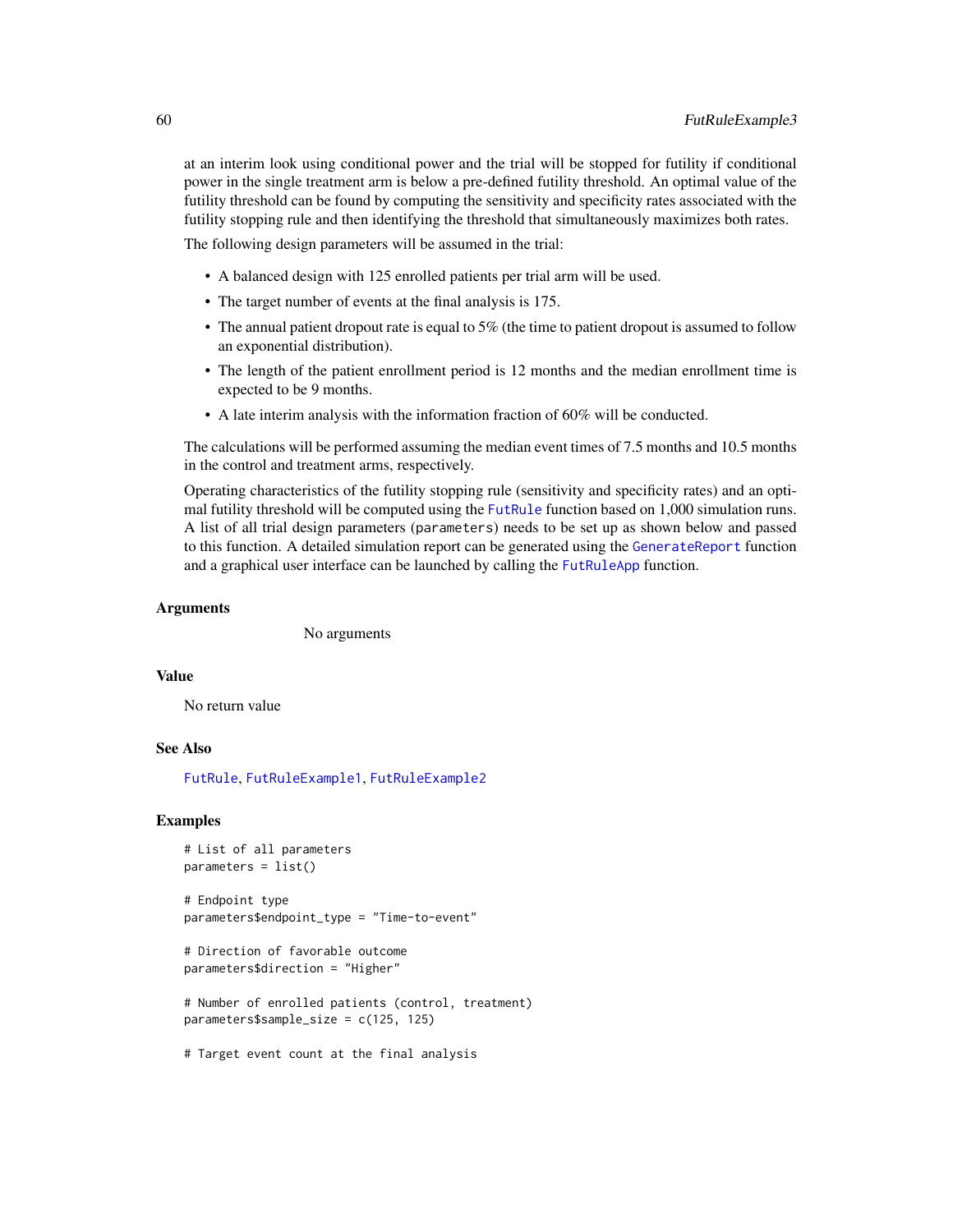## GenerateReport 61

```
parameters$event_count = 175
# Annual patient dropout rate
parameters$dropout_rate = 0.05
# Median time in the control arm
parameters$control_time = 7.5
# Median time in the treatment arm
parameters$treatment_time = 10.5
# Information fraction
parameters$info_frac = 0.6
# Enrollment period
parameters$enrollment_period = 12
# Median enrollment time
parameters$enrollment_parameter = 9
# One-sided alpha level
parameters$alpha = 0.025
# Number of simulations, you should prefer more
parameters$nsims = 100
# Remove this parameter in your code:
parameters$withoutCharts = TRUE
# Run simulations to compute characteristics of the futility stopping rule
results = FutRule(parameters)
# Generate a simulation report (remove tempfile)
GenerateReport(results,
              tempfile("FutRule Time-to-event endpoint.docx", fileext=".docx"))
```
<span id="page-60-0"></span>GenerateReport *Simulation report*

### Description

This function creates a detailed simulation report in a Microsoft Word format. For examples of the function call, see [ADSSModExample1,](#page-24-0) [ADTreatSelExample1,](#page-33-1) [ADPopSelExample1,](#page-8-0) [FutRuleEx](#page-55-0)[ample1,](#page-55-0) [EventPredExample](#page-50-0) and [ADRandExample.](#page-18-0)

## Usage

GenerateReport(results, report\_filename)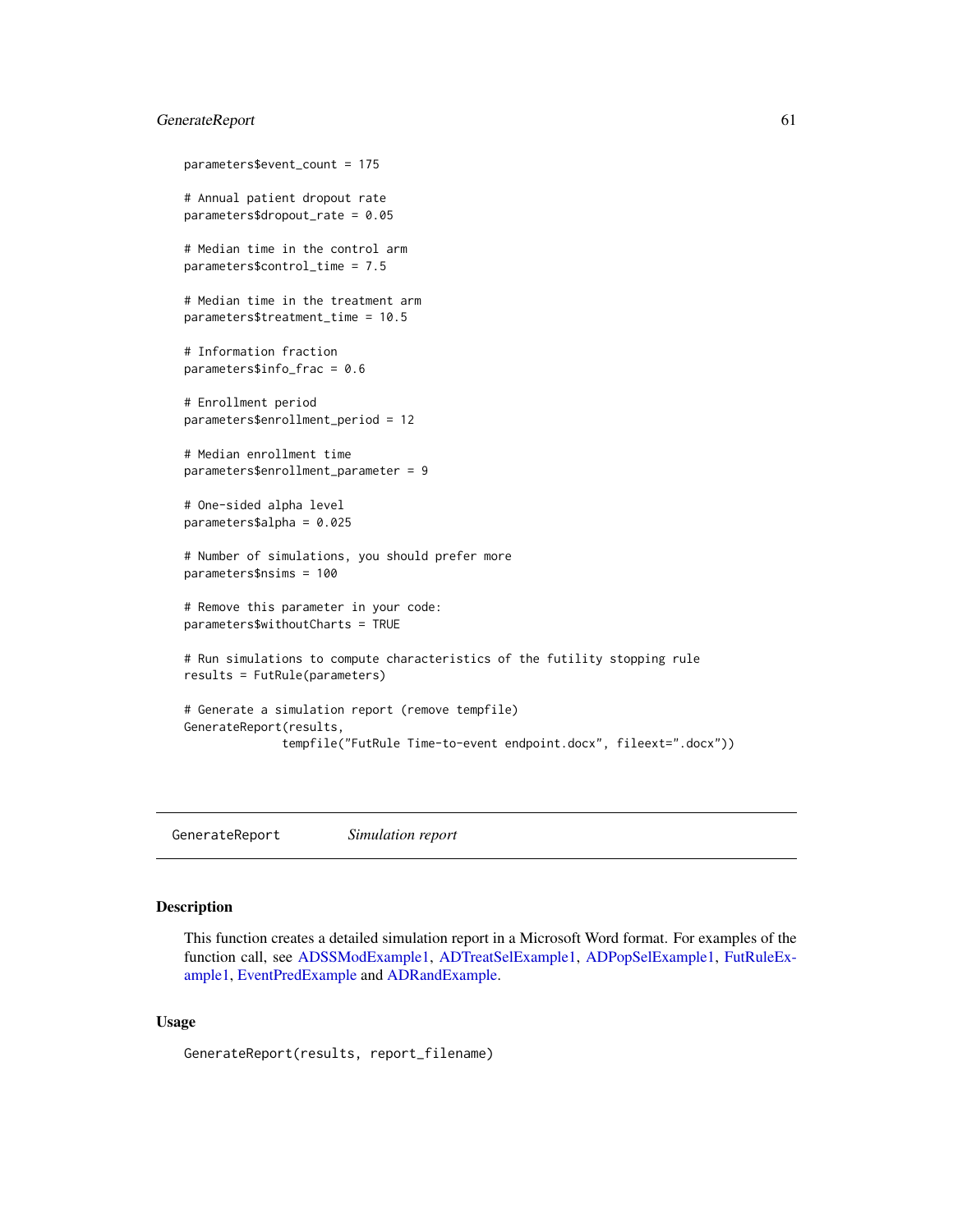### Arguments

| results         | Object created by a simulation function, e.g., ADSSMod.                                                  |
|-----------------|----------------------------------------------------------------------------------------------------------|
| report_filename |                                                                                                          |
|                 | Character value defining the report's filename. The report is saved in the current<br>working directory. |

# Value

No return value, called for side effects

<span id="page-61-0"></span>MultAdj *Simulation-based design of traditional trials with multiple objectives*

## Description

This function supports power calculations for a broad class of Phase III clinical trials with multiple objectives, including

- Trials with a single source of multiplicity, i.e., trials with a single endpoint and several dosecontrol comparisons, or two-arm trials with several endpoints.
- Trials with several sources of multiplicity, i.e., trials with several endpoints and several doseplacebo comparisons.

A fixed-sample design is assumed in this setting. Most commonly used multiplicity adjustments are supported for trials with a single source of multiplicity. In addition, global testing procedures can be applied in two-arm trials with several endpoints. Popular gatekeeping procedures are supported in the advanced multiplicity problems with several sources. For examples of the function call, see [MultAdjExample1,](#page-65-0) [MultAdjExample2](#page-66-0) or [MultAdjExample3.](#page-68-0)

#### Usage

MultAdj(parameters)

## Arguments

| parameters | List of the trial design and other parameters. The required elements are defined<br>below:                                                                                                                                   |
|------------|------------------------------------------------------------------------------------------------------------------------------------------------------------------------------------------------------------------------------|
|            | • endpoint_type: Character value defining the common type of trial end-<br>points. Possible values:                                                                                                                          |
|            | - "Normal": Normally distributed endpoint.                                                                                                                                                                                   |
|            | - "Binary": Binary endpoint.                                                                                                                                                                                                 |
|            | • direction: Character value defining the common direction of favorable<br>outcome for all endpoints. Possible values: "Higher" (a higher value of<br>each endpoint indicates a more favorable outcome) and "Lower" (a lower |
|            | value of each endpoint indicates a more favorable outcome).                                                                                                                                                                  |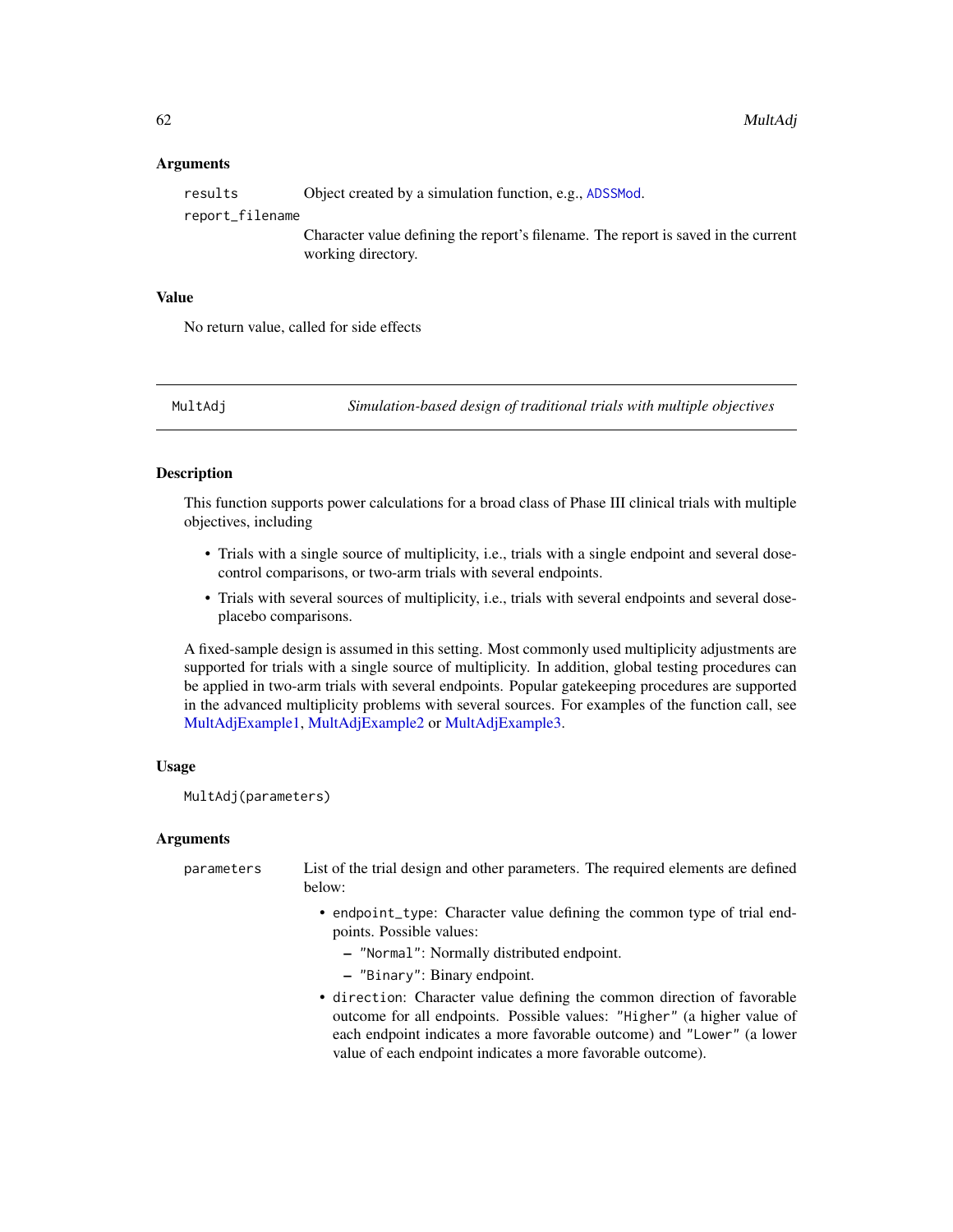- n\_comparisons: Integer value defining the number of dose-control comparisons in the trial. This value must be positive.
- n\_endpoints: Integer value defining the number of endpoints in the trial. This value must be positive. Either n\_comparisons or n\_endpoints must be greater than 1.
- sample\_size: Integer vector defining the number of enrolled patients in each trial arm (control and experimental treatments). Each element must be positive.
- control\_mean: Numeric vector defining the mean of each endpoint in the control arm. This parameter is required only with normally distributed endpoints (endpoint\_type="Normal").
- control\_sd: Numeric vector defining the standard deviation of each endpoint in the control arm. Each element must be positive. This parameter is required only with normally distributed endpoints.
- treatment\_mean: Numeric vector or matrix defining the mean of each endpoint in each experimental treatment arm. In clinical trials with several endpoints and several dose-placebo comparisons, the rows corresponds to the endpoints and the columns corresponds to the treatment-control comparisons. This parameter is required only with normally distributed endpoints.
- treatment\_sd: Numeric vector or matrix defining the standard deviation of each endpoint in each experimental treatment arm. In clinical trials with several endpoints and several dose-placebo comparisons, the rows corresponds to the endpoints and the columns corresponds to the treatmentcontrol comparisons. Each element must be positive. This parameter is required only with normally distributed endpoints.
- control\_rate: Numeric vector defining the proportion or response rate for each endpoint in the control arm. Each element must be between 0 and 1. This parameter is required only with binary endpoints (endpoint\_type= "Binary").
- treatment\_rate: Numeric vector or matrix defining the proportion or response rate for each endpoint in each experimental treatment arm. In clinical trials with several endpoints and several dose-placebo comparisons, the rows corresponds to the endpoints and the columns corresponds to the treatment-control comparisons. Each element must be between 0 and 1. This parameter is required only with binary endpoints.
- endpoint\_correlation: Numeric matrix defining the pairwise correlations among the endpoint-specific test statistics. Each element must be between 0 and 1 and the matrix must be positive definite. This parameter is required only in trials with multiple endpoints.
- mult\_test: Character value defining the multiple testing procedure, global testing procedure or gatekeeping procedure. Possible values:
	- "Bonferroni": Bonferroni multiple testing procedure.
	- "Holm": Holm multiple testing procedure in trials with a single source of multiplicity or Holm-based gatekeeping procedure in trials with several sources of multiplicity.
	- "Fixed-sequence": Fixed-sequence multiple testing procedure.
	- "Chain": Chain multiple testing procedure.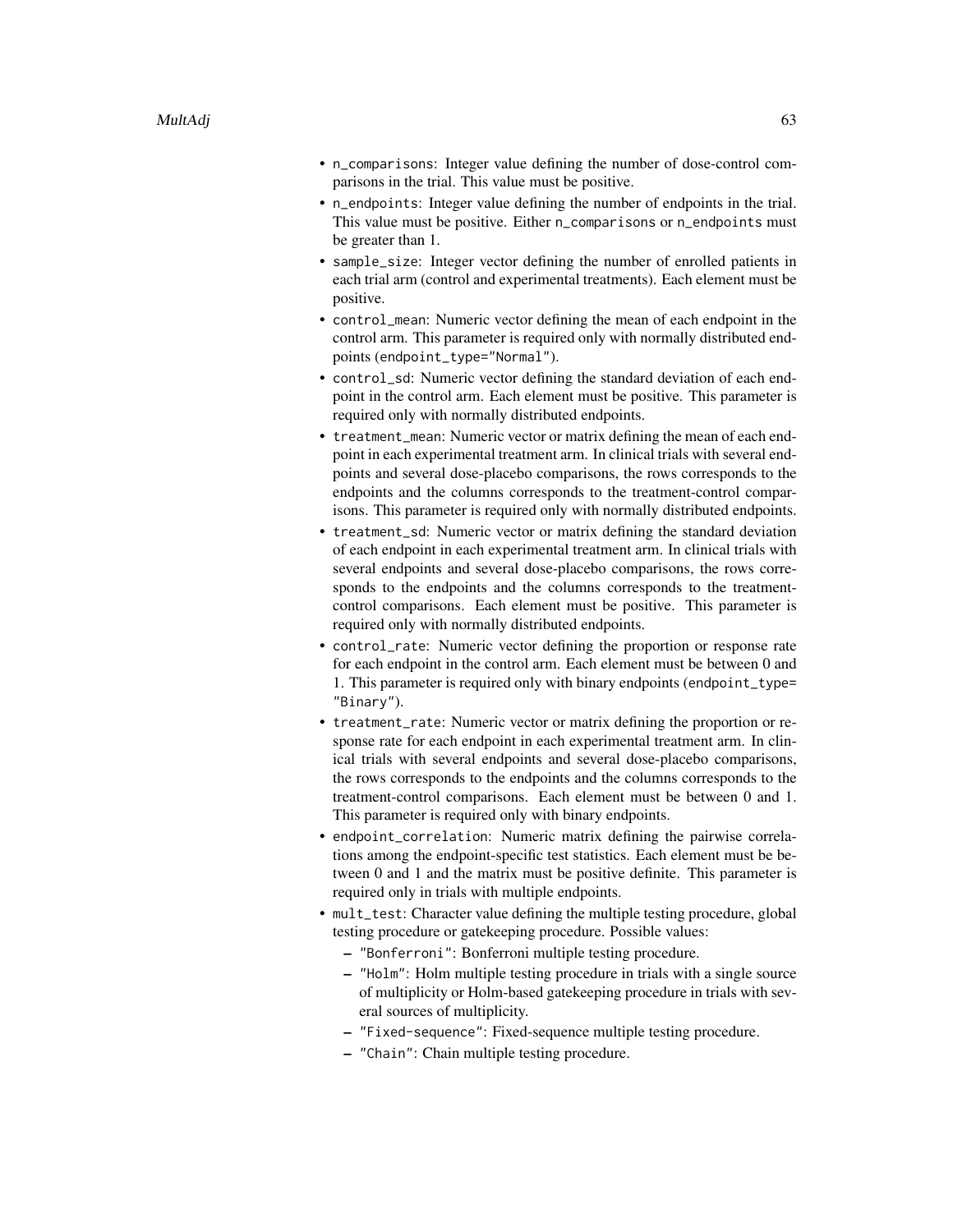- "Hochberg": Hochberg multiple testing procedure in trials with a single source of multiplicity or Hochberg-based gatekeeping procedure in trials with several sources of multiplicity.
- "Hommel": Hommel multiple testing procedure in trials with a single source of multiplicity or Hommel-based gatekeeping procedure in trials with several sources of multiplicity.
- "O'Brien": O'Brien global testing procedure.

Note that the O'Brien procedure can be used only in two-arm trials with several endpoints, similarly gatekeeping procedures can be used only in trials with several endpoints and several dose-placebo comparisons.

- weights: Numeric vector defining the initial hypothesis weights. Each element must be between 0 and 1. This parameter is required only with multiple testing procedures.
- transition: Numeric matrix defining the hypothesis transition parameters. Each element must be between 0 and 1 and the sum of elements in each row must be less than or equal to 1. This parameter is required only with the chain multiple testing procedure.
- sequence: Integer vector defining the hypothesis testing sequence. This parameter is required only with the fixed-sequence multiple testing procedures.
- mult\_method: Character value defining the mixture method for the gatekeeping procedure. Possible values:
	- "Standard": Standard mixture method.
	- "Modified": Modified mixture method.
	- "Enhanced": Enhanced mixture method.

This parameter is required only with gatekeeping procedures.

- mult\_test\_gamma: Numeric vector defining the truncation parameter for each endpoint-specific family of hypotheses. The vector's length must be equal to the number of endpoints. Each element must be between 0 and 1, the last element may be equal to 1 whereas the other elements must be strictly less than 1. This parameter is required only with gatekeeping procedures.
- dropout\_rate: Numeric value defining the patient dropout rate. A uniform patient dropout process is assumed and thus this parameter defines the fraction of patients that will be excluded from the analysis. This value must be between 0 and 1.
- alpha: Numeric value defining the overall one-sided Type I error rate. The default value is 0.025.
- random\_seed: Integer value defining the random number generator seed. The default value is 49283.
- nsims: Integer value defining the number of simulation runs.
- ncores: Integer value defining the number of cores for parallel calculations. The number of cores cannot exceed the maximum available number of cores. The default value is 1.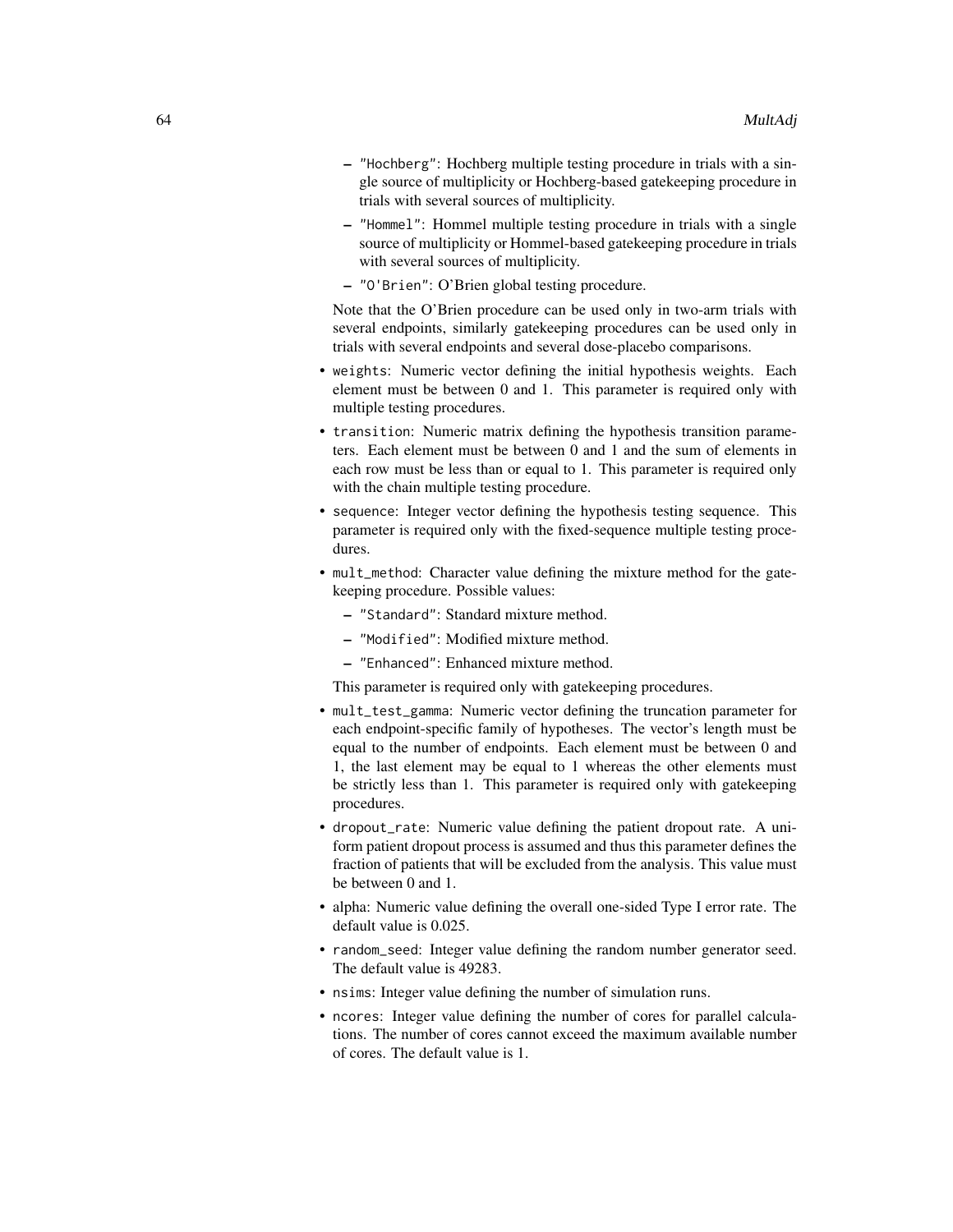# MultAdjApp 65

# Value

The function returns an object of class 'MultAdjResults'. This object is a list with the following components:

| parameters  | List containing the user-specified parameters.                                                                                                                                                                                                                                                           |
|-------------|----------------------------------------------------------------------------------------------------------------------------------------------------------------------------------------------------------------------------------------------------------------------------------------------------------|
| sim_results | Data frame containing the raw and adjusted p-values generated by the hypothesis<br>tests for each simulation run. The first set of n columns correspond to the raw<br>p-values for the n null hypotheses and the next set of n columns correspond to<br>the adjusted p-values for the n null hypotheses. |
| sim_summary | List containing the power calculation results for the specified multiple testing<br>procedure, global testing procedure or gatekeeping procedure.                                                                                                                                                        |

A detailed summary of the simulation results can be created using the [GenerateReport](#page-60-0) function.

### See Also

[MultAdjApp](#page-64-0), [MultAdjExample1](#page-65-0), [MultAdjExample2](#page-66-0), [MultAdjExample3](#page-68-0)

<span id="page-64-0"></span>

| MultAdjApp | Graphical user interface for power calculations in traditional trials |
|------------|-----------------------------------------------------------------------|
|            | with multiple objectives                                              |

### Description

This function creates a web application with a Shiny-based graphical user interface to perform power calculations in traditional trials with multiple objectives. The application supports the same functionality as the [MultAdj](#page-61-0) function. For an example of the function call, see [MultAdjExample1.](#page-65-0)

#### Usage

MultAdjApp()

### Arguments

No arguments

# Value

No return value, called for side effects

## See Also

[MultAdj](#page-61-0), [MultAdj](#page-61-0), [MultAdjExample2](#page-66-0), [MultAdjExample3](#page-68-0)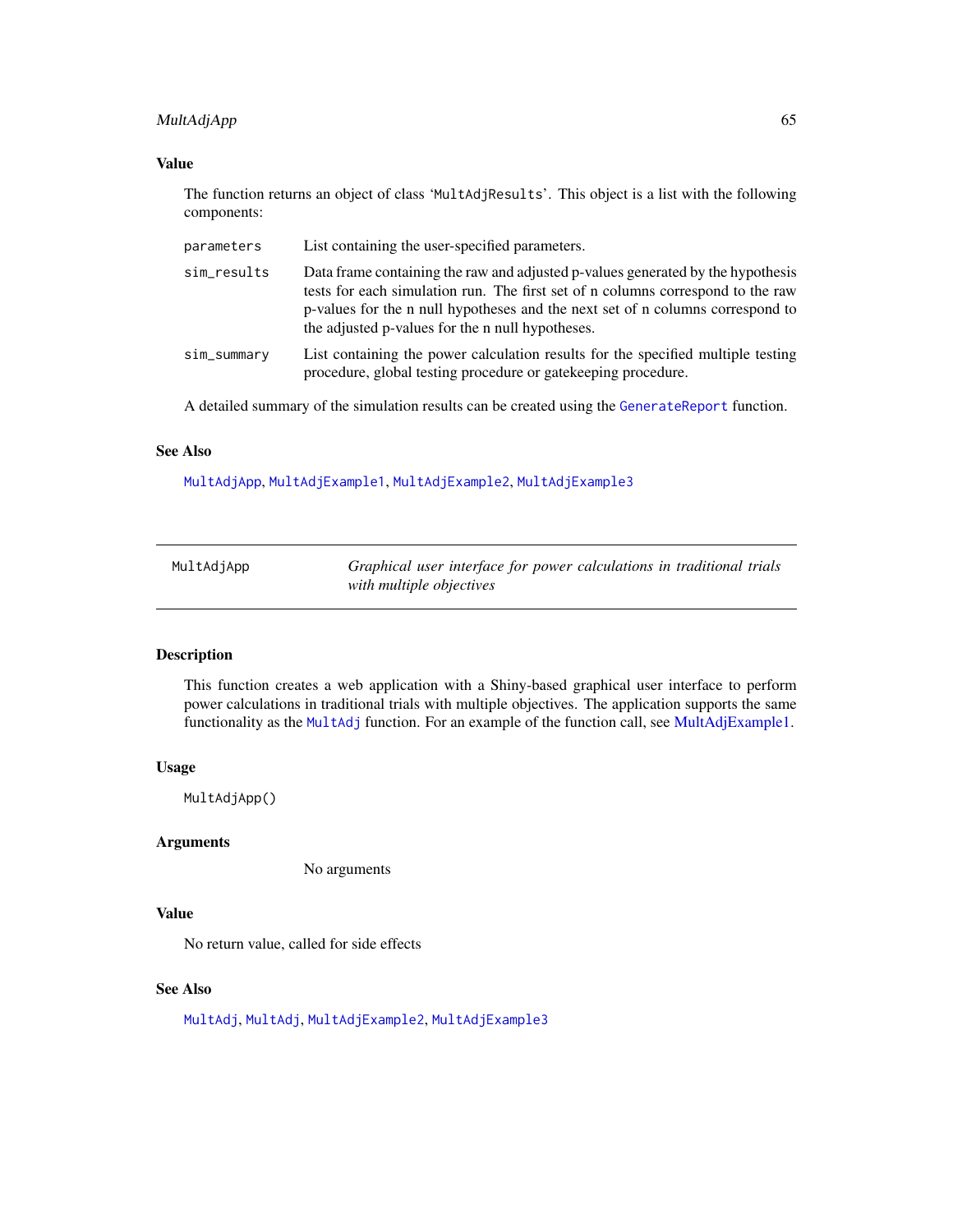<span id="page-65-0"></span>MultAdjExample1 *Simulation-based power calculations in Phase III trials with multiple dose-placebo comparisons*

### Description

Consider a Phase III trial in patients with rheumatoid arthritis that will be conducted to investigate the efficacy and safety of three doses of an experimental treatment versus placebo. The three doses will be labeled as the low, medium and high doses. The primary efficacy endpoint is a binary endpoint based on the American College of Rheumatology response criteria (ACR50). The endpoint represents the proportion of patients who experience a symptomatic improvement after 26 weeks of treatment and thus a higher value of the endpoint indicates a beneficial effect.

A multiplicity adjustment will be applied to address Type I error rate inflation cased by the evaluation of three dose-placebo comparisons. The adjustment will rely on the fixed-sequence procedure with the following sequence of dose-placebo comparisons:

- High dose versus placebo.
- Medium dose versus placebo.
- Low dose versus placebo.

Each comparison in this sequence will be evaluated at a one-sided alpha of 0.025 (provided the preceding comparison was significant) to control the overall Type I error rate at a one-sided 2.5% level.

The following design parameters will be used in this example:

- A total of 440 patients will be enrolled in the trial and randomly assigned to placebo and three doses of the experimental treatment using an equal randomization approach.
- The patient dropout rate at the end of the 26-week treatment period is expected be 20%.

Power calculations will be performed in this trial using the [MultAdj](#page-61-0) function. A list of all design and multiplicity adjustment parameters (parameters) needs to be created and then passed to this function. A simulation report can be created by calling the [GenerateReport](#page-60-0) function. Power calculations can also be performed in this trial using a Shiny-based application with a graphical user interface that can be launched by calling the [MultAdjApp](#page-64-0) function.

#### Arguments

No arguments

# Value

No return value

### See Also

[MultAdjApp](#page-64-0), [MultAdj](#page-61-0), [MultAdjExample2](#page-66-0), [MultAdjExample3](#page-68-0)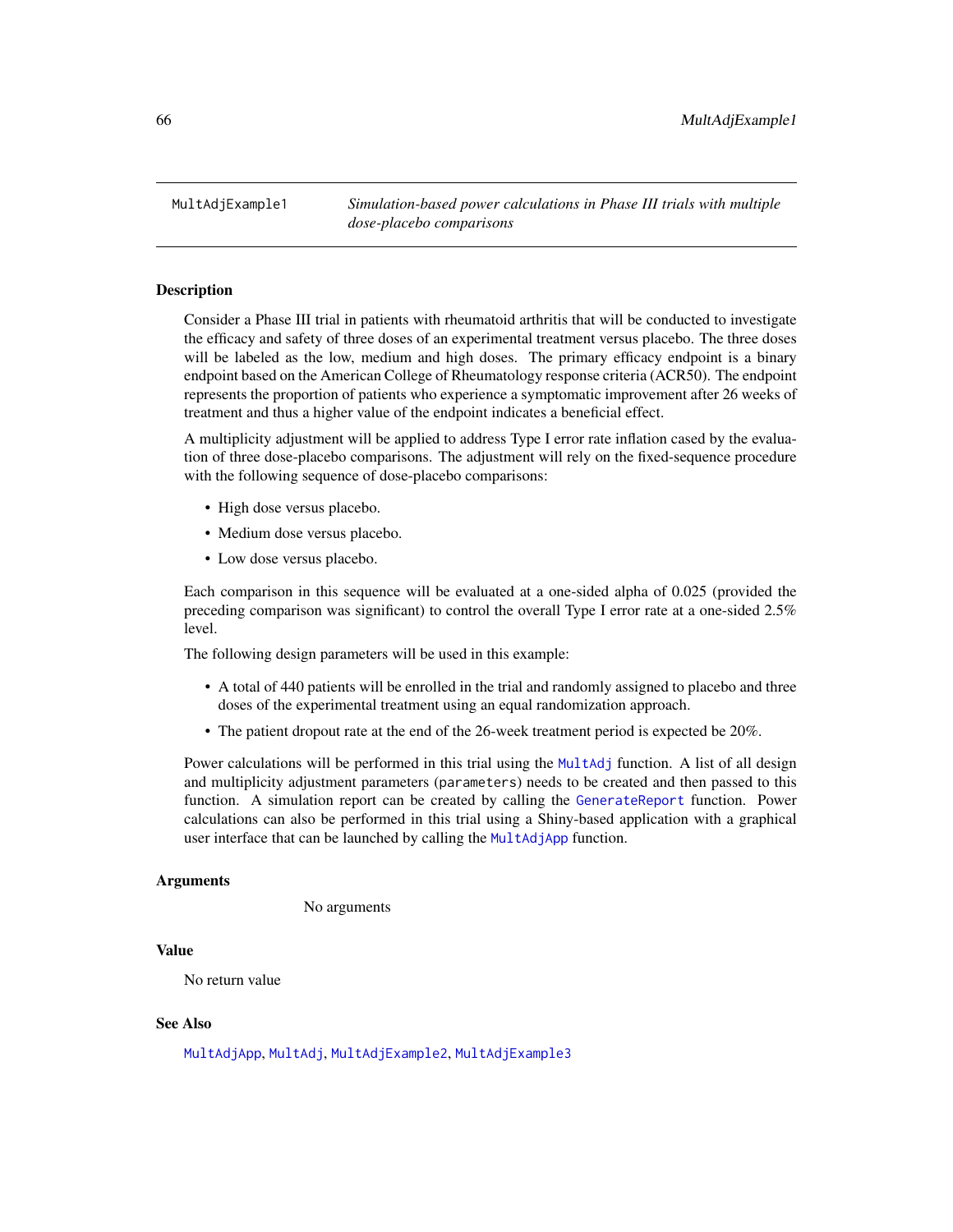## MultAdjExample2 67

### Examples

```
# List of all parameters
parameters = list()
# Endpoint type
parameters$endpoint_type = "Binary"
# Direction of beneficial effect
parameters$direction = "Higher"
# Number of dose-placebo comparisons
parameters$n_comparisons = 3
# Number of endpoints
parameters$n_endpoints = 1
# Number of enrolled patients (placebo, low dose, medium dose and high dose)
parameters$sample_size = c(110, 110, 110, 110)
# Patient dropout rate
parameters$dropout_rate = 0.2
# Endpoint information
parameters$control_rate = 0.3
parameters$treatment_rate = c(0.5, 0.55, 0.6)# Multiple testing procedure
parameters$mult_test = "Fixed-sequence"
# Hypothesis testing sequence (the null hypotheses of no effect will be
# tested in the following sequence: H3 [high dose versus placebo], H2 [medium dose
# versus placebo] and H1 [low dose versus placebo])
parameters$sequence = c(3, 2, 1)# Overall one-sided Type I error rate
parameters$alpha = 0.025
# Number of simulations
parameters$nsims = 1000
# Run simulations to perform power calculations
results = MultAdj(parameters)
# Generate a simulation report (remove tempfile)
GenerateReport(results,
              tempfile("MultAdj Multiple dose-placebo comparisons.docx",
              fileext=".docx"))
```
<span id="page-66-0"></span>MultAdjExample2 *Simulation-based power calculations in Phase III trials with multiple endpoints*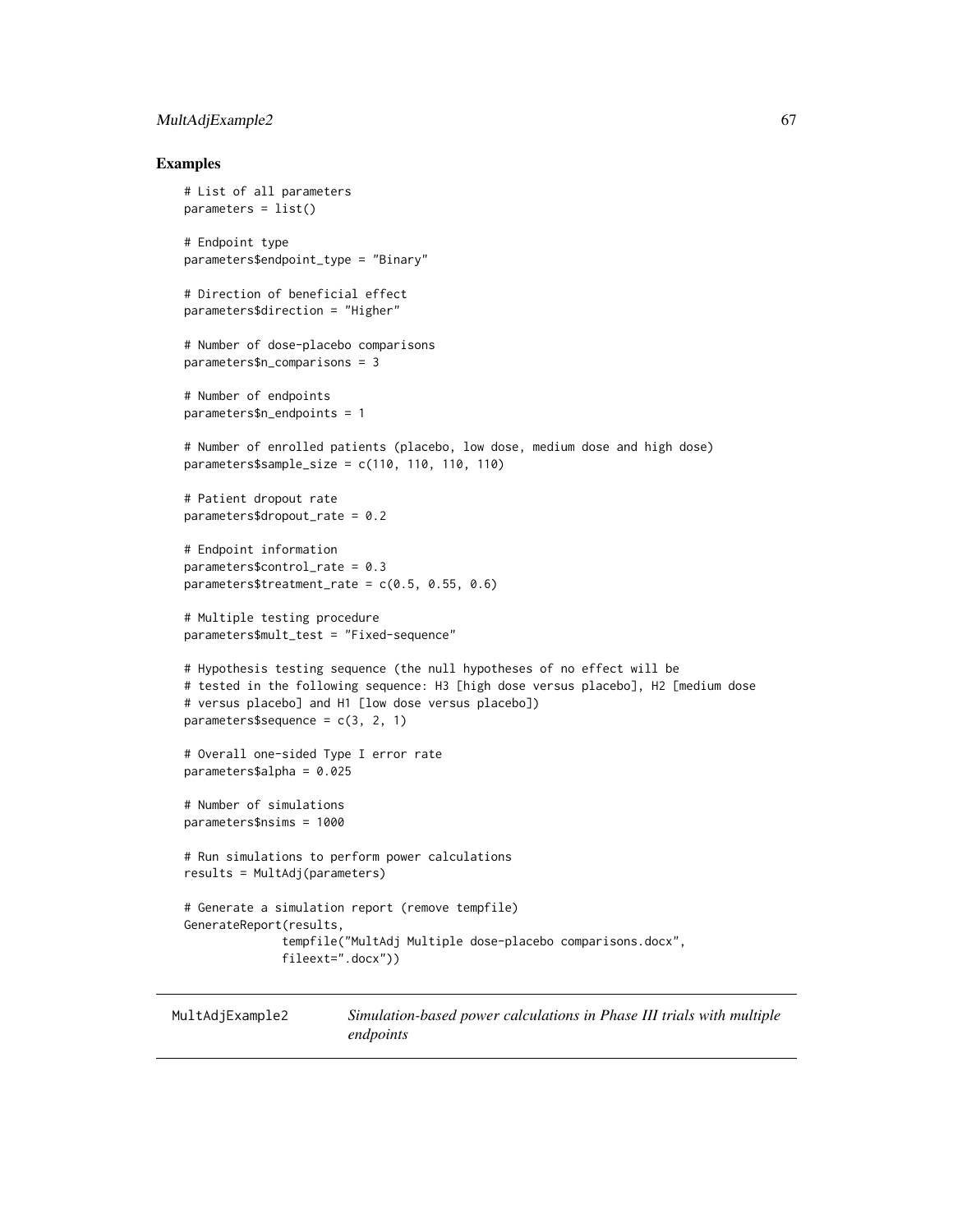### Description

Consider a Phase III trial for the treatment of agitation in patients with dementia. A single dose of an experimental treatment will be compared to placebo in this trial. The efficacy profile of the experimental treatment will be assessed using three primary endpoints, namely, three components of the Cohen-Mansfield Agitation Inventory, Community version (CMAI-C) rating scale:

- Aggressive behavior.
- Non-aggressive agitated behavior.
- Verbally agitated behavior.

Changes in the individual endpoints will be assessed at Day 28. Each endpoint is normally distributed and, since higher scores on this rating scale indicate more severe symptoms, a lower value of each endpoint corresponds to a beneficial effect. The endpoints are assumed to be equally correlated with a common correlation coefficient of 0.4.

An important feature of this trial is that the trial will meet its primary objective if at least one endpoint test is significant. As a result, the overall Type I error rate will be inflated if the primary analysis is performed without a multiplicity adjustment. To preserve the overall Type I error rate at a one-sided 2.5% level, the Holm procedure will be applied. The three endpoints are considered to be equally important and, by default, equal weights will be assigned to the endpoint-specific null hypotheses of no treatment effect.

The following design parameters will be used in this example:

- A total of 380 patients will be enrolled in the trial to be assigned to either placebo or experimental treatment using a 1:1 ratio.
- The patient dropout rate at the end of the treatment period is expected be 5%.

The [MultAdj](#page-61-0) function will be invoked to run power calculations in this trial. A list of all design and multiplicity adjustment parameters (parameters) will be created and passed to this function. A simulation report will be created by calling the [GenerateReport](#page-60-0) function. Power calculations can also be performed in this trial using a Shiny-based application that can be launched by calling the [MultAdjApp](#page-64-0) function.

#### Arguments

No arguments

## Value

No return value

# See Also

[MultAdjApp](#page-64-0), [MultAdj](#page-61-0), [MultAdjExample1](#page-65-0), [MultAdjExample3](#page-68-0)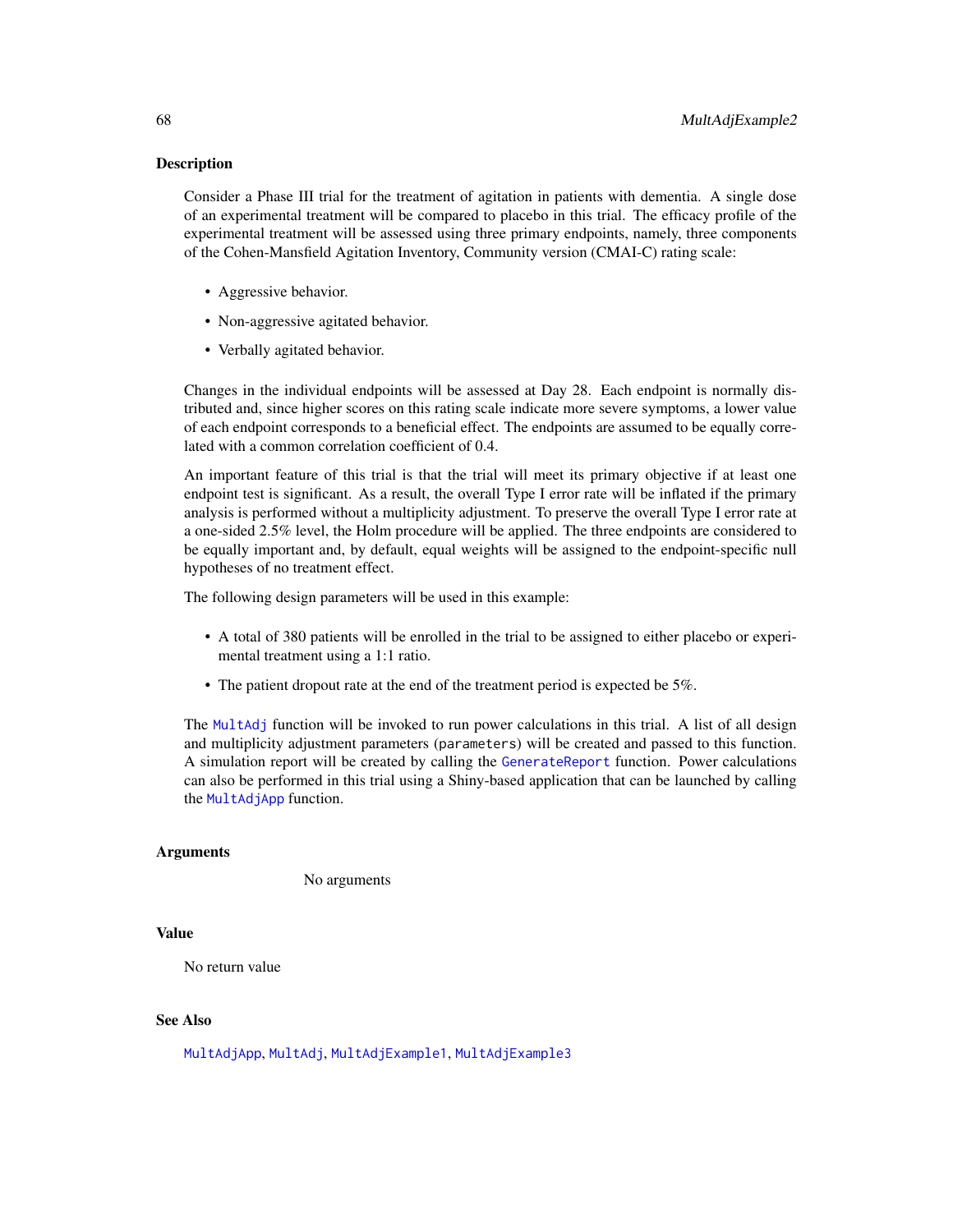## MultAdjExample3 69

### Examples

```
# List of all parameters
parameters = list()
# Endpoint type
parameters$endpoint_type = "Normal"
# Direction of beneficial effect
parameters$direction = "Lower"
# Number of dose-placebo comparisons
parameters$n_comparisons = 1
# Number of endpoints
parameters$n_endpoints = 3
# Number of enrolled patients (placebo, experimental treatment)
parameters$sample_size = c(190, 190)
# Patient dropout rate
parameters$dropout_rate = 0.05
parameters$control_mean = c(0, 0, 0)
parameters$treatment_mean = c(-0.3, -0.3, -0.3)parameters$control_sd = c(1, 1, 1)parameters$treatment_sd = c(1, 1, 1)# Endpoint correlation matrix
parameters$endpoint_correlation = matrix(c(1, 0.4, 0.4,
                                           0.4, 1, 0.4,
                                           0.4, 0.4, 1), 3, 3)
# Multiple testing procedure
parameters$mult_test = "Holm"
# Overall one-sided Type I error rate
parameters$alpha = 0.025
# Number of simulations
parameters$nsims = 1000
# Run simulations to perform power calculations
results = MultAdj(parameters)
# Generate a simulation report (remove tempfile)
GenerateReport(results,
              tempfile("MultAdj Multiple endpoints.docx",
              fileext=".docx"))
```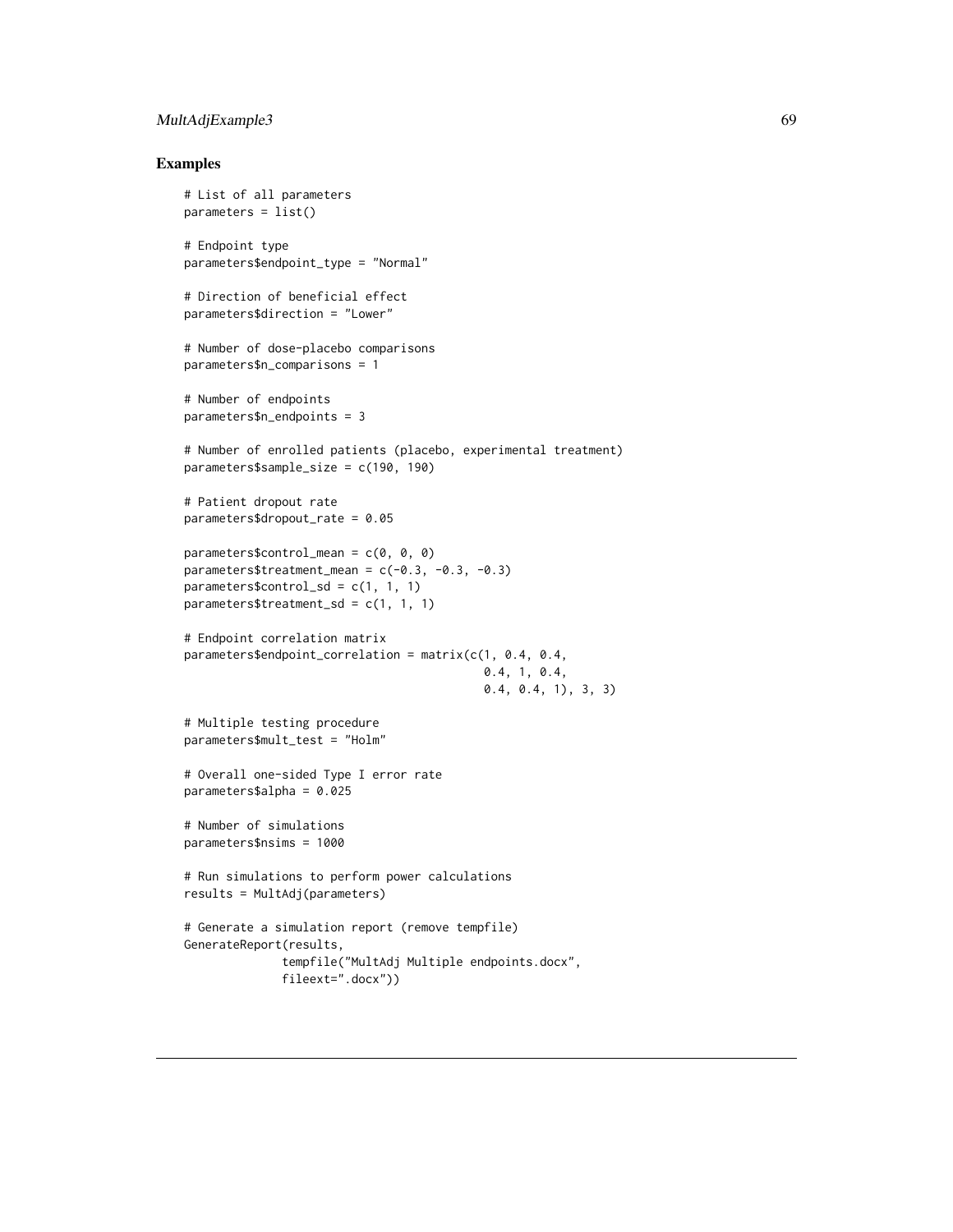#### Description

The advanced setting with several sources of multiplicity, i.e., multiplicity induced by the analysis of multiple endpoints as well as multiple dose-placebo comparisons, will be illustrated using a Phase III trial for the treatment of acute schizophrenia. The efficacy profiles of two doses of an experimental treatment (Dose L and Dose H) will be compared to that of placebo using the following two endpoints:

- Primary endpoint: Change in the Positive and Negative Syndrome Scale (PANSS) total score.
- Key secondary endpoint: Change in the Clinical Global Impressions severity (CGI-S) score.

The efficacy evaluations will be performed at the end of the 4-week treatment period. Both endpoints are normally distributed and a lower value of each endpoint indicates a more favorable outcome. The correlation between the endpoint-specific test statistics is assumed to be 0.5.

The resulting four null hypotheses of no effect will be grouped into two endpoint-specific families:

- Family 1: H1 (No difference between Dose L and placebo on the primary endpoint) and H2 (No difference between Dose H and placebo on the primary endpoint).
- Family 2: H3 (No difference between Dose L and placebo on the key secondary endpoint) and H4 (No difference between Dose H and placebo on the key secondary endpoint).

Clinically relevant logical restrictions will be imposed on the testing strategy to ensure that H3 can be tested only if H1 is rejected and H4 can be tested only if H2 is rejected.

The Hochberg-based gatekeeping procedure will be utilized in this trial to control the overall Type I error rate at a one-sided 2.5% level across the four hypotheses of interest. This gatekeeping procedure will be set up using Hochberg-based component procedures, i.e., a truncated version of the Hochberg procedure with the truncation parameter of 0.8 will be applied in Family 1 and the regular Hochberg procedure in Family 2. The modified mixture method will be used in this gatekeeping procedure.

The following design parameters will be used in this example:

- A total of 360 patients will be enrolled in the trial. The patients will be allocated to the three trial arms using a 1:1:1 randomization scheme.
- The patient dropout rate at the end of the 4-week treatment period is expected be 10%.

To compute power for the individual hypotheses as well as each of the two families, the design parameters as well as the parameters of the selected gatekeeping procedure (parameters) will passed to the [MultAdj](#page-61-0) function. A simulation report will be created by calling the [GenerateReport](#page-60-0) function. Power calculations can also be performed in this trial using a Shiny-based application, which can be launched by calling the [MultAdjApp](#page-64-0) function.

## Arguments

No arguments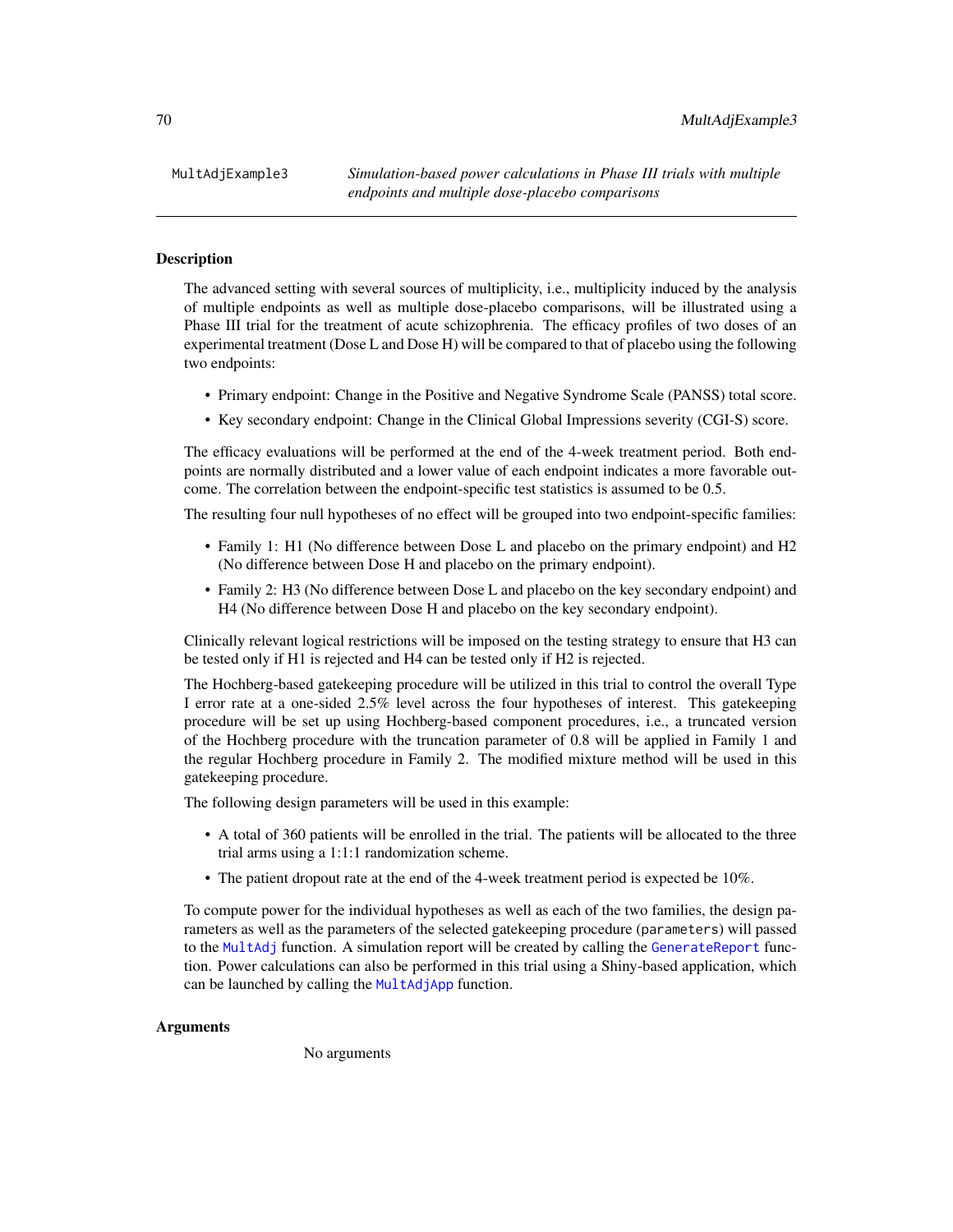## MultAdjExample3 71

## Value

No return value

## See Also

[MultAdjApp](#page-64-0), [MultAdj](#page-61-0), [MultAdjExample2](#page-66-0), [MultAdjExample3](#page-68-0)

# Examples

```
# List of all parameters
parameters = list()
# Endpoint type
parameters$endpoint_type = "Normal"
# Direction of beneficial effect
parameters$direction = "Lower"
# Number of dose-placebo comparisons
parameters$n_comparisons = 2
# Number of endpoints
parameters$n_endpoints = 2
# Number of enrolled patients (placebo, Dose L and Dose H)
parameters$sample_size = c(120, 120, 120)
# Patient dropout rate
parameters$dropout_rate = 0.10
# Endpoint information (rows corresponds to endpoints and
# columns corresponds to dose-placebo comparisons)
parameters$control_mean = c(0, 0)
parameters$treatment_mean = matrix(c(-0.30, -0.35,-0.35, -0.40, 2, 2, byrow = TRUE)
parameters$control_sd = c(1, 1)parameters$treatment_sd = matrix(c(1, 1, 1)1, 1), 2, 2, byrow = TRUE)
# Endpoint correlation matrix
parameters$endpoint_correlation = matrix(c(1, 0.5, 1)0.5, 1), 2, 2)
# Component procedure to be used in the gatekeeping procedure
parameters$mult_test = "Hochberg"
# Mixture method used in the gatekeeping procedure
parameters$mult_method = "Modified"
# Truncation parameters in the gatekeeping procedure
parameters$mult_test_gamma = c(0.8, 1)
```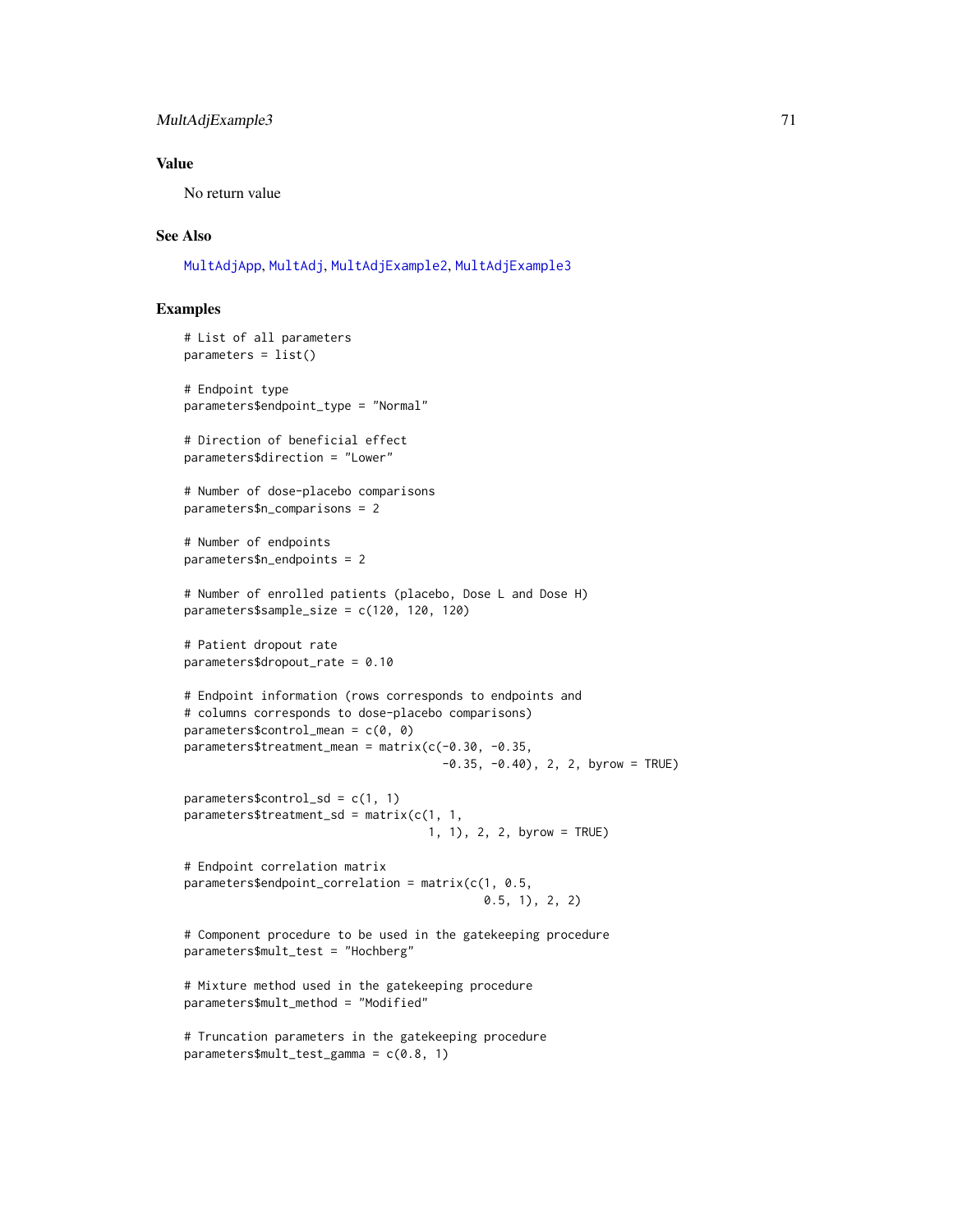```
# Overall one-sided Type I error rate
parameters$alpha = 0.025
# Number of simulations
parameters$nsims = 1000
# Run simulations to perform power calculations
results = MultAdj(parameters)
# Generate a simulation report (remove tempfile)
GenerateReport(results,
              tempfile("MultAdj Multiple endpoints and dose-placebo comparisons.docx",
             fileext=".docx"))
```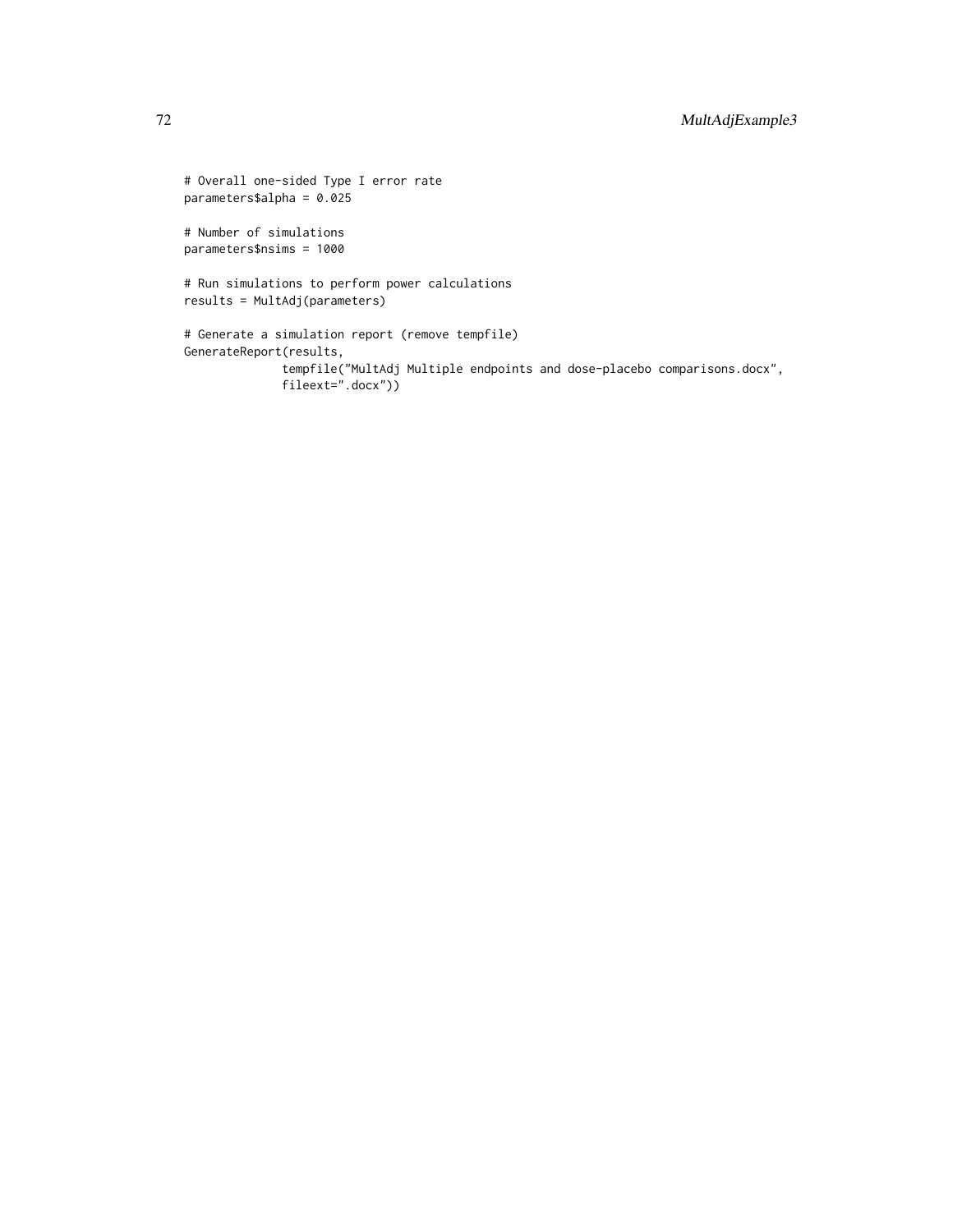## Index

∗ datasets EventPredData, [50](#page-49-0) ∗ package MedianaDesigner-package, [3](#page-2-0) ADPopSel, *[4](#page-3-0)*, [6,](#page-5-0) *[9,](#page-8-0) [10](#page-9-0)*, *[12,](#page-11-0) [13](#page-12-0)*, *[15](#page-14-0)* ADPopSelApp, *[4](#page-3-0)*, *[9](#page-8-0)*, [9,](#page-8-0) *[10](#page-9-0)*, *[12](#page-11-0)*, *[15](#page-14-0)* ADPopSelC *(*ADPopSel*)*, [6](#page-5-0) ADPopSelExample1, *[4](#page-3-0)*, *[6](#page-5-0)*, *[9](#page-8-0)*, [9,](#page-8-0) *[13](#page-12-0)*, *[15](#page-14-0)*, *[61](#page-60-0)* ADPopSelExample2, *[4](#page-3-0)*, *[6](#page-5-0)*, *[10](#page-9-0)*, [12,](#page-11-0) *[15](#page-14-0)* ADPopSelExample3, *[4](#page-3-0)*, *[6](#page-5-0)*, *[10](#page-9-0)*, *[13](#page-12-0)*, [14](#page-13-0) ADPopSelReportDoc *(*GenerateReport*)*, [61](#page-60-0) ADPopSelSingleCore *(*ADPopSel*)*, [6](#page-5-0) ADRand, *[4](#page-3-0)*, [16,](#page-15-0) *[18](#page-17-0)[–20](#page-19-0)* ADRandApp, *[4](#page-3-0)*, *[18](#page-17-0)*, [18,](#page-17-0) *[20](#page-19-0)* ADRandC *(*ADRand*)*, [16](#page-15-0) ADRandExample, *[5](#page-4-0)*, *[16](#page-15-0)*, *[18](#page-17-0)*, [19,](#page-18-0) *[61](#page-60-0)* ADRandReportDoc *(*GenerateReport*)*, [61](#page-60-0) ADRandSingleCore *(*ADRand*)*, [16](#page-15-0) ADSSMod, *[3](#page-2-0)*, [21,](#page-20-0) *[24](#page-23-0)[–28](#page-27-0)*, *[30](#page-29-0)*, *[62](#page-61-0)* ADSSModApp, *[3](#page-2-0)*, *[24](#page-23-0)*, [24,](#page-23-0) *[25](#page-24-0)*, *[28](#page-27-0)*, *[30](#page-29-0)* ADSSModC *(*ADSSMod*)*, [21](#page-20-0) ADSSModExample1, *[4](#page-3-0)*, *[22](#page-21-0)*, *[24](#page-23-0)*, [25,](#page-24-0) *[28](#page-27-0)*, *[30](#page-29-0)*, *[61](#page-60-0)* ADSSModExample2, *[4](#page-3-0)*, *[22](#page-21-0)*, *[26](#page-25-0)*, [27,](#page-26-0) *[30](#page-29-0)* ADSSModExample3, *[4](#page-3-0)*, *[22](#page-21-0)*, *[26](#page-25-0)*, *[28](#page-27-0)*, [29](#page-28-0) ADSSModReportDoc *(*GenerateReport*)*, [61](#page-60-0) ADSSModSingleCore *(*ADSSMod*)*, [21](#page-20-0) ADTreatSel, *[3](#page-2-0)*, [31,](#page-30-0) *[34,](#page-33-0) [35](#page-34-0)*, *[37](#page-36-0)*, *[39](#page-38-0)* ADTreatSelApp, *[3](#page-2-0)*, *[34](#page-33-0)*, [34,](#page-33-0) *[35](#page-34-0)*, *[37](#page-36-0)*, *[39](#page-38-0)* ADTreatSelC *(*ADTreatSel*)*, [31](#page-30-0) ADTreatSelExample1, *[4](#page-3-0)*, *[31](#page-30-0)*, *[34](#page-33-0)*, [34,](#page-33-0) *[37](#page-36-0)*, *[39](#page-38-0)*, *[61](#page-60-0)* ADTreatSelExample2, *[4](#page-3-0)*, *[31](#page-30-0)*, *[35](#page-34-0)*, [36,](#page-35-0) *[39](#page-38-0)* ADTreatSelExample3, *[4](#page-3-0)*, *[31](#page-30-0)*, *[35](#page-34-0)*, *[37](#page-36-0)*, [38](#page-37-0) ADTreatSelReportDoc *(*GenerateReport*)*, [61](#page-60-0) ADTreatSelSingleCore *(*ADTreatSel*)*, [31](#page-30-0)

ClustRand, *[4](#page-3-0)*, [40,](#page-39-0) *[43,](#page-42-0) [44](#page-43-0)*, *[46,](#page-45-0) [47](#page-46-0)* ClustRandApp, *[4](#page-3-0)*, *[42](#page-41-0)*, [43,](#page-42-0) *[44](#page-43-0)*, *[46](#page-45-0)* ClustRandC *(*ClustRand*)*, [40](#page-39-0) ClustRandExample1, *[5](#page-4-0)*, *[41](#page-40-0)*, *[43](#page-42-0)*, [43,](#page-42-0) *[47](#page-46-0)* ClustRandExample2, *[5](#page-4-0)*, *[41](#page-40-0)*, *[44](#page-43-0)*, [46](#page-45-0) ClustRandGEEC *(*ClustRand*)*, [40](#page-39-0) ClustRandGLMEMR *(*ClustRand*)*, [40](#page-39-0) ClustRandReportDoc *(*GenerateReport*)*, [61](#page-60-0) ClustRandSingleCore *(*ClustRand*)*, [40](#page-39-0) ComputeDRFunctionParameters *(*ADRand*)*, [16](#page-15-0)

DRFunction *(*ADRand*)*, [16](#page-15-0)

EventPred, *[4](#page-3-0)*, [48,](#page-47-0) *[49](#page-48-0)[–53](#page-52-0)* EventPredApp, *[4](#page-3-0)*, *[49](#page-48-0)*, [49,](#page-48-0) *[51](#page-50-0)* EventPredData, *[4](#page-3-0)*, *[48,](#page-47-0) [49](#page-48-0)*, [50,](#page-49-0) *[51](#page-50-0)* EventPredEventCount *(*EventPred*)*, [48](#page-47-0) EventPredExample, *[5](#page-4-0)*, *[48,](#page-47-0) [49](#page-48-0)*, [51,](#page-50-0) *[52](#page-51-0)*, *[61](#page-60-0)* EventPredPriorDistribution, *[4](#page-3-0)*, *[48,](#page-47-0) [49](#page-48-0)*, *[51](#page-50-0)*, [52](#page-51-0) EventPredR *(*EventPred*)*, [48](#page-47-0) EventPredReportDoc *(*GenerateReport*)*, [61](#page-60-0) EventPredRSingleCore *(*EventPred*)*, [48](#page-47-0) ExportRandomClusterSize *(*ClustRand*)*, [40](#page-39-0) ExportTradMultAdj *(*MultAdj*)*, [62](#page-61-0)

FutRule, *[4](#page-3-0)*, [53,](#page-52-0) *[55](#page-54-0)[–58](#page-57-0)*, *[60](#page-59-0)* FutRuleApp, *[4](#page-3-0)*, *[55](#page-54-0)*, [55,](#page-54-0) *[56](#page-55-0)*, *[58](#page-57-0)*, *[60](#page-59-0)* FutRuleC *(*FutRule*)*, [53](#page-52-0) FutRuleExample1, *[5](#page-4-0)*, *[53](#page-52-0)*, *[55](#page-54-0)*, [56,](#page-55-0) *[58](#page-57-0)*, *[60,](#page-59-0) [61](#page-60-0)* FutRuleExample2, *[5](#page-4-0)*, *[53](#page-52-0)*, *[57](#page-56-0)*, [58,](#page-57-0) *[60](#page-59-0)* FutRuleExample3, *[5](#page-4-0)*, *[53](#page-52-0)*, *[57,](#page-56-0) [58](#page-57-0)*, [59](#page-58-0) FutRuleReportDoc *(*GenerateReport*)*, [61](#page-60-0) FutRuleSingleCore *(*FutRule*)*, [53](#page-52-0)

GenerateReport, *[4](#page-3-0)*, *[8](#page-7-0)*, *[10](#page-9-0)*, *[12](#page-11-0)*, *[15](#page-14-0)*, *[18](#page-17-0)*, *[20](#page-19-0)*, *[24,](#page-23-0) [25](#page-24-0)*, *[28](#page-27-0)*, *[30](#page-29-0)*, *[33](#page-32-0)*, *[35](#page-34-0)*, *[37](#page-36-0)*, *[39](#page-38-0)*, *[42](#page-41-0)*, *[44](#page-43-0)*, *[46](#page-45-0)*, *[49](#page-48-0)*, *[51](#page-50-0)*, *[55,](#page-54-0) [56](#page-55-0)*, *[58](#page-57-0)*, *[60](#page-59-0)*, [61,](#page-60-0) *[65,](#page-64-0) [66](#page-65-0)*, *[68](#page-67-0)*, *[70](#page-69-0)*

MedianaDesigner *(*MedianaDesigner-package*)*, [3](#page-2-0) MedianaDesigner-package, [3](#page-2-0) MultAdj, *[4](#page-3-0)*, [62,](#page-61-0) *[65,](#page-64-0) [66](#page-65-0)*, *[68](#page-67-0)*, *[70,](#page-69-0) [71](#page-70-0)* MultAdj1SingleCore *(*MultAdj*)*, [62](#page-61-0)